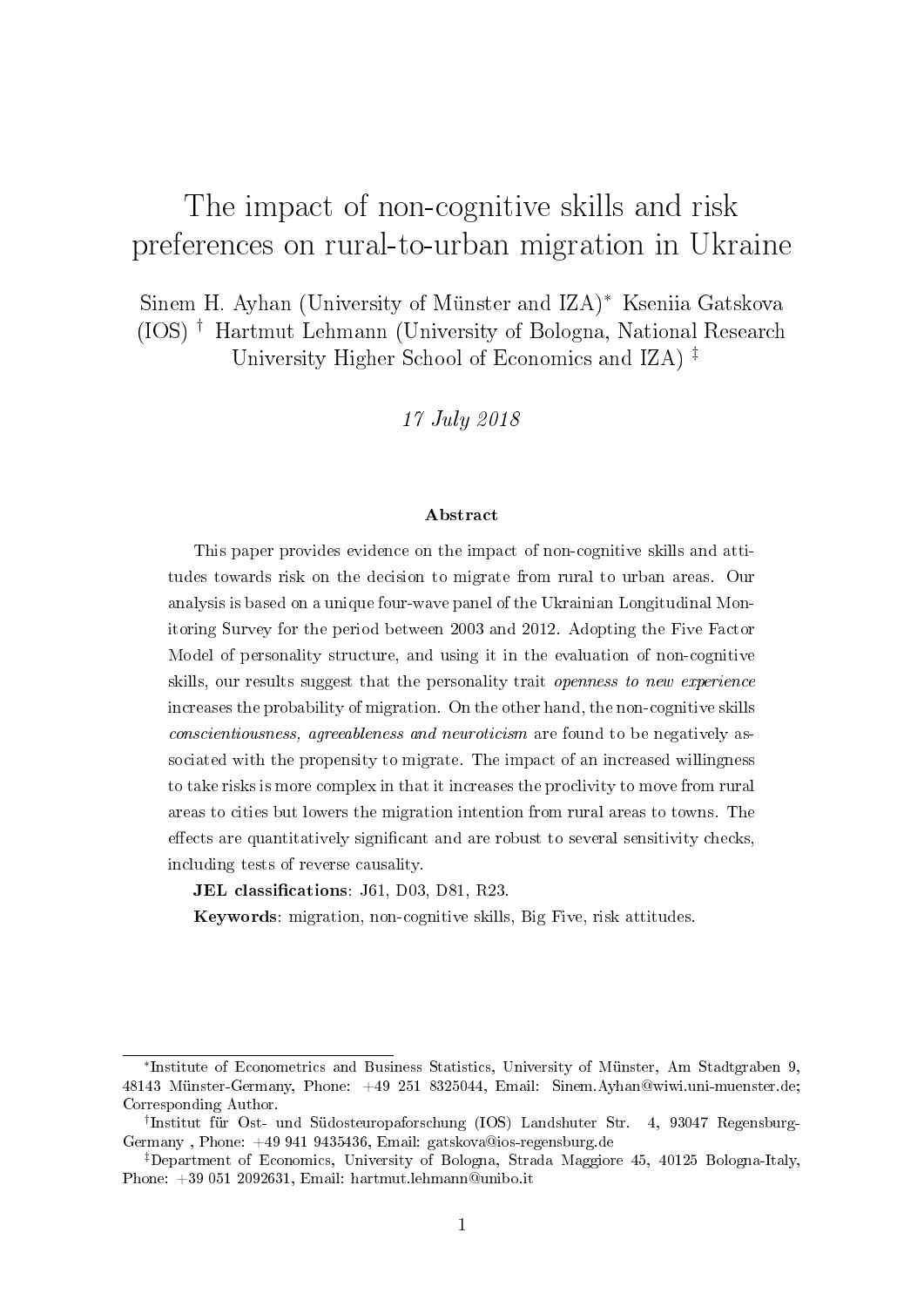## 1 Introduction

A growing body of economics literature has been investigating the role of non-cognitive skills, often referred to as soft skills or personality traits, in predicting micro-economic behavior. In this literature non-cognitive skills, besides cognitive abilities, are documented as important determinants of labor productivity, wages, occupational choices and job search behavior (see [Kautz et al., 2014](#page-26-0) for a summary). Conceivably, geographic mobility is among those life outcomes which non-cognitive skills might predict. Yet only little is known about the role of non-cognitive skills for individual migration decisions (e.g., [Bütikofer and Peri, 2016,](#page-25-0) [Caliendo et al., 2016\)](#page-25-1). The current study contributes to this scarce literature by providing evidence on the impact of non-cognitive skills on the decision to migrate within a developing country.

Considering migration behavior within a resource allocation framework, people migrate to realize their labor market potential as far as its benets outweigh the costs. The costs of migration increase with greater uncertainty about other locations, particularly about the housing market, labor market and education opportunities. In this respect, risk attitudes have a high predicting power in explaining the migration decision as recently documented by [Jaeger et al.](#page-25-2) [\(2010\)](#page-25-2) and [Bauernschuster et al.](#page-24-0) [\(2014\)](#page-24-0). Apart from the mobility costs due to market imperfections or the time and effort spent to search for and get familiar with a new job, there are other non-monetary considerations involved in migration such as the emotional burden of leaving familiar surroundings, family and friends, and adapting to a different cultural environment. These so-called psychic" costs might increase the costs of moving perceived by individuals [\(Sjaastad,](#page-26-1) [1962\)](#page-26-1).

Unlike travel costs it is not possible to quantify the magnitude of the non-pecuniary costs of migration, which is subject to a subjective evaluation by each person. Assessment of these costs may be quite different even among persons with very similar demographic and socio-economic characteristics. We argue that how individuals perceive these costs might be related to personality characteristics. Certain characteristics such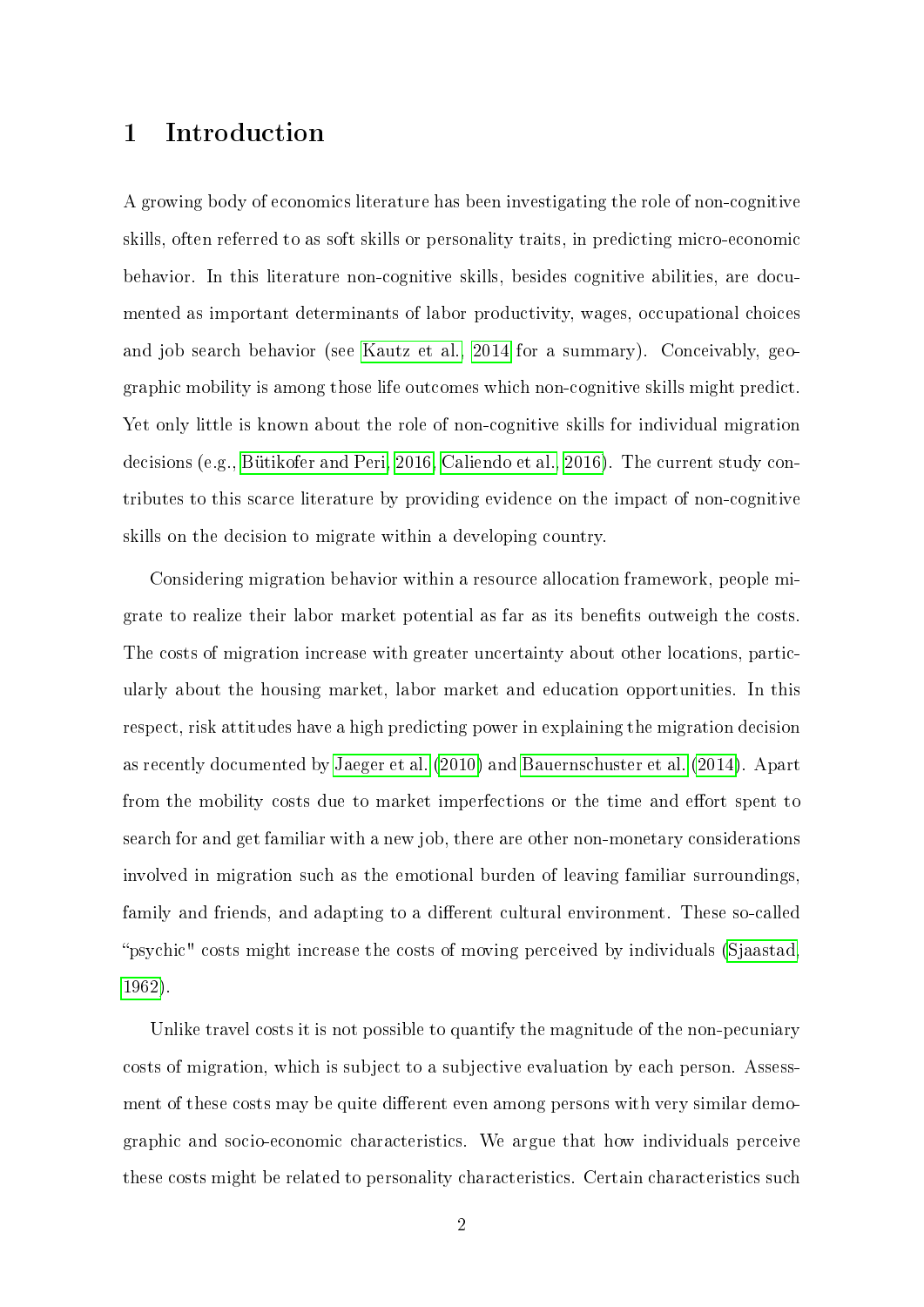as openness to new experience may help people perceive these costs to be lower, while other skills may make people strongly attached to their communities and thus perceive the costs of leaving as higher. Here, we pursue the question what types of non-cognitive skills might make individuals perceive a lower (higher) cost and thus generate more (less) willingness to migrate<sup>[1](#page-2-0)</sup>. In this paper, we do not develop a theoretical model that shows the link between non-cognitive skills and rural-to-urban migration. Our goal is to identify those non-cognitive skills that are important predictors of migration in a consistent fashion.

The focus of this study is rural-to-urban migration in Ukraine. Rural-to-urban migration is an especially important type of mobility in the developing country context, since it has the potential to foster economic growth by reallocating workers from economically lagging-behind regions to large urban centers, where returns to human capital are higher. For the empirical analysis, we use the four waves of the Ukrainian Longitudinal Monitoring Survey (ULMS). In addition to rich information on individual and labor market characteristics, the ULMS includes direct measures of attitudes towards risk in the survey years of 2007 and 2012 and a module with 24 items on noncognitive skills added in 2012. Using this skill module we assess non-cognitive skills based on the widely accepted `Big Five' taxonomy developed in the personal psychology literature [\(Goldberg, 1990;](#page-25-3) [John and Srivastava, 1999;](#page-25-4) [Lang et al., 2011\)](#page-26-2) and well taken in the economics literature (e.g., [Borghans et al., 2008a,](#page-25-5) [Gill and Prowse, 2016\)](#page-25-6). The taxonomy measures five character skills: openness, conscientiousness, extraversion, agreeableness, and neuroticism. We propose a mapping of the 24 items into the Big Five domains, utilizing the facets of these domains characterized by [John and](#page-25-4) [Srivastava](#page-25-4) [\(1999\)](#page-25-4).

Our results suggest that openness to new experience increases the probability of an individual to migrate from rural to urban areas. On the other hand, conscientiousness, agreeableness and neuroticism are negatively correlated with the propensity

<span id="page-2-0"></span> $1$ One may argue that non-cognitive skills comprise both personality traits and risk preferences. To avoid conceptual confusion, in this text we use the term `non-cognitive skills' only to indicate personality traits, particularly the Big Five factors.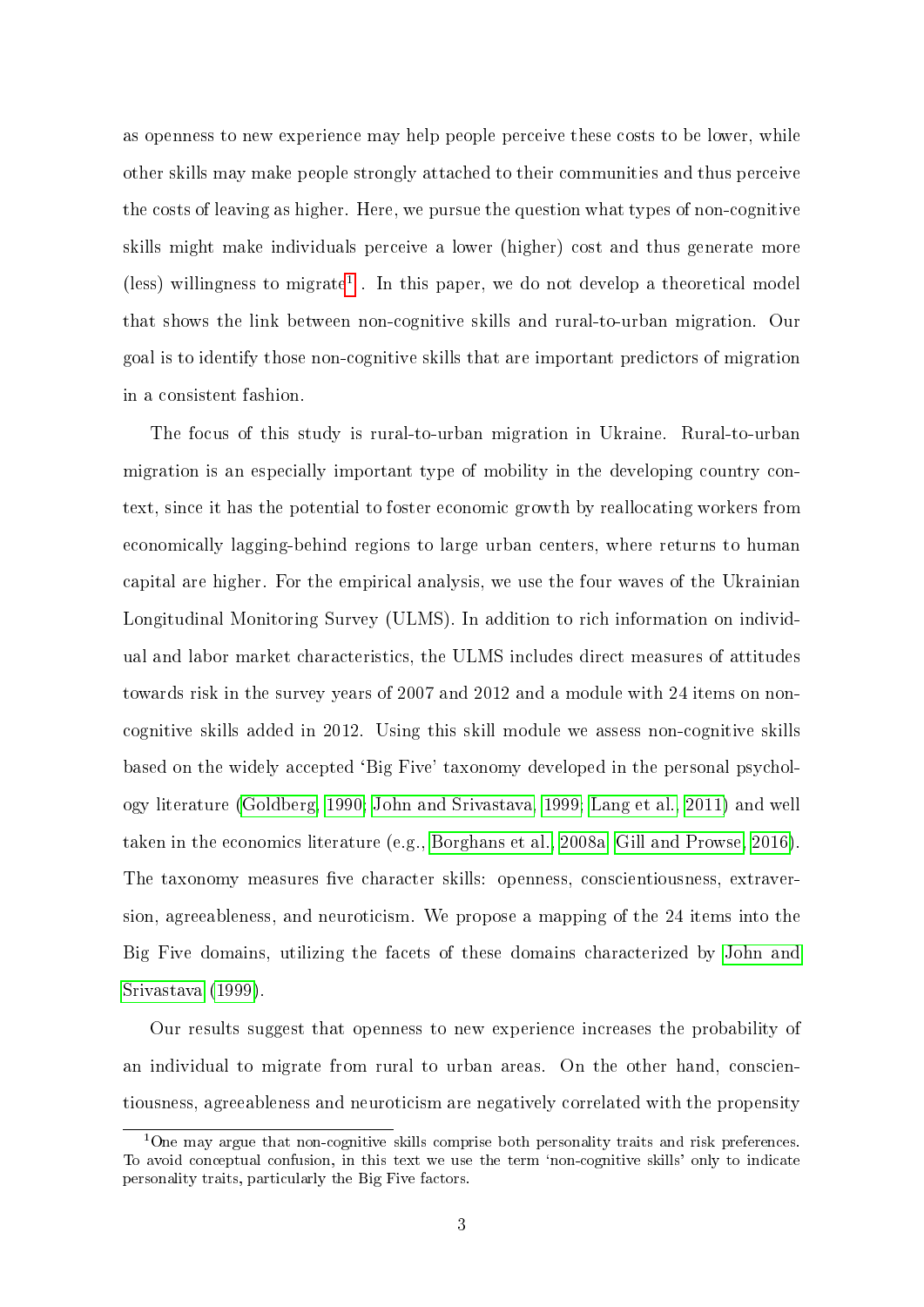to migrate. The effects are driven both by movements from rural areas into large cities and by movements from rural areas into towns. However, we find no consistent evidence supporting an association of extraversion with the migration propensity. The willingness to take risks has countervailing effects when it comes to moves into cities and moves into towns, impacting on migration positively in the former case and negatively in the latter. The magnitudes of the impacts of non-cognitive skills and risk attitudes are at any rate substantial considering unconditional rural-to-city and rural-to-town migration probabilities of about 1.5 percent each.

Our results also indicate that a full model, which uses the Big Five factors and risk preferences jointly, fits the data better than models that use them separately. Moreover, we provide evidence that the estimated effects of personality and risk attitudes are not driven by reverse causality. To the best of our knowledge, this study is the first one that explores simultaneously the effects of the Big Five factors and risk preferences on migration decisions and, in addition, focuses on these effects in a developing country context. Our results are roughly in line with the findings from the psychology literature that indicate a strong positive impact of openness and a strong negative impact of conscientiousness on migration behavior, whilst either very little or no effect of extraversion. Regarding the personality traits agreeableness and neuroticism, the evidence is rather mixed in this literature, pointing to unstable signs of the coefficients and often to statistical insignificance of the estimates. Our results are also consistent with the previous evidence by [Jaeger et al.](#page-25-2) [\(2010\)](#page-25-2) an[dBauernschuster et al.](#page-24-0) [\(2014\)](#page-24-0), showing that risk loving people are more likely to migrate.

In the following section, we provide some background information about demographic developments and migration patterns in Ukraine. Section 3 presents a brief summary of the pertinent literature on the link between non-cognitive skills and life outcomes and embeds our paper into this literature. Section 4 introduces the data, motivates the variables used in the regression analysis, and discusses our research strategy. The following section presents the main estimation results and provides some extensions and robustness checks. Finally, Section 6 discusses the results and offers some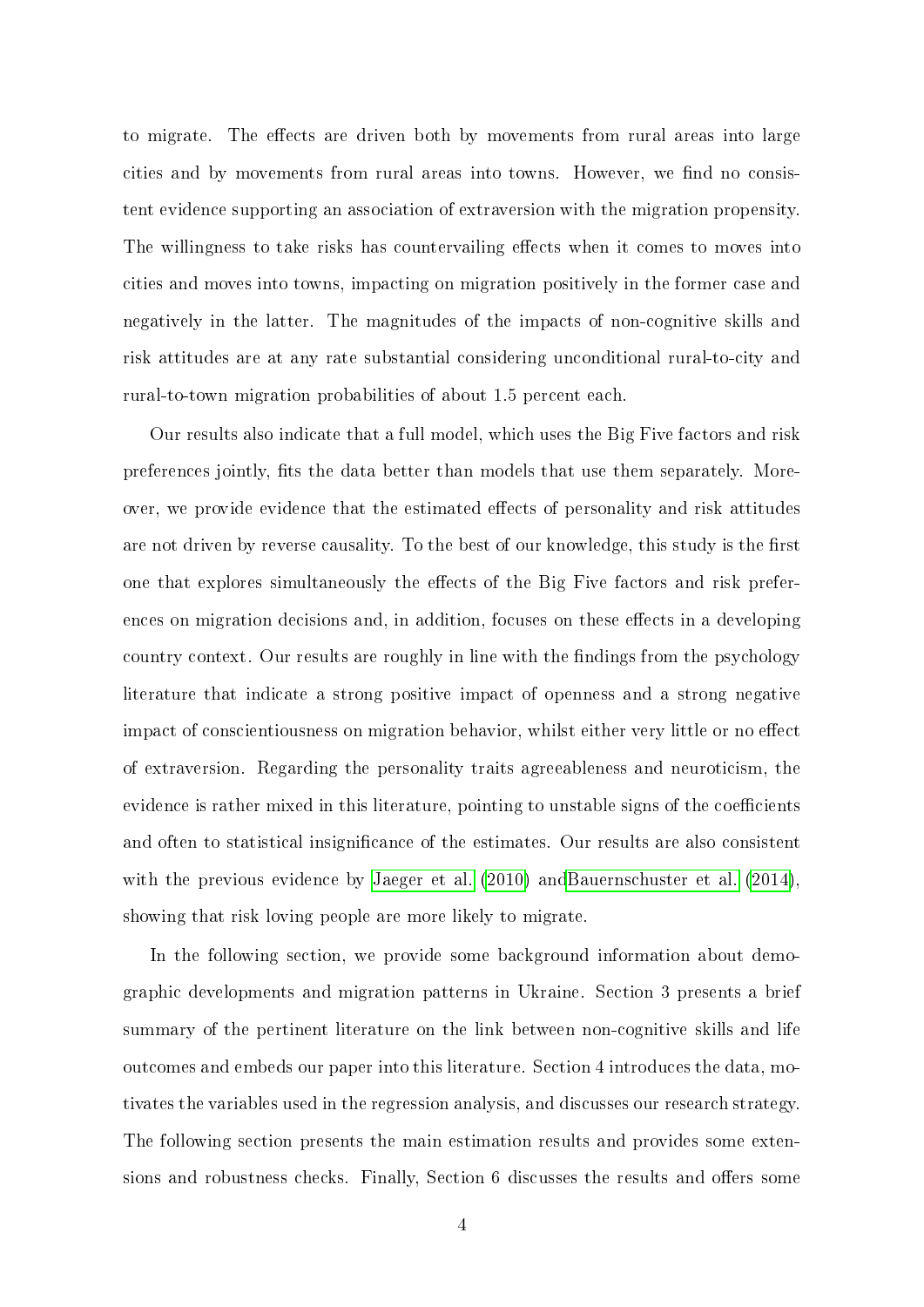conclusions.

# 2 Demographic developments and internal migration in Ukraine

In the last three decades, very little research has been done on internal labor mobility in Ukraine and many questions related to its different aspects remain unanswered. To put our paper into context, we provide a brief overview of the major economic and demographic developments and of internal migration trends in Ukraine.

During the independence years Ukraine's population contracted by roughly 9 million people from 51,9 million in 1991 to 42,8 million in 2016 (State Statistics Service of Ukraine[2](#page-4-0) ). This enormous population drop may jointly be explained by a combination of three major factors: low fertility rates  $(1.5 \text{ children per woman}^3)$  $(1.5 \text{ children per woman}^3)$  $(1.5 \text{ children per woman}^3)$ , high mortality levels (deficit of births over deaths reached 158711 persons in 2013) and international out-migration [\(Danzer and Dietz, 2014\)](#page-25-7). These demographic trends were nurtured by unfavorable economic conditions that led to an overall impoverishment of the population. In the 1990s, the country experienced a period of hyperinflation and an enduring economic recession with real GDP falling by over 60%, resulting in high rates of poverty. Among especially affected population groups were families with children and the less educated as well as the rural population [\(Brück et al., 2010\)](#page-25-8). Although the situation slightly improved in the period of moderate economic growth in the later years, economic shocks such as the global financial crisis, which hit Ukraine in 2008-2009, and the military conflict with Russia, which started with the Russian annexation of Crimea in 2014, led again to a sharp drop in the welfare of the population. The latter conflict resulted in a large number of internally displaced people.<sup>[4](#page-4-2)</sup> Problems

<span id="page-4-1"></span><span id="page-4-0"></span> $2$ [http://www.ukrstat.gov.ua/,](http://www.ukrstat.gov.ua/) retrieved on 25 January 2017.

 ${}^{3}$ Fertility rate for 2013 according to the State Statistics Service of Ukraine. The fertility rate is traditionally lower in urban (1.365) than in rural areas (1.825).

<span id="page-4-2"></span><sup>4</sup>According to the Ministry of Social Policy of Ukraine, by August 2016, there were 1.8 million internally displaced people registered in the country.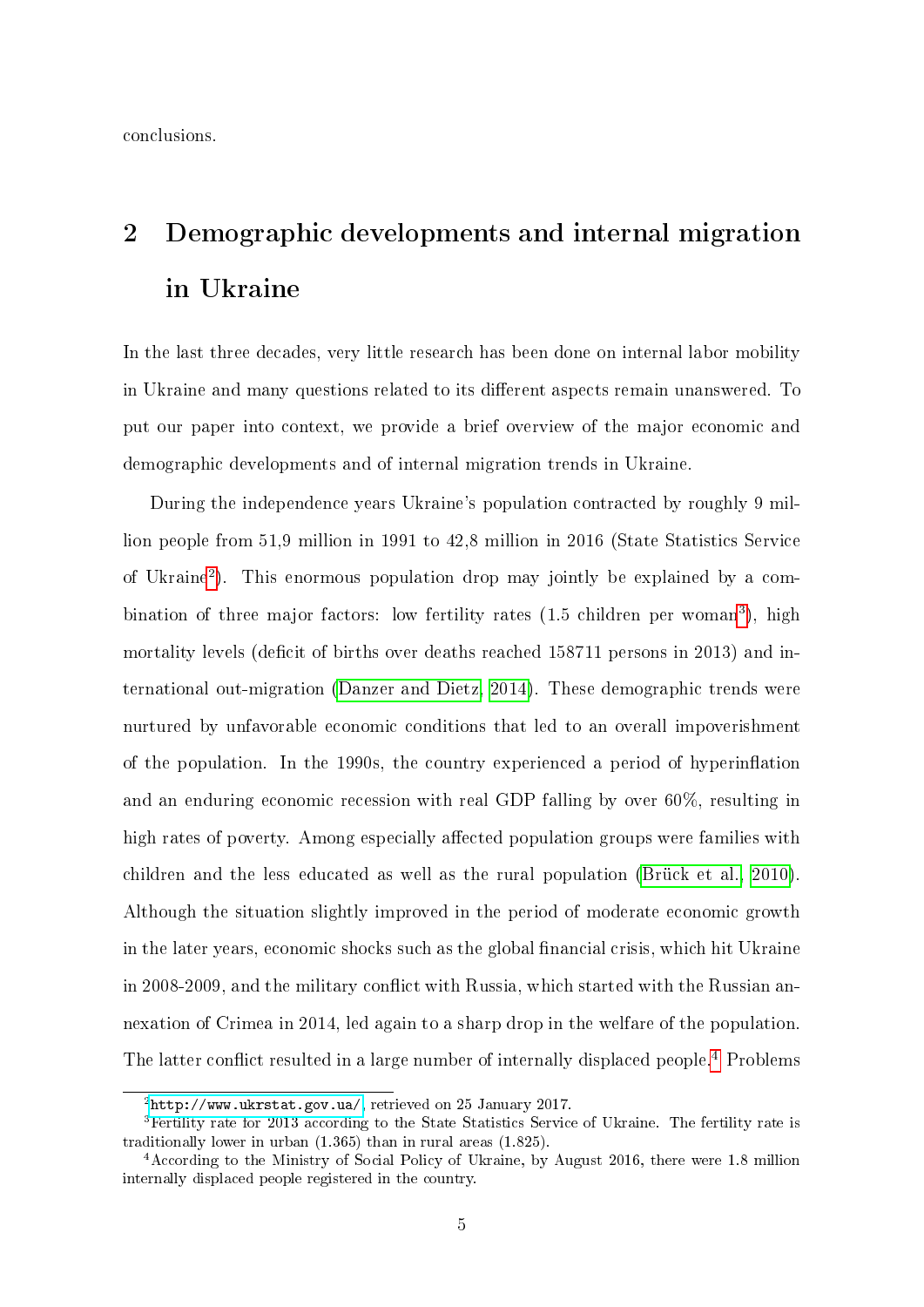caused by these internal movements, such as, for instance, the difficult labor market integration of newcomers and their limited access to the housing market, pointed to the multiple institutional shortcomings and obstacles that have greatly discouraged internal mobility in Ukraine.

A number of barriers to internal mobility includes a complicated population registry system, weak formal labor market institutions, underdeveloped housing and credit  $\text{markets, non-portability of social benefits and wide-spread skills mismatch}^{5} \ \text{(Koettl)}{}$  $\text{markets, non-portability of social benefits and wide-spread skills mismatch}^{5} \ \text{(Koettl)}{}$  $\text{markets, non-portability of social benefits and wide-spread skills mismatch}^{5} \ \text{(Koettl)}{}$  $\text{markets, non-portability of social benefits and wide-spread skills mismatch}^{5} \ \text{(Koettl)}{}$  $\text{markets, non-portability of social benefits and wide-spread skills mismatch}^{5} \ \text{(Koettl)}{}$ [et al., 2014\)](#page-26-3). As a result, the population of Ukraine is considerably less geographically mobile than one would expect given the high economic disparities across regions and between rural and urban  $\mathrm{areas}^6.$  $\mathrm{areas}^6.$  $\mathrm{areas}^6.$ 

While Kyiv is the largest magnet for internal labor migrants in the country, internal migration in Ukraine is not always directed from economically lagging to better developed industrial regions but happens mostly within the same region (from rural to urban areas) or between neighboring regions with similar levels of socioeconomic development [\(Koettl et al., 2014,](#page-26-3) [Kupets, 2014\)](#page-26-4).

The share of the urban population in Ukraine has been growing slowly in the last decades: it increased from 66.9% in 1989 to 69.2% in 2016. This process is driven by internal movements of mostly young people from rural areas to the cities in search of better economic opportunities. In general, rural areas in Ukraine provide a much poorer standard of living, worse quality of facilities and infrastructure and fewer opportunities for skills acquisition and employment as compared to large urban centers. Hence, economic disparities between rural and urban settlements encourage many people to engage in one of two popular types of internal mobility: permanent movements from rural areas to larger urban centers or commuting<sup>[7](#page-5-2)</sup> between the (rural)

<span id="page-5-0"></span> $5$ Lack of appropriate skills in rural areas is one of the factors that hinder internal migration, which otherwise would be an expected response to spatial earnings differentials. Some agriculture-dominated regions employ low-skilled workers that cannot easily become qualified for employment in high-wage industrial sectors in other regions.

<span id="page-5-1"></span> ${}^{6}$ Despite a relatively low level of internal mobility due to institutional obstacles in Ukraine, people still decide to move from rural to urban areas and the effect of non-cognitive skills as factors affecting these decisions may be efficiently studied in settings, where migration decisions are related to high costs.

<span id="page-5-2"></span><sup>&</sup>lt;sup>7</sup>The total number of commuters reached 2.6 million individuals in 2010, which amounted to 13.2%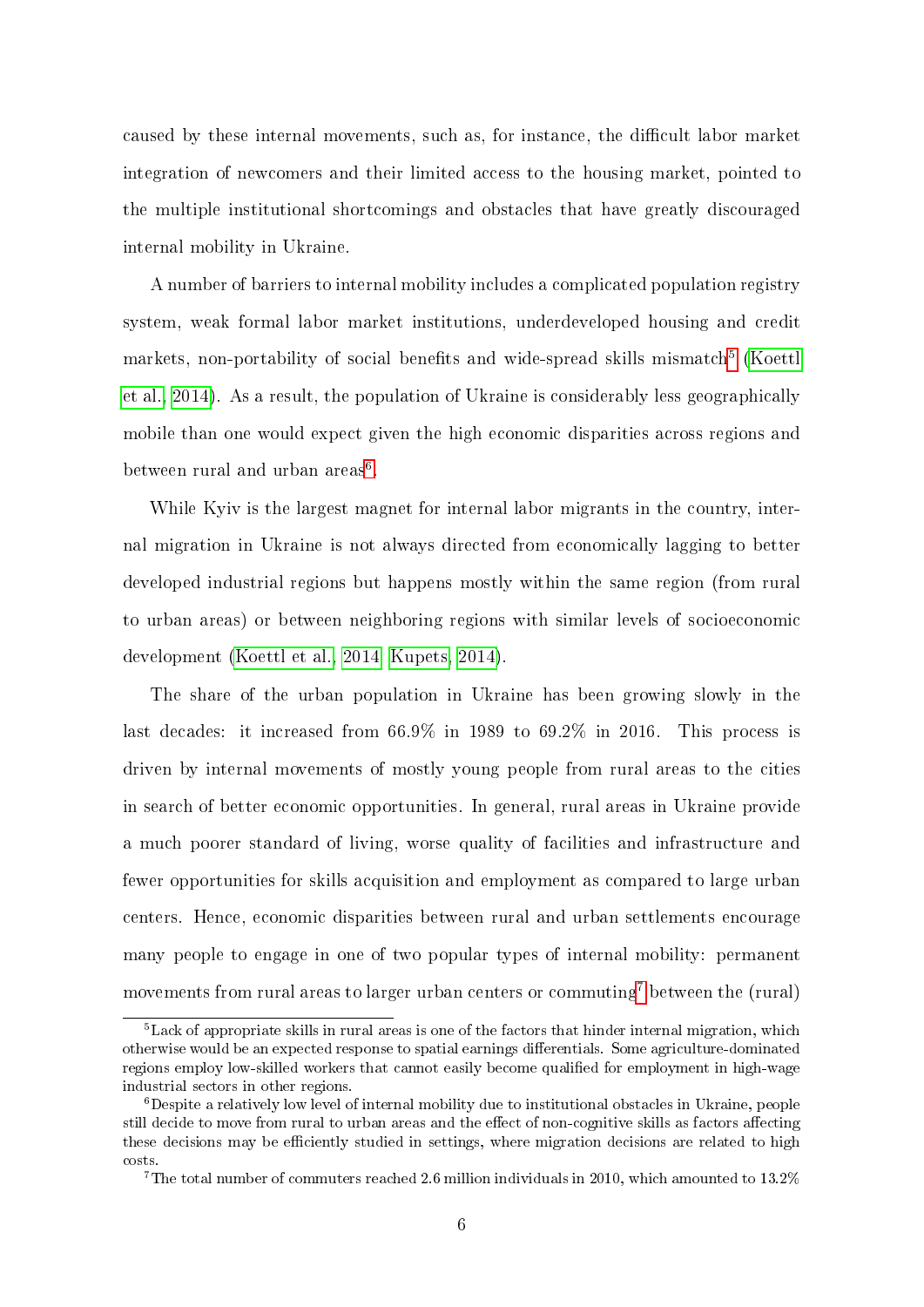place of residence and the (urban) location of work.

# 3 Our study and the literature on non-cognitive skills and life outcomes

Economic research analyzing the impact of non-cognitive skills on life outcomes has rapidly expanded since the 2008 special issue of the Journal of Human Resources edited by [Weel](#page-26-5) [\(2008\)](#page-26-5). In this special issue, [Borghans et al.](#page-25-5) [\(2008a\)](#page-25-5) link the evidence from the psychology of personality traits to economics. For instance, [Borghans et al.](#page-25-9) [\(2008b\)](#page-25-9) focus on the relationship between interpersonal styles (caring and directness) and labor market outcomes. [Kautz et al.](#page-26-0) [\(2014\)](#page-26-0) present a summary of the evidence from the economics literature on the predictive power of non-cognitive skills for a wide range of life outcomes, including educational achievement, labor market outcomes, health, and criminal behavior.

Much less is known about the impact of non-cognitive skills on migration behavior. To the best of our knowledge, there are only two economic papers on the impact of non-cognitive skills on the decision to migrate. [Bütikofer and Peri](#page-25-0) [\(2016\)](#page-25-0) investigate the importance of cognitive and non-cognitive skills on the probability of migrating out of one's region of origin for the male population in Norway. Focusing on two aspects of non-cognitive skills, 'adaptability' and 'sociability', they find that adaptability has a particularly strong impact on migration for individuals with low cognitive skills. On the other hand, [Caliendo et al.](#page-25-1) [\(2016\)](#page-25-1) investigate the predicting role of locus of control in internal migration decision within Germany. Their findings suggest that those with an internal locus of control are predicted to search a job more intensely across larger geographic areas because they expect higher returns to their search effort.

In contrast to the scarce evidence on non-cognitive skills and migration in economic research, it has been relatively extensively studied in the psychology literature. These

of the total number of employed persons.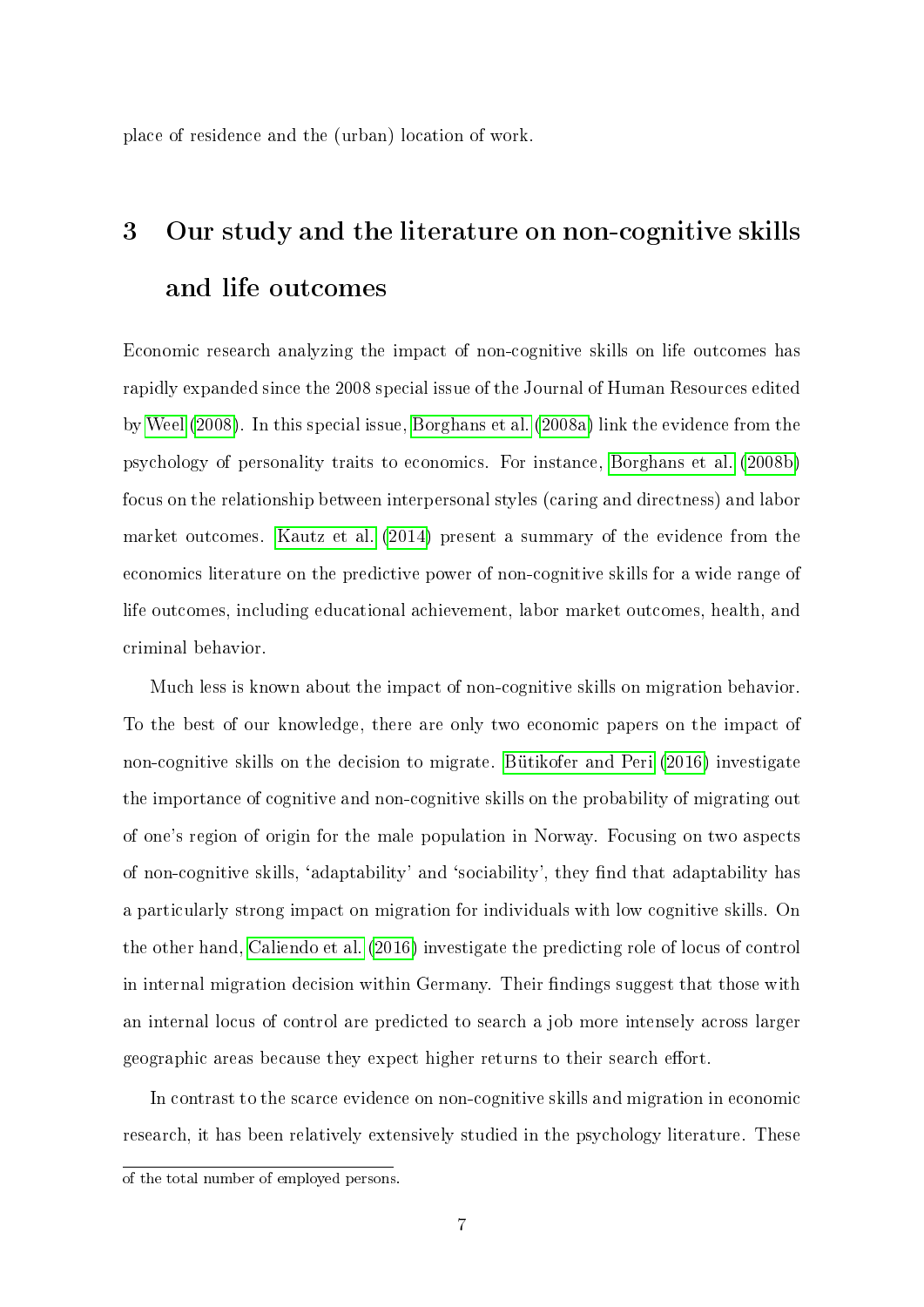psychological studies generally rely on the Big Five factor model. Using a sample of Finnish twins, [Silventoinen et al.](#page-26-6) [\(2008\)](#page-26-6) find extraversion and neuroticism positively correlated with the migration propensity to neighboring Sweden. In another study using Finnish subjects, [Jokela et al.](#page-26-7) [\(2008\)](#page-26-7) point to sociability as an important determinant of internal rural-to-urban migration. On the other hand, some evidence from the U.S. suggests that high openness and low agreeableness increase the propensity to migrate within- and between-states, while extraversion can only predict within-state migration [\(Jokela, 2009\)](#page-26-8). Focusing on two elements of the Big Five, [Canache et al.](#page-25-10)  $(2013)$  find only a modest positive influence of openness and extraversion on the intention to emigrate from Latin American countries. While for openness the greatest effect is seen among relatively well-educated respondents, for extraversion it is rather a compensating effect in that low-educated respondents are less likely to intend to emigrate, but the education gap shrinks as extraversion rises. Another study, examining the impact of the Big Five factors on the intention to emigrate and using a Lithuanian student sample, finds no evidence for extraversion to have predictive power. The results of [Paulauskaite et al.](#page-26-9) [\(2010\)](#page-26-9) suggest conscientiousness and openness the only two traits to be linked with migratory intentions. The cited psychological studies do not arrive at clear-cut conclusions regarding the link between the Big Five and migration. This might be the result of methodological deficiencies or of very specific samples used in the analysis.

We rely on a Big Five factor model for the analysis of the impact of non-cognitive skills on rural-to-urban migration. But the focus of our study is not limited to this, since we analyze the impact of non-cognitive skills together with the attitudes towards risk on migration behavior. Our study draws on [Jaeger et al.](#page-25-2) [\(2010\)](#page-25-2) who provide direct evidence on risk attitudes and internal migration. Using data from the German Socio-Economic panel they find that individuals who are more willing to take risks are more likely to migrate between labor markets in Germany. Non-monetary costs due to general uncertainty (imperfect information) about other locations are considered to be the channel through which risk attitudes determine intra-country mobility. A more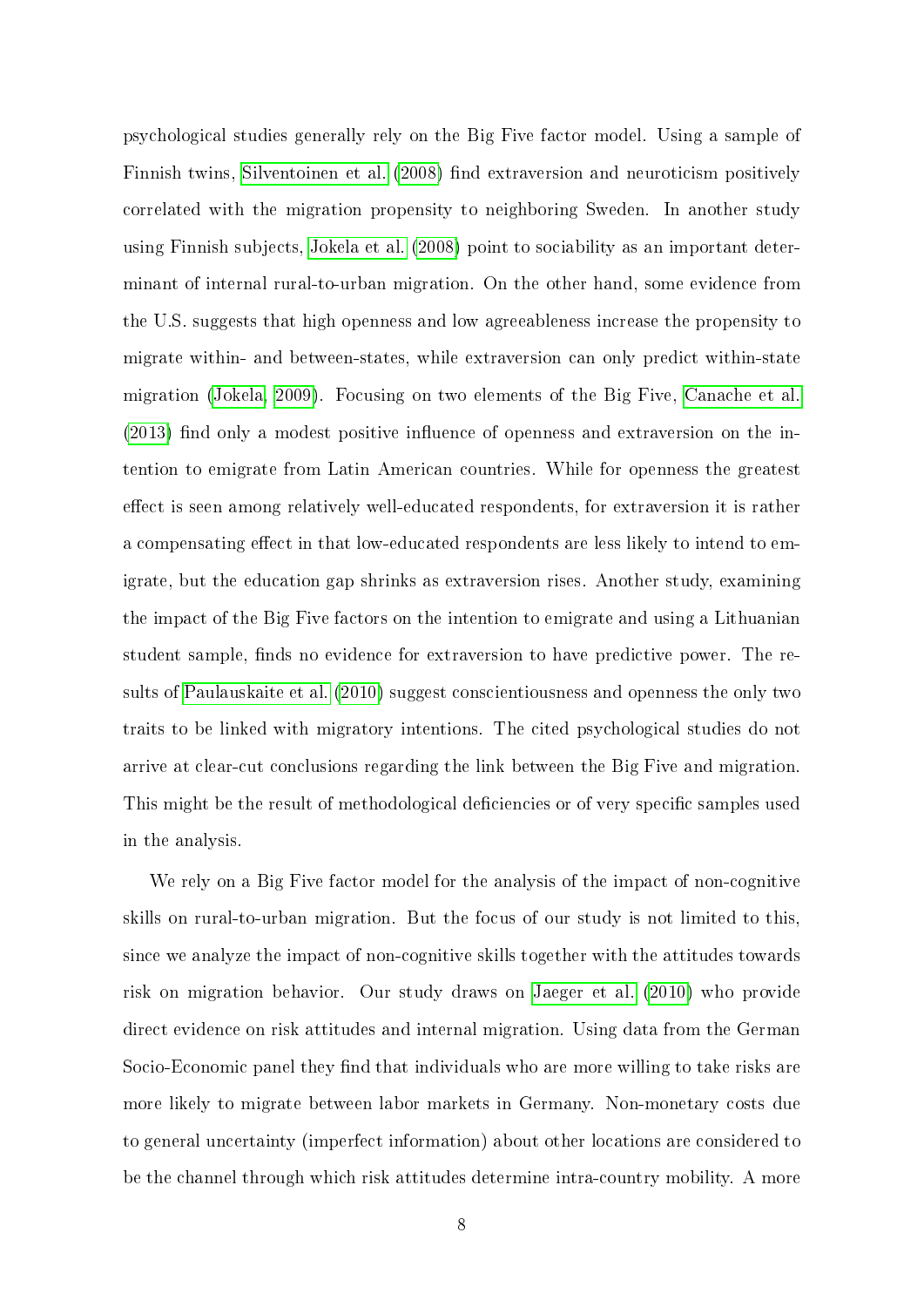recent study by [Bauernschuster et al.](#page-24-0) [\(2014\)](#page-24-0) using the same data source focuses on internal migration in order to explore the reason why more educated and risk-friendly persons move more easily over longer distances. Their findings suggest less sensitivity among those people to the cultural costs of migration proxied by linguistic variation within Germany, while costs related to geographical distance do not play a role in explaining the higher mobility of higher educated and risk-loving persons.

As documented by [Jaeger et al.](#page-25-2) [\(2010\)](#page-25-2) and [Bauernschuster et al.](#page-24-0) [\(2014\)](#page-24-0), because risk lovers are more able to deal with uncertainties connected to moving to a new place, the obvious expectation would be to find a positive relationship between the willingness to take risk and the migration propensity. For non-cognitive skills the relationship is not so self-evident given the ambiguity of the previous evidence from the psychology research. Arguably, we may anticipate that skills that reduce the cost of mobility would increase the probability of migration. For instance, openness to experience is expected to help adapt to a new environment and a different culture, and hence decrease the psychic costs of migration and increase the probability of moving. On the other hand, a skill such as conscientiousness described by the tendency to be organized, responsible, and hard-working as well as by a high valuation of persistence and predictability is expected to be negatively associated with the decision to migrate [\(John and Srivastava, 1999;](#page-25-4) [Kautz et al., 2014\)](#page-26-0). Moving to another place per se contains unpredictability (uncertainties) and inconsistency as it opens a new episode in life. Therefore, conscientious people might perceive moving as relatively costly.

It is not straightforward to anticipate the direction of the relationship for the other three traits. For extraversion the first effect that comes to mind is to increase the migration propensity, because extraverted people have better communication abilities which would help them easily adapt to a new environment. On the other hand, it is reasonable to argue that social people feel more attached to their own communities as well as more able to increase their well-being in their present places [\(John](#page-25-4) [and Srivastava, 1999;](#page-25-4) [Jokela, 2009;](#page-26-8) [Paulauskaite et al., 2010\)](#page-26-9). Taken together, these facets of extraversion might counterbalance each other and as a result there will be no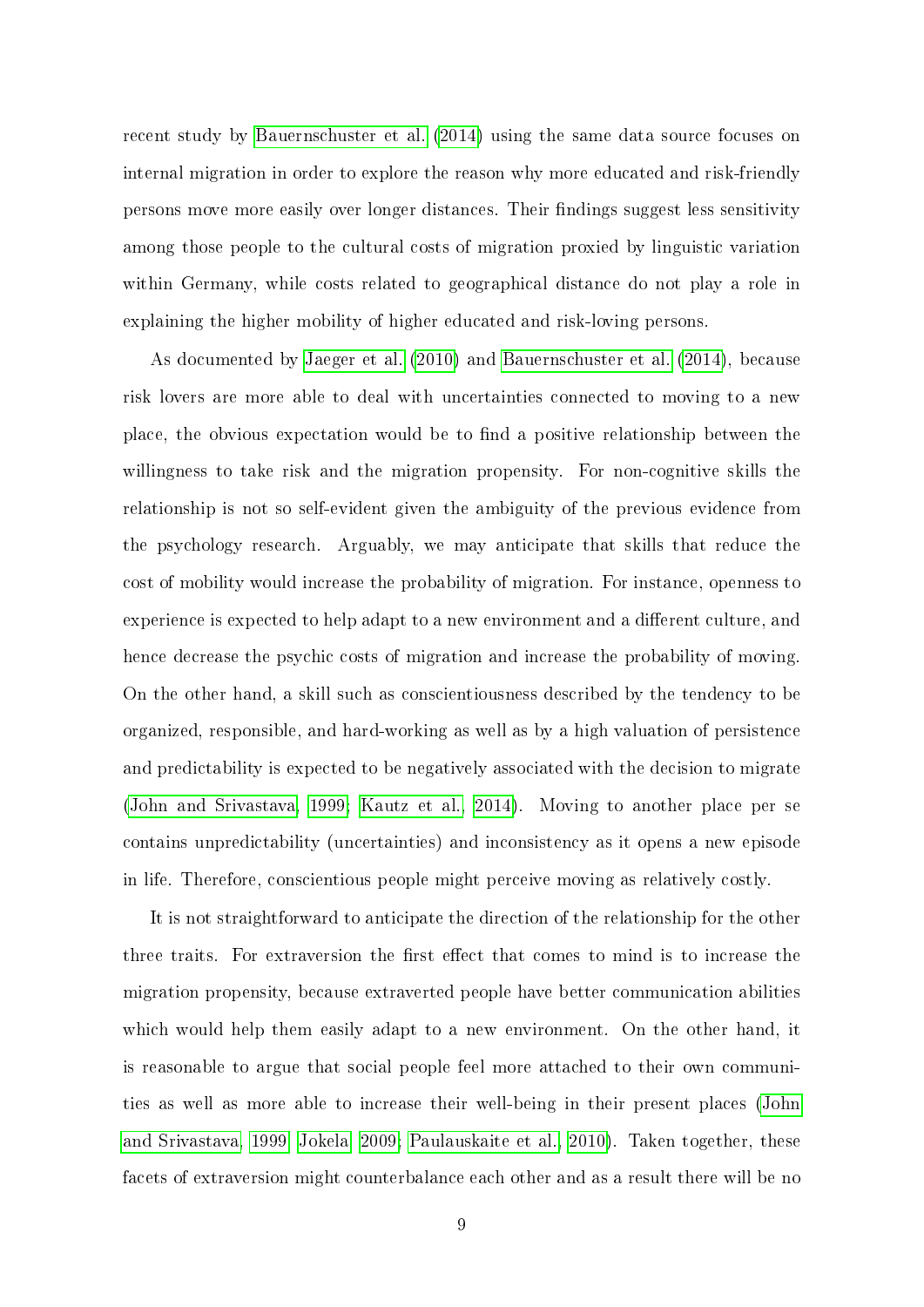significant effect on the migration decision observed.

Countervailing effects might also arise for agreeableness and neuroticism.<sup>[8](#page-9-0)</sup> More agreeable individuals can more easily conform to different norms of a new environment so that the cost of adaptation would be lower for them. However, those people are also likely to be pleasant and satisfied with their existing lives and have a stronger emotional attachment to their own communities [\(Jokela, 2009\)](#page-26-8). The latter facet would make them less willing to leave their current place. Similarly, some facets of neuroticism (emotional instability) such as proneness to anxiety and fear, low self-esteem, and vulnerability to stress are expected to make individuals less able to start over a life in a new place. Meanwhile, some other facets of neuroticism such as pessimism, hostility, and irritability might bring about a lower level of satisfaction with their current jobs, neighborhoods or lives as a whole, which would instigate the decision to migrate [\(Jokela, 2009\)](#page-26-8).Our analysis helps to shed light on those facets of the Big Five factors that dominate the decision to migrate in our data sample.

### 4 Data, descriptive evidence and empirical strategy

#### 4.1 Data

For the estimation of the impacts of non-cognitive skills and risk preferences on the rural-to-urban migration decision we make use of panel data from the Ukrainian Longitudinal Monitoring Survey (ULMS). The panel survey launched in 2003 was also carried out in 2004, 2007 and 2012. The ULMS is the only panel data set for Ukraine, which is accessible to researchers worldwide and is representative at the national level (see [Lehmann et al., 2012\)](#page-26-10). Our sample consists of individuals between the age of 15 and 72. The survey instrument contains an individual questionnaire soliciting information on socio-demographic and labor force characteristics, labor market status,

<span id="page-9-0"></span><sup>&</sup>lt;sup>8</sup>The evidence is more clear-cut in the context of other micro-economic behavior. For instance, in their recent study, [Gill and Prowse](#page-25-6) [\(2016\)](#page-25-6) link the Big Five to economic behavior and find that more agreeable and less neurotic individuals perform and learn better in strategic games.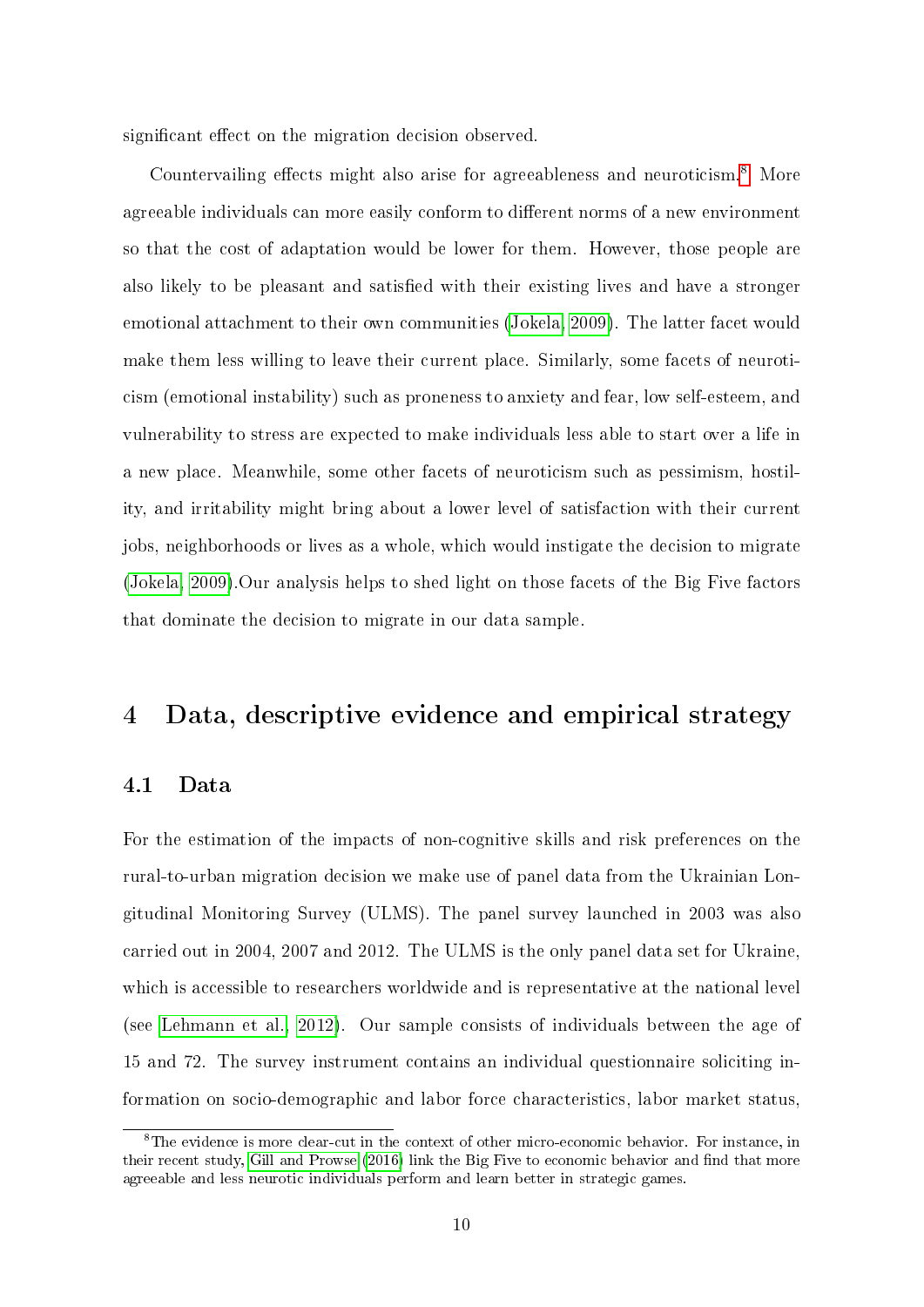skills, preferences and attitudes, as well as a household questionnaire on the structure of the household, housing conditions, income, assets and expenditures.

For the outcome variable of interest, namely rural-to-urban migration, we exploit the survey question related to the "type of settlement of the current place of residence" which is asked in all four waves of the panel survey. Possible answer categories include six types of settlement: village, rural-type settlement, small town (population up to 20 thousands), medium town (population of 20-99 thousands), city (population of 100-499 thousands) and large city (population more than 500 thousands). While we consider villages and rural-type settlements as belonging to a `rural' area, towns (small- and medium-size) and cities (medium- and large-size) are categorized as `urban' areas. The dependent variable thus comprises a binary indicator which takes a value of 1 if the respondent changes the type of settlement from a rural area to an urban area between two survey periods and a value of 0 if the respondent resides in a rural area both in the current and last survey period.<sup>[9](#page-10-0)</sup>

One important feature of the ULMS is its collection of information on non-cognitive skills in the wave of 2012, where a set of questions regarding non-cognitive skills was added to the survey. The questions, based on the World Bank's 24-item STEP survey questions regarding non-cognitive skills [\(Pierre et al., 2014\)](#page-26-11), asks respondents how they perceive themselves. Respondents are asked, for instance, whether they are talkative, are interested in learning new things, tend to worry, and so on. Responses are ranked on a 4-point scale: "1 Almost always", "2 Most of the time", "3 Some of the time" and 4 Almost never". We transform the ranking in a way that a higher ranking refers to a higher value for the corresponding characteristic  $(1=$ Almost never  $-4=$ Almost

<span id="page-10-0"></span><sup>&</sup>lt;sup>9</sup>A person who changes from a rural to an urban area is always assigned the value 1 once this move has occurred. For example, if a person moved between 2003 and 2004, s/he will be assigned a value of 1 for the intervals 2004 to 2007 and 2007 to 2012. Given the construction of the dependent variable, a potential concern is measurement error due to 'round-tripping'. Given that there are up to 5-year brackets between two survey periods, it is possible to experience multiple movements within such a relatively long period. Therefore, our dependent variable could underestimate the rural-tourban migration if movers migrate back to the rural area between two survey periods. A preliminary check performed by us, which employs information on moves between reference weeks, indicates that 'round-tripping' is negligible. Less than 5 percent of the rural-to-urban movers experience roundtripping.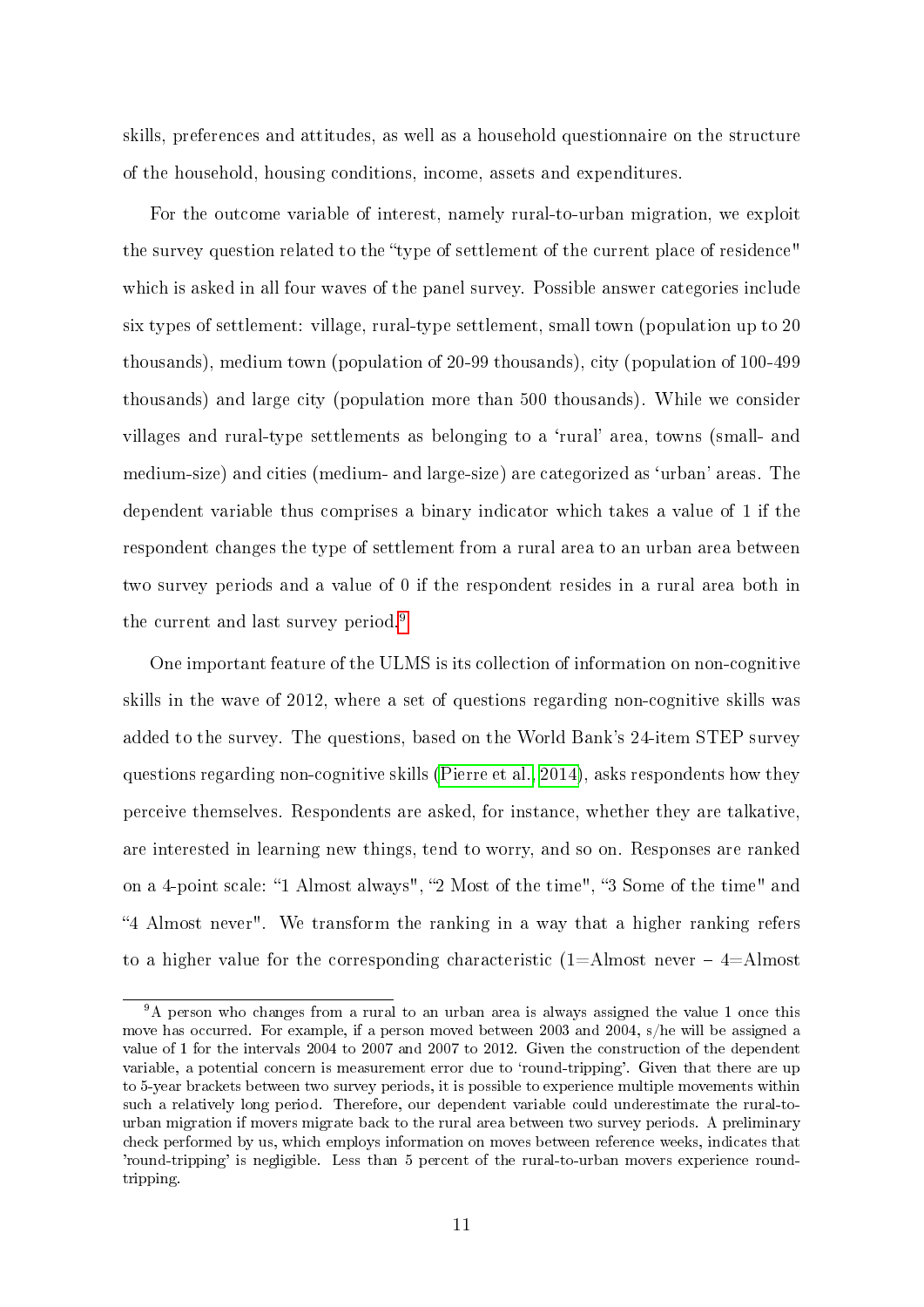always). In the assessment of non-cognitive skills, we map these 24 items into the Big Five factors model, with openness, conscientiousness, extraversion, agreeableness, and neuroticism as the five personality constructs. The Big Five personality factors represent a widely accepted, comprehensive, and ample frame for delineating the structure of core personality traits over adulthood [\(Lang et al., 2011:](#page-26-2) 550). Given its universal structure validated by numerous empirical studies from different cultures as well as its rank order stability over the life cycle, we prefer the Big Five Factor model to the usage of single traits such as self-efficacy or self-esteem, which show less rank order stability [\(Goldberg, 1990;](#page-25-3) [John and Srivastava, 1999;](#page-25-4) [Lang et al., 2011\)](#page-26-2).

Our mapping into the Big Five factor model largely benefits from the domains characterized by [John and Srivastava](#page-25-4) [\(1999\)](#page-25-4) and [Kautz et al.](#page-26-0) [\(2014\)](#page-26-0). [Table 1](#page-29-0) presents the original table of the 24 items and the corresponding Big Five factors into which these items are mapped. While generating the Big Five constructs, the scale of some items -those denoted by  $*$ '- are reversed for the sake of coherence with the defining construct. Each of the Big Five factor is the simple average of the corresponding items and the averages are standardized with a mean of zero and standard deviation of 1. Because the information on non-cognitive skills is only available in the survey year of  $2012$ , we treat the Big Five personality constructs as fixed over the sample period. Whether this assumption is plausible is taken up in the robustness section of the paper. It is also worthy of note that the treatment of the non-cognitive skills fixed over the period requires us to use a balanced panel straddling the years 2003 to 2012. [10](#page-11-0)

The ULMS also introduced a module on risk preferences in 2007 and 2012, identical to the module in the German Socio-Economic Panel (SOEP). Respondents are asked about their willingness to take risks in general and in life-specific domains.<sup>[11](#page-11-1)</sup> In our empirical analysis we only use the general risk measure. The general risk question

<span id="page-11-0"></span> $10$ We did not pursue exploratory factor analysis since the cited literature provides us with a very intuitive and clear guidance regarding the mapping of the 24 items into the Big Five factors. Exploratory factor analysis is particularly useful when researchers have only vague notions of how to project high-dimensional data onto a lower dimensional space, which is not the case here.

<span id="page-11-1"></span> $11$ These life-specific domains are: financial matters, career, health, sports and leisure, as well as car driving.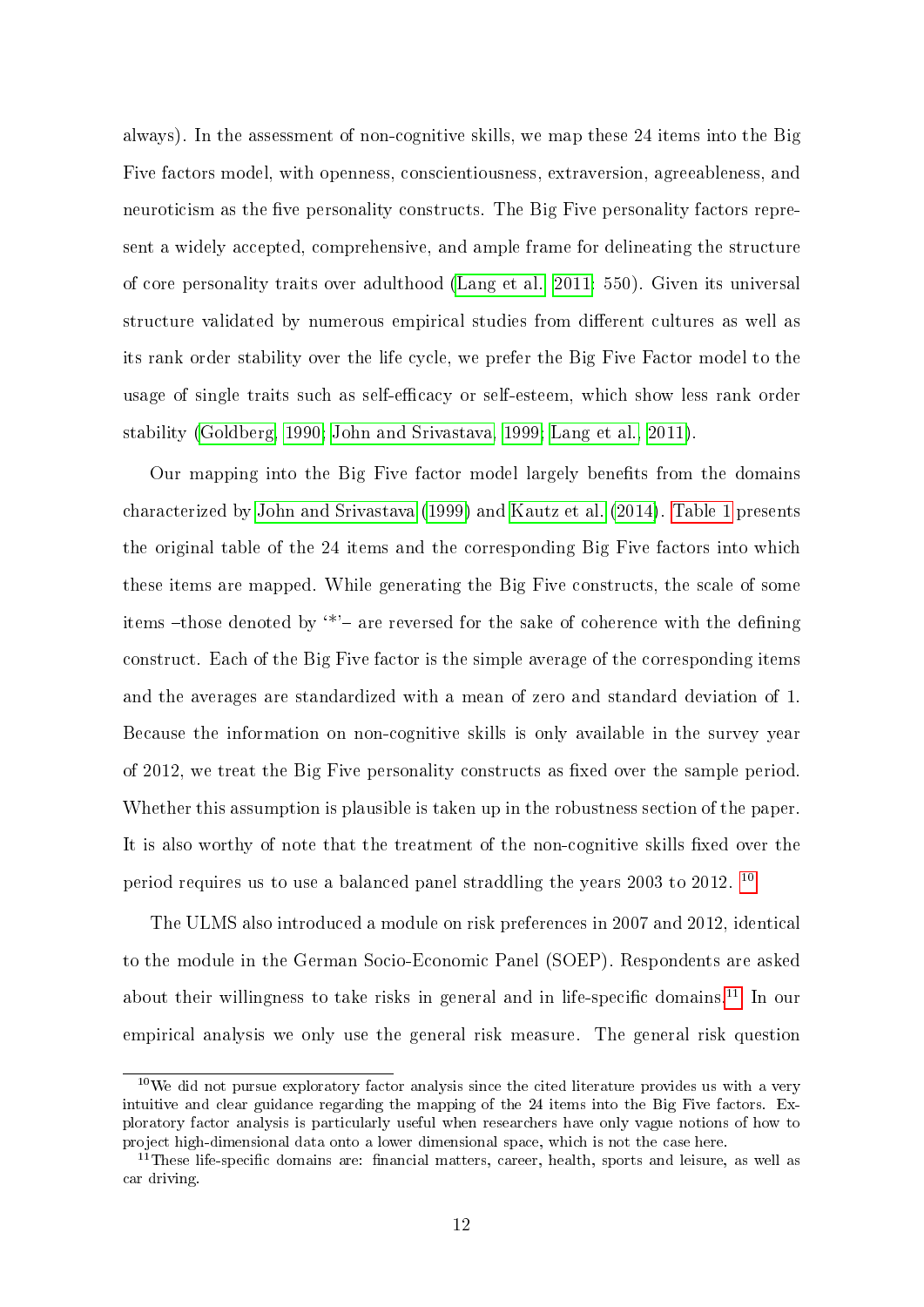asks: "How do you see yourself: are you generally a person who is willing to take risks or do you try to avoid taking risks?" The answer can be on an 11-point Lickert scale, from 0 "completely unwilling to take risks" to 10 "completely willing to take risks". In our main regressions we rely on a dichotomous variable, the risk preference indicator, which takes the value of 1 if the respondent chooses a value of 6 or higher on the 0-to-10-scale. This mitigates potential problems from different use of scales, as explained by [Jaeger et al.](#page-25-2)  $(2010)$ . <sup>[12](#page-12-0)</sup>

Similar to the Big Five measures, we treat preferences as  $(partly)$  fixed over the sample period. In particular, we assign the values of risk preferences measured in 2007 to the previous survey years of 2003 and 2004, and address the potentially arising reverse causality issue in section 5.

#### 4.2 Descriptive statistics

[Table 2](#page-30-0) presents summary statistics of the variables used in the regression analysis for rural-to-urban movers, rural stayers, and the urban sample. The former two make up our sample for analysis. Since the 2012 survey is the only year with complete information on both non-cognitive skills and preferences, the statistics reported in [Table 2](#page-30-0) are for 2012. However, we also present summary statistics of other years for the available variables in Table A.1 in the appendix. [Table 2](#page-30-0) shows those rural-tourban movers who moved between 2007 and 2012, the period encompassing the Great Recession. If we compare this table with Table A.1, we see that between 2007 and 2012 the number of moves was particularly small compared to the period between 2003 and 2004. This lower number could be related to less mobility in times of economic crisis. Another reason for this drop in numbers could be a selection issue. Nearly all the rural-to-urban movers whom we observe are part of the original sample that was surveyed in 2003. It is certainly feasible that those with the largest propensity to move to an urban environment moved early in the reported period and once we arrive

<span id="page-12-0"></span> $12$ The risk index, which measures risk attitudes on the 11-point scale is only used for some robustness checks.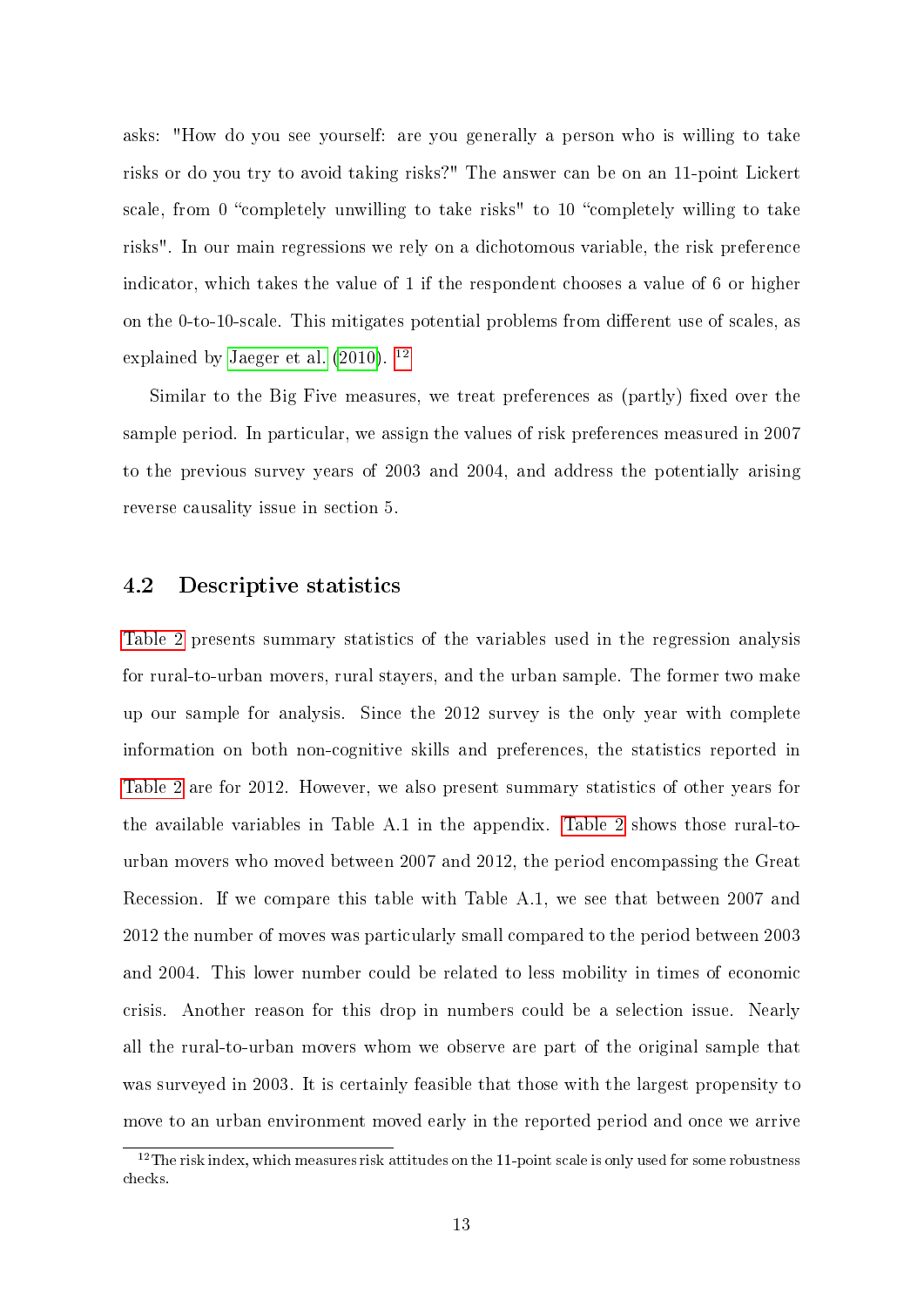in 2007 the pool of those willing to move has nearly been depleted. This potential explanation strongly influences our research strategy that we discuss below.

The urban sample is composed of those who were born and currently reside in urban areas as well as those who moved into urban areas. [Table 2](#page-30-0) demonstrates that the urban sample is signicantly younger than the rural sample. Furthermore, about 70% of the urban sample prefer to communicate in Russian; these respondents are likely to be concentrated in the center and east of the country. In line with expectations, the education level and employment rate among the urban sample is higher than among rural stayers. Consistent with these patterns, compared to rural stayers, the movers into urban areas are much younger, relatively more educated, more likely to be married but have less children, more likely to be employed and more likely to prefer Russian for communication.

[Table 2](#page-30-0) also shows the average values of the Big Five factors (on a 4-point scale) separately for movers and stayers. We see a positive and statistically significant difference in the average value of openness and agreeableness for movers relative to stayers. As for conscientiousness and neuroticism movers score, on average, lower than stayers. The negative difference for each of these two skills is also statistically significant. However, as far as extraversion is concerned, the difference between movers and stayers is not statistically signicant. Next, we present how attitudes towards risk are distributed between rural-to-urban movers versus stayers. As shown in [Table 2,](#page-30-0) 23% of movers score their risk attitudes 6 or higher on the 11-point scale, which is about 5 percentage points higher than rural stayers. The measured risk preferences show lower scores among movers compared to stayers in 2007. The difference between the two survey years are mainly driven by movers who scored signicantly lower in 2007 than 2012. The difference is more apparent for the index measure, thus we rely in our analysis on the dichotomous indicator variable as it can better mitigate the potential measurement error problem. A relevant concern can also be reverse causality, in that the migration experience might have led to an increase in the willingness to take risks or might have prompted respondents to reveal themselves as more risk loving. We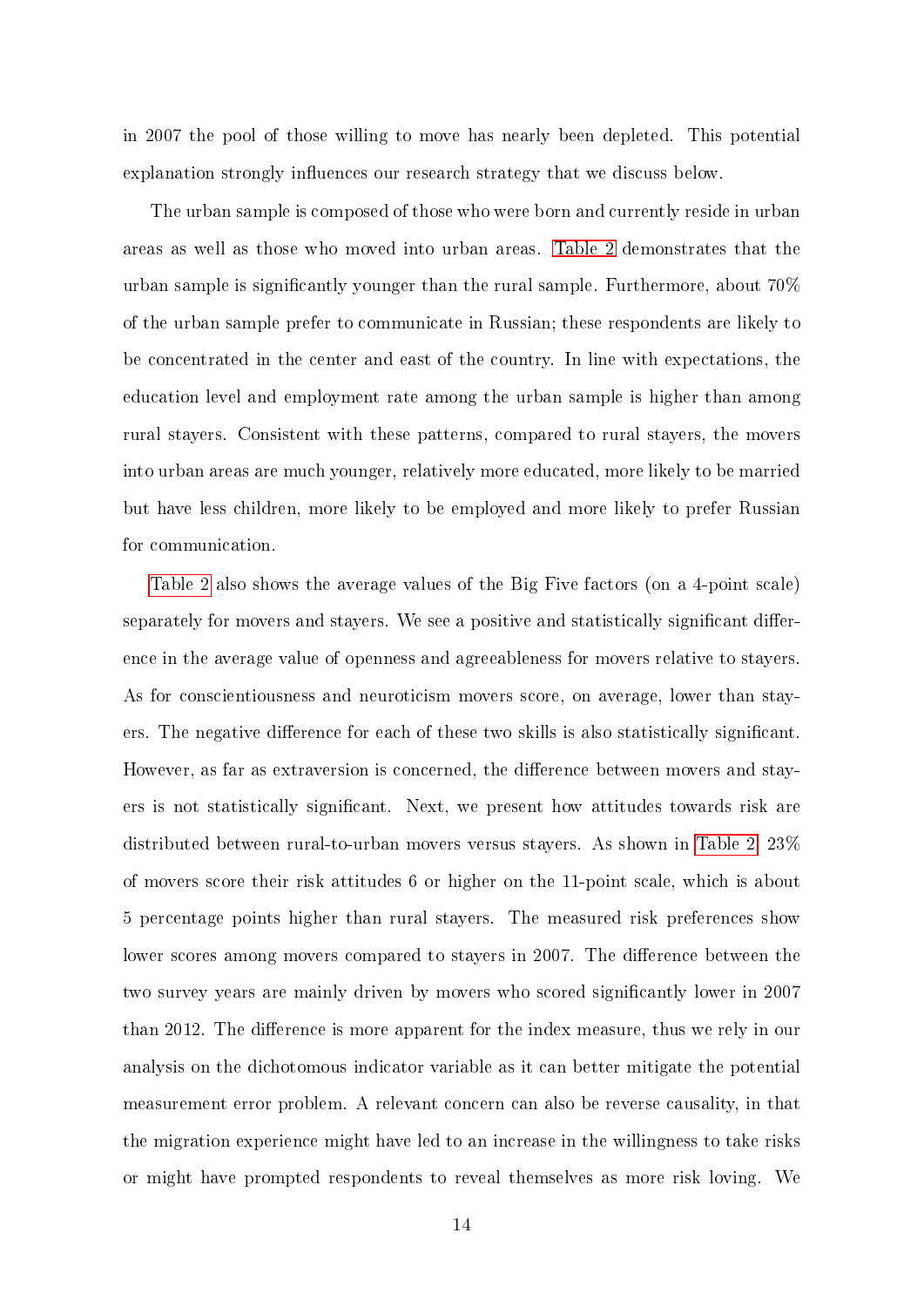discuss this potential endogeneity problem due to reverse causality in section 5.

Finally, we examine the distribution of the responses to the general risk questions for the rural and urban samples in 2007 and 2012. As shown in [Figure 1,](#page-28-0) the average of the risk index is higher in the urban than in the rural sample in both survey years. While the largest difference between the rural and urban is among the most risk-averse group in 2007, we do not see such a remarkable difference in 2012.

#### 4.3 Empirical strategy

To investigate the impact of non-cognitive skills and risk preferences on the probability of migration, we estimate the following basic specification of a probit model:

$$
Y_{i,t} = \alpha + N_i'\beta + \gamma P_{i,t+\tau} + X_{i,t-1}'\delta + \epsilon_{i,t}
$$
\n<sup>(1)</sup>

where  $\tau = \{0, 1, 2\}.$ 

 $Y_{i,t}$  indicates a dummy variable which takes the value of 1 if the respondent i resides in the urban area during the reference week of survey period  $t$ , but was residing in a rural area during the reference week of the previous survey period, at time  $t -$ 1. [13](#page-14-0) It takes the value of 0 if the respondent's current and last settlements are both in the rural area.  $N_i$  is a vector of non-cognitive skills represented by the Big Five which are standardized to have a mean of 0 and standard deviation equal to 1. Because we observe responses to non-cognitive skill questions only in 2012, we assume them as time-invariant characteristics of the individual. In the next section we perform a robustness check which shows that this is a reasonable assumption. The variable  $P_{i,t+\tau}$  is the risk indicator which takes the value of 1 for risk index values greater than 5 (on a scale of 0 to 10). The risk measure is observed in 2007 and 2012 surveys. For the most part, we assign the values of risk preferences measured in 2007 to the previous survey years of 2003 and 2004. However, when the risk measure is not available in 2007 we use the risk measure of 2012. In the most extant basic

<span id="page-14-0"></span> $13$ In subsequent periods the dependent variable takes the value 1 if the respondent ever moved.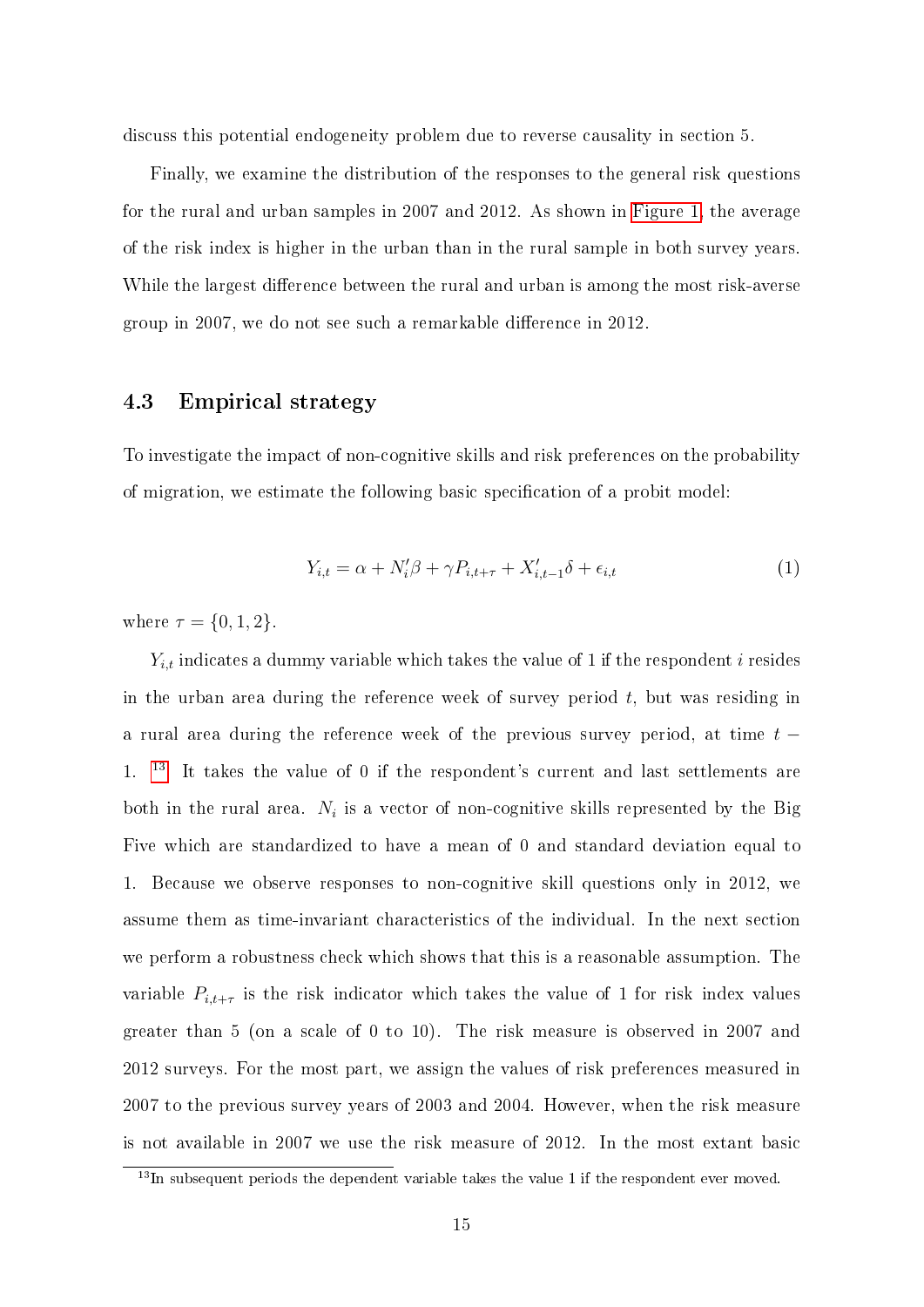specification,  $X_{i,t-1}$  is a vector of individual characteristics with dummy variables for female, married, employed, educational attainment and Ukrainian as the preferred language of the interview, as well as continuous variables including age, age squared, the number of children in the household and the log of household income. For the time-varying covariates we rely on information from the previous survey year in order to rule out reverse causality problem, i.e., the covariates are measured at time  $t - 1$ , before migration happens. Finally,  $\epsilon_{i,t}$  is a white noise error term.

The estimated coefficients of  $\beta$  capture the impact of non-cognitive skills on the propensity to move from rural to urban areas, holding risk attitudes and other individual characteristics constant. A concern would be that measurements of non-cognitive skills might be correlated with risk preferences, and this could yield biased coefficient estimates on the non-cognitive skills covariates. For instance, if those who have a higher score of conscientiousness are more risk averse, then the impact of conscientiousness might be overestimated by controlling for risk attitudes. We therefore use non-cognitive skills and risk preferences separately as well as together in specifications in order to see whether this potential bias exists [\(Bütikofer and Peri, 2016:](#page-25-0)16).

As we discussed in the previous descriptive section, most of the moves from rural to urban locations occurred before 2007, i.e., before the respondents provided selfassessed measures on risk preferences. One research strategy might consist in limiting our analysis to the period 2007-2012; this way we would condition on risk measures provided in 2007 that were solicited before any rural-to-urban move occurred. However, with this strategy we would ignore most of the moves that we can observe in the data set, missing all those movers who might have had a particularly high propensity to change their residence from rural to urban. We, therefore, rely on an empirical model that uses the risk measure as an explanatory variable even if migration occurred before respondents were asked about their risk preferences. As this raises reverse causality issues, we perform a number of reverse causality tests and also report the results when the analysis is restricted to migration episodes between 2007 and 2012. Since these latter results are qualitatively similar to the results when all moves are considered and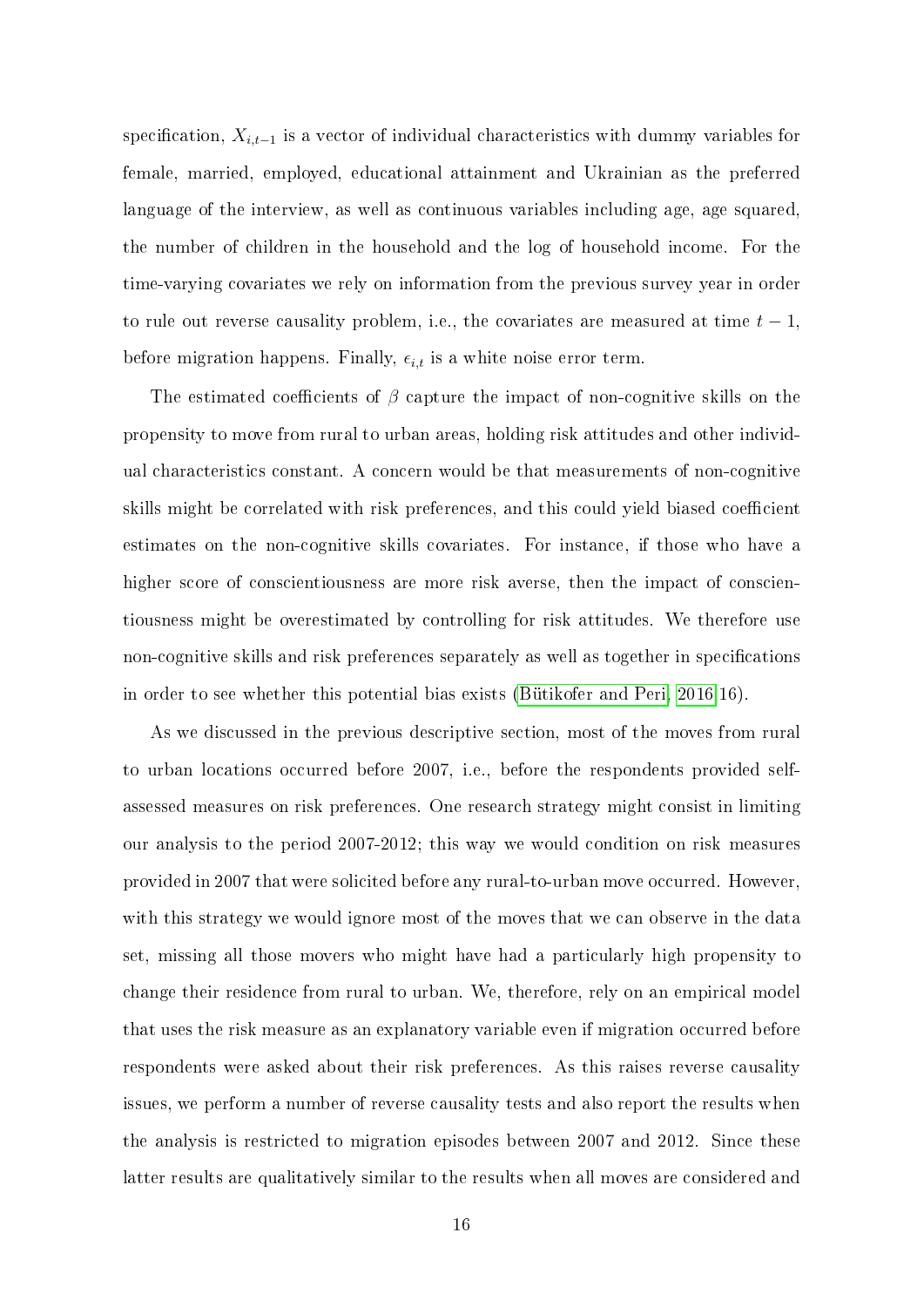since the reverse causality tests do not point to reverse causality we are condent that our research strategy that uses the fullest information available is the most appropriate one.

## 5 Main results and extensions

#### 5.1 The Big Five

[Table 3](#page-31-0) presents marginal effects of a probit model that estimates the probability to migrate from rural to urban areas. Because of substantial differences in the institutional and economic structures of cities and towns, the decision to move into a city may require distinctive personality characteristics than moving into a town. Therefore, we break down the results by rural-to-city and rural-to-town migration, presented in [Table 3](#page-31-0) in columns (5)-(8) and columns (9)-(12), respectively. [Table 3](#page-31-0) displays results for different sets of control variables. While in columns  $(1)$ ,  $(5)$  and  $(9)$  we do not control for any demographic and socio-economic characteristics but only the Big Five, columns (2), (6) and (10) also include pre-determined (demographic) character-istics such as gender, age, age squared and Ukrainian language<sup>[14](#page-16-0)</sup> as covariates, and columns (3), (7) and (11) additionally include socio-economic controls that may be jointly determined with the migration decision, including marital status, number of children, employment status, and log of household income. In a final specification we add dummies of educational attainment to the set of covariates. Since in many countries rural-to-urban migration is driven by individuals moving for education, we ideally would like to identify those who move for educational purposes. Since the construction of the migration variable does not allow us to determine the reason of migration, we estimate the probability to move to urban areas without and with dummies of educational attainment and establish whether the inclusion of these dummies changes the

<span id="page-16-0"></span> $14$ We consider the pre-determined characteristics exogenous, bearing in mind that the language may determine an individual's initial place of residence. On the other hand, we take language chosen for the interview as a good proxy of ethnicity, a characteristic certainly exogenous to the migration decision.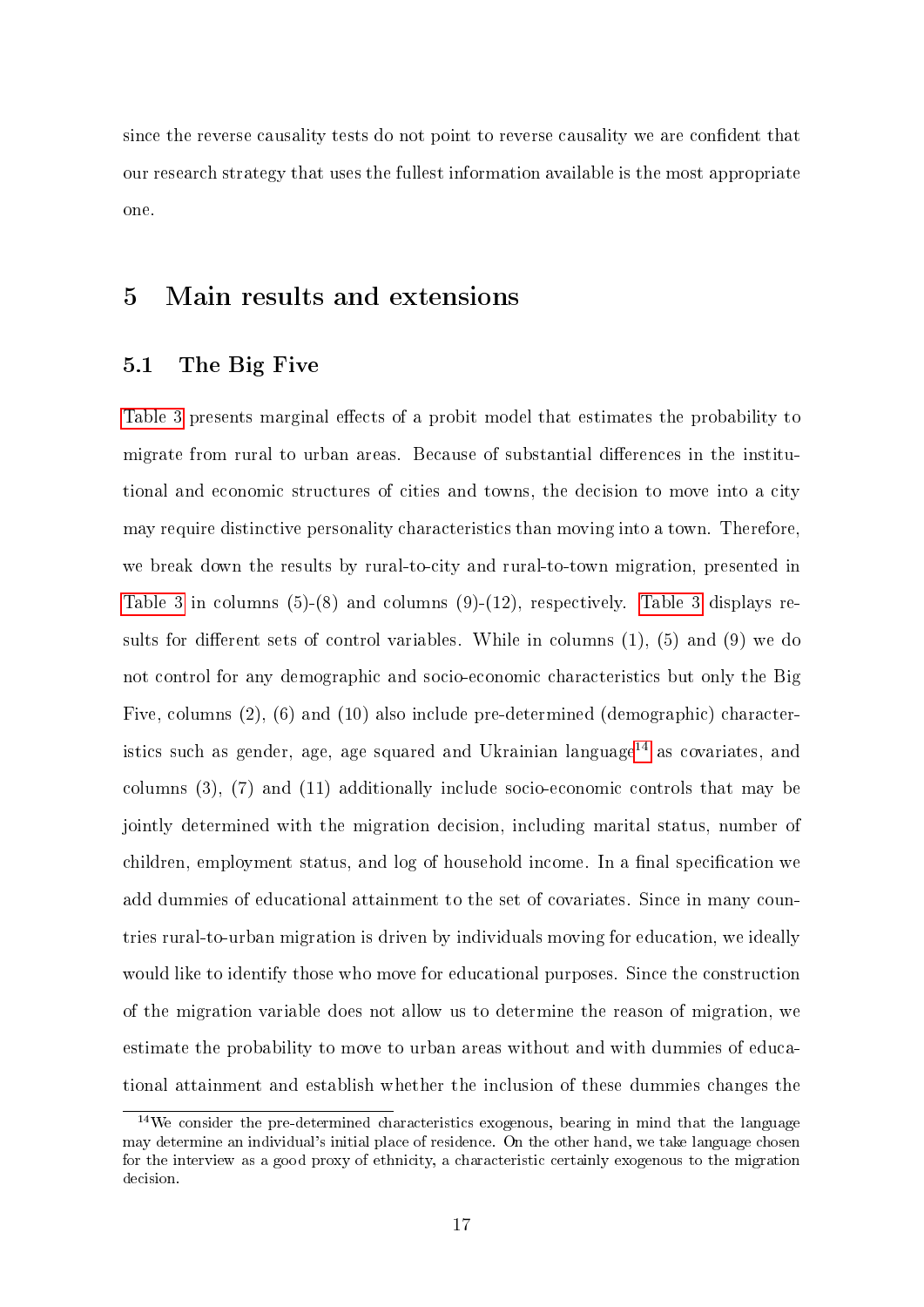coefficient estimates on the non-cognitive skills measures.

In all twelve specifications we find statistically significant evidence that conscientiousness is negatively related to rural-to-urban migration. For instance, in column (2) where we only control for the pre-determined characteristics, we estimate that one standard deviation increase in conscientiousness is associated with a 1.7 percentage points lower probability of moving from rural to urban areas. Breaking the results down, this corresponds to 1.1- and 0.5- percentage points lower probability of ruralto-city migration and rural-to-town migration, respectively (columns 6 and 10). A coefficient on agreeableness of similar size is also linked to a fall in the probability of moving into an urban area. This effect of agreeableness on rural-to-urban migration is roughly evenly split between moves to cities and moves to towns. A smaller negative effect is given by neuroticism, since a one standard deviation increase in neuroticism lowers the likelihood to move to urban areas by 0.7 percentage points in general, and by 0.3 and 0.4 percentage points to cities and towns respectively. All these estimated effects are substantial given the unconditional migration probability of 3 percent from rural to urban areas, which is evenly split between rural-to-city and rural-to-town moves.

The only personality traits that is positively associated with the willingness to move is openness. We find that individuals who rate themselves as (one standard deviation) more open to new experiences have a 0.7 percentage point higher probability of moving from rural to urban locations, which is evenly split between rural-to-city and rural-to-town moves. Finally, extraversion is found to be uncorrelated with any type of migration once we include all demographic covariates, employment status and educational dummies.

As for demographic and socio-economic characteristics, the inclusion of them as control variables substantially reduces the size of the marginal effects of personality traits. However, for all the originally significant traits the effect remains statistically significant, and the signs of the marginal effects of the controls are generally in line with migration theory. Net household income, educational attainment and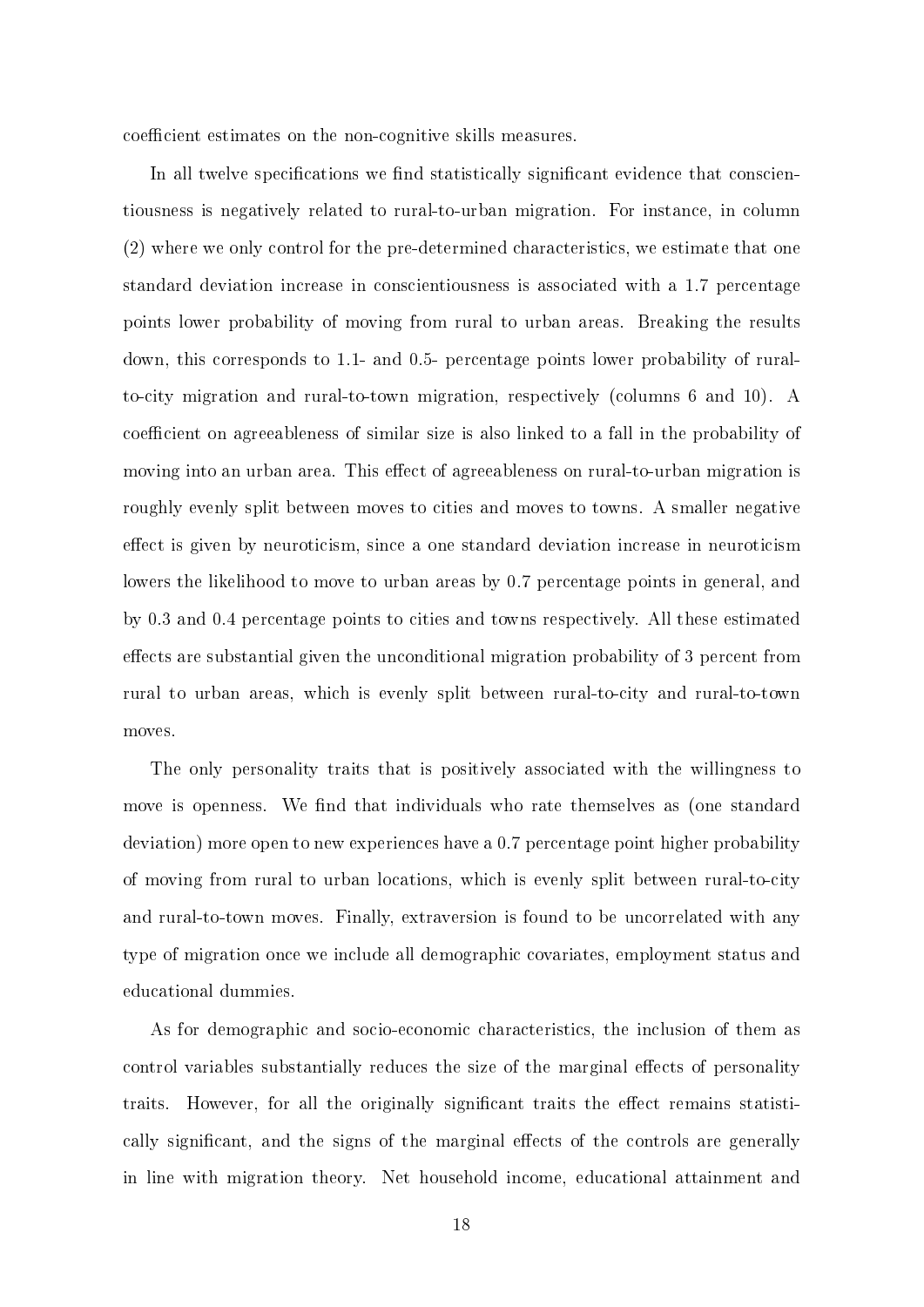the Ukrainian language are the variables which have the highest and most consistent explanatory power. The probability of rural-to-urban migration is approximately 3 percentage points lower among those who prefer to communicate in Ukrainian rather than in Russian. As for moving into cities or towns, the effect is smaller, yet strongly signicant. The probability of migration increases with the education level, and it is the highest among university graduates. The impact of household income is also positive: members of financially better-off families are more likely, arguably more able, to migrate into cities. On the other hand, gender, marital status, and employment status do not predict the propensity to migrate. Finally, adding educational dummies in the regressions alters the magnitude of the effect of non-cognitive skills on rural to urban migration only very marginally. Hence, our results are not driven by a strong correlation of educational attainment, cognitive ability and personality traits. Instead these traits are primary drivers of rural-to-urban migration.

We assume stability of the Big Five personality traits over the panel period. Reverse causality could be a concern for these skills, despite the sound evidence in the personal psychology literature regarding rank order stability over time and relatively little malleability of these skills after adolescence [\(Lang et al., 2011\)](#page-26-2). We cannot test the presence of reverse causality in personality traits and hence internally check the validity of our assumption given the lack of repeated information on personality traits in the ULMS. We, instead, implement an approach suggested by [Groves](#page-25-11) [\(2005\)](#page-25-11) and [Heineck and Anger](#page-25-12) [\(2010\)](#page-25-12) to validate our results. We predict residuals from the regressions of the Big Five factors on age, age squared and age cubed and estimate the impact of these predicted residuals on the migration behavior. The idea behind this approach is to net out the age effect of non-cognitive skills, so that the estimated impact is a time-invariant (age-free) component of personality. [Table 4](#page-32-0) shows very similar results to our basic specifications in [Table 3:](#page-31-0) the signs of the coefficients on non-cognitive skills and their magnitudes are the same and in all but three cases the significance is preserved. So, after we have 'de-aged' our measures of non-cognitive skills, openness, conscientiousness, agreeableness and neuroticism remain important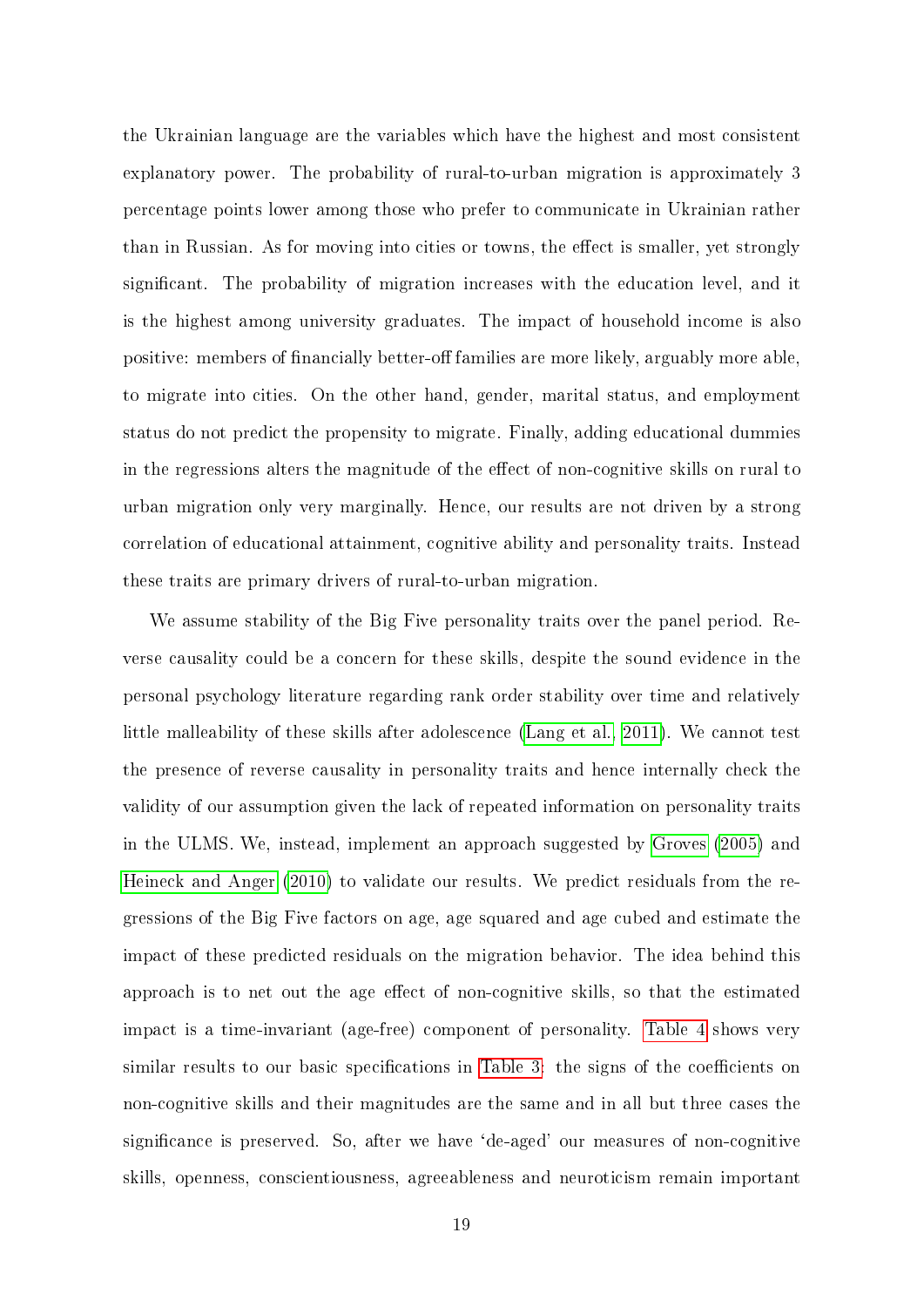predictors of rural-to-city and rural-to-town migration Hence, our initial assumption of the time-invariance of the Big Five factors, in particular their non-malleability with age, taken from the psychology literature, seems to hold with our data.

#### 5.2 The Big Five and risk preferences

[Table 5](#page-33-0) extends the model by including the risk preference measure as a covariate. The inclusion of the risk variable in the analysis does not change the impact of personality traits in a substantial way as a comparison of [Table 3](#page-31-0) and [Table 5](#page-33-0) shows. This suggests that the Big Five traits, and risk preferences represent distinctive features of personality and that they operate as complements when explaining the propensity to migrate.

In line with the previous literature, we find that individuals who are relatively more willing to take risks are more likely to migrate. This positive effect is present only for rural-to-city migration. The probability of moving into cities is 0.5 percentage points higher for relatively more risk-loving people, controlling for demographic and socioeconomic characteristics. In contrast, we find a strong negative association between risk willingness and rural-to-town migration. This might be an indication that the push and pull factors regarding rural-to-town migration are very different from the push and pull determinants of moves from rural to city locations. [15](#page-19-0)

Search models predict that mobility across jobs and across space falls when local macroeconomic and labor market conditions become more adverse [\(Pissarides, 1994\)](#page-26-12). As an extension of the model that includes both personality traits and risk preferences, we, therefore, include the unemployment rate or the log of GDP, both at the *oblast* level in Table A.3 in the annex, in order to control for local macroeconomic or labor market conditions.<sup>[16](#page-19-1)</sup>. Table A.3 presents the impact of the Big Five together with

<span id="page-19-0"></span> $15$ Table A.2 in the appendix provides the results of the four specifications using OLS estimation, which for the most part give very similar impacts as in [Table 5.](#page-33-0)

<span id="page-19-1"></span><sup>&</sup>lt;sup>16</sup>There are 24 Oblasts in Ukraine, forming the largest administrative units. Oblasts are larger than, e.g., counties in the U.S. but smaller than, e.g., lands in Germany. The macroeconomic measures introduced in Table A.3 are hence only rough proxies for local macroeconomic and labor market conditions. Since most migration, however, takes place within oblasts, we can suppose that internal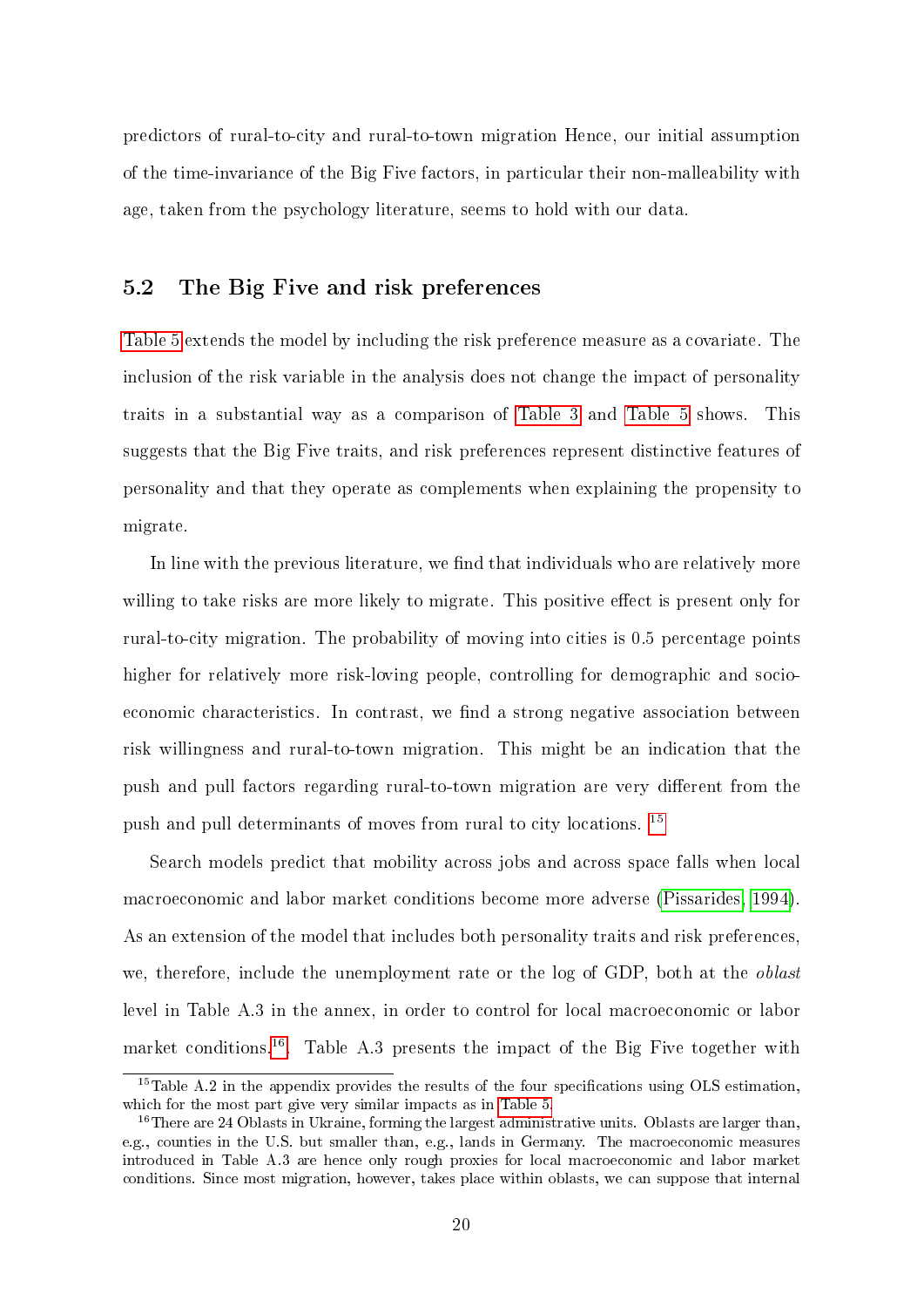risk preferences when we add either the regional unemployment rate or the regional GDP growth rate. A comparison with [Table 5](#page-33-0) makes it clear that the inclusion of either of the macro indicators does only marginally change the coefficient estimates on non-cognitive skills and risk preferences. This suggests that regional controls are orthogonal to the Big Five and risk preferences and that these preferences and a subset of the Big Five, namely openness, conscientiousness, agreeableness and neuroticism consistently predict internal migration from rural areas to cities When it comes to rural-to-town migration, we see a consistently estimated negative impact of conscientiousness, agreeableness and neuroticism as well as of risk preferences, while openness is positively correlated with moves into towns. Table A.3 also demonstrates that internal migration is pro-cyclical since adverse regional labor market and macroeconomic conditions lower spatial mobility. It is also noteworthy that regional macroeconomic and labor market conditions affect rural-to-city and rural-to-town migration in roughly equal measure and in the same direction. This last result confirms that workers tend to stay put when macroeconomic and labor market conditions get worse and that this heightened reluctance to move is independent of the potential destination.

A potential concern is that most of the moves observed in the data occur before risk preferences were first measured in the 2007 wave and that our results might possibly be subject to a reverse causality problem. As stated by [Jaeger et al.](#page-25-2) [\(2010\)](#page-25-2), successful migration could make individuals apt to rate themselves as more risk loving, which would yield an upward bias in the risk estimates from the regression of rural-to-city migration. To check the relevance of this concern, we first estimate models similar to those of [Table 5,](#page-33-0) restricting the dependent variable to represent moves between 2007 and 2012, i.e., after risk attitudes were measured in 2007. This way we clearly avoid any reverse causality issue. Given that the number of moves is very limited over the period 2007 to 2012, the results of [Table 6](#page-34-0) are encouraging. They show similar point estimates and statistical significance as in [Table 5](#page-33-0) regarding rural-to-city migration, as long as we only condition on the pre-determined covariates. For all specifications

migration is pro-cyclically related to macroeconomic measures at the oblast level in Ukraine.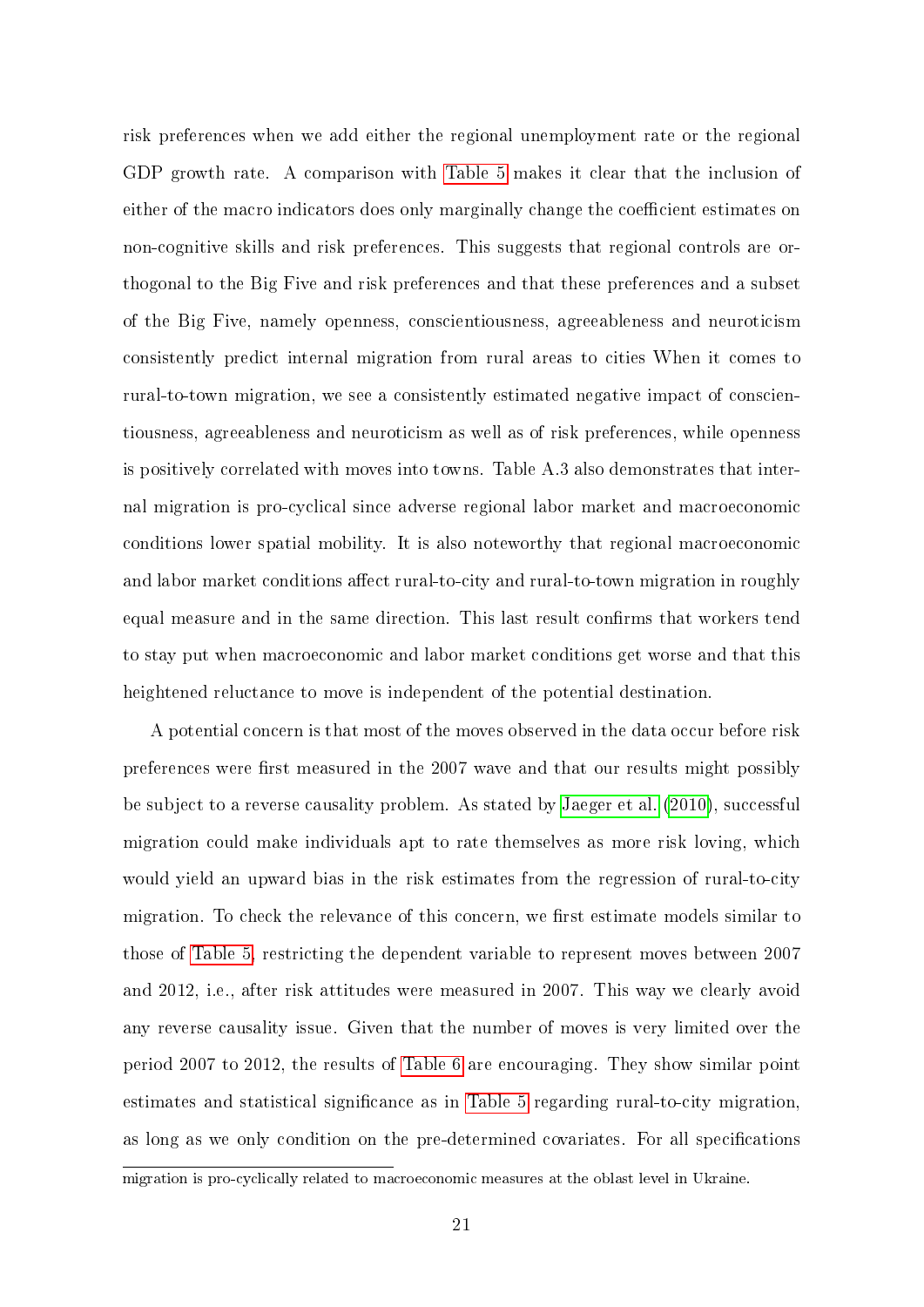with respect to rural-to-town migration and when we condition on the whole sets of covariates in all specifications there is too little variation in the data to get meaningful results.

As a second and more direct check of reverse causality, exploiting the panel feature of the ULMS, we construct a variable representing the change in the risk index between 2007 and 2012. This change in the risk measure is regressed on a migration dummy (for moves between 2007 and 2012). Similarly, in a separate regression, we use as the dependent variable the risk index in 2012, and investigate the impact of internal migration (between 2007 and 2012), conditioning on the risk index measured in 2007 before the move occurred. The results are provided in [Table 7.](#page-34-1) The statistically insignificant coefficient estimates in the table reveal that internal migration between  $2007$  and  $2012$  do neither affect the observed change in the risk index over the period nor the level of risk attitudes in 2012 once we control for the risk index in 2007. We therefore conclude that reverse causality does not bias our results concerning the impact of risk attitudes on migration. This evidence is in line with the results of earlier works of [Gibson et al.](#page-25-13) [\(2016\)](#page-25-13) and [Jaeger et al.](#page-25-2) [\(2010\)](#page-25-2), who also found no impact of migration on risk preferences.

We furthermore investigate whether non-cognitive skills and risk preferences contribute jointly to the explanation of the migration behavior by calculating the Akaike's information criterion  $(AIC)$ , a goodness-of-fit measure applied to non-linear models. Given two models are estimated with the same data, the model with the smaller value of the information criterion is considered to show a better  $fit^{17}$  $fit^{17}$  $fit^{17}$ . Each row in [Table 8](#page-35-0) shows, besides the pre-determined characteristics (i.e., age, age squared, gender and language), which of the two sets of regressors -Big Five measures, risk measures- are separately or together included in the regression analysis. Inspection of [Table 8](#page-35-0) shows that the Big Five factors have larger explanatory power, improving the goodness-of-fit measures more than the risk factor. As for rural-to-city migration, where the willing-

<span id="page-21-0"></span><sup>&</sup>lt;sup>17</sup>The AIC is a measure for comparing non-linear models that are estimated with maximum likelihood. AIC is defined as:

AIC =  $-2^*$ ln(likelihood) +  $2^*$ k, where k = number of parameters estimated.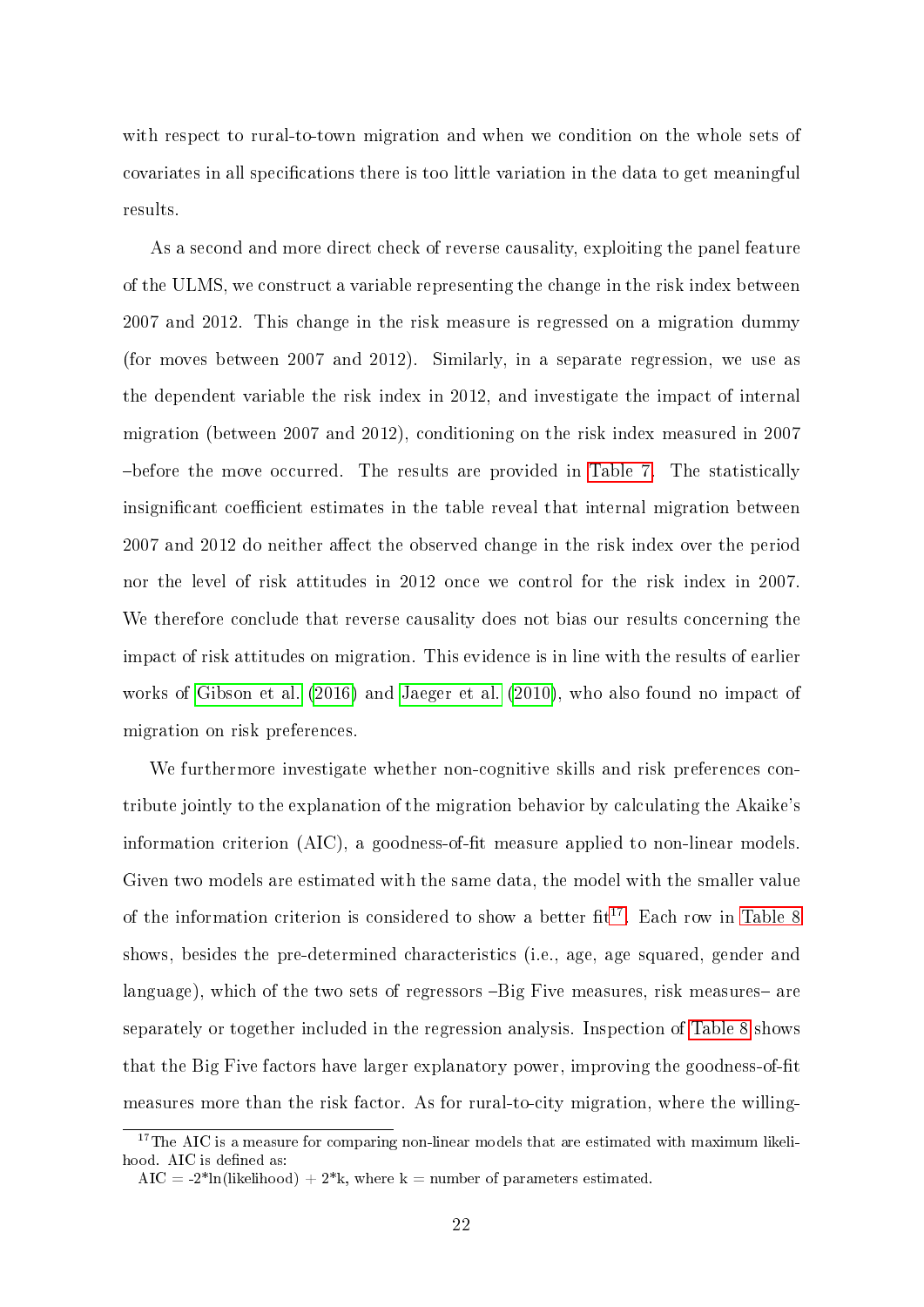ness to take risk risk is consistently estimated as a signicant positive determinant of the migration probability, the explanatory power is maximized, i.e., the AIC is smallest, when both non-cognitive skills and risk attitudes are included in the regression. For rural-to-town migration, we also have a better fit of the data when both personality traits and risk preferences are included. These findings are consistent with the evidence by [Becker et al.](#page-25-14) [\(2012\)](#page-25-14) who show very low correlations between the Big Five and risk preferences and their complementarity in explaining life outcomes in Ger-many. However, differently from the labor market outcomes explored by [Becker et al.](#page-25-14) [\(2012\)](#page-25-14), our data hardly suggest a strong complementarity between the Big Five and risk preferences in explaining rural-to-urban migration in Ukraine.

Finally, it is worth mentioning that attrition is not a concern in our paper. If the reason an individual leaves the sample is correlated with the idiosyncratic error term  $-$ those unobserved factors that change over time and affect the outcome variable  $-$  then the resulting selection problem can cause biased estimates. However, since we use a balanced panel (given the operational sample focuses on those observed in 2012) the problem we might face is not attrition, but rather non-random sub-sample selection due to the usage of a balanced panel (i.e., unobserved characteristics associated with retention may be correlated with the unobserved characteristics of the migration outcome). The focus of the study is the evaluation of the impact of non-cognitive skills on migration. Since these skills are only measured in 2012, the analysis must rely on a balanced panel as indicated before.

## 6 Discussion and conclusions

Using rich panel data of the Ukrainian Longitudinal Monitoring Survey we analyze the link between non-cognitive skills and risk preferences and rural-to-urban migration in Ukraine. To this purpose we map 24 facets of non-cognitive skills into the Big Five personality traits, i.e., openness to new experiences, conscientiousness, extraversion, agreeableness and neuroticism. Estimating probit models, we analyze the importance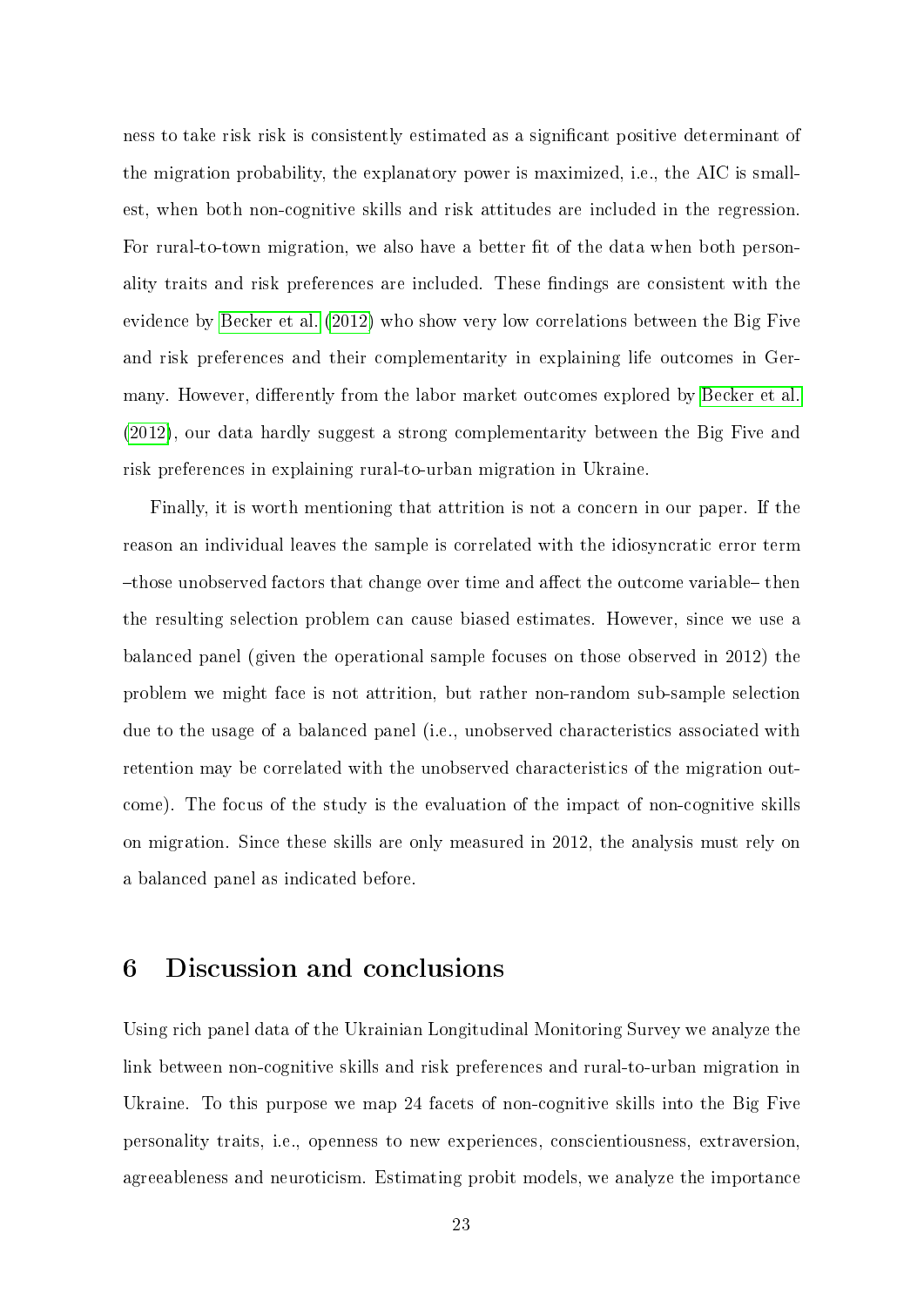of these Big Five personality traits and of general risk attitudes for internal migration behavior.

Our results show that four of the Big Five traits, namely openness to new experiences, conscientiousness, agreeableness and neuroticism are consistently correlated with rural-to-urban migration. These results are driven both by rural-to-city and by rural-to-town migration. While openness to new experiences impacts positively on the migration decision, the other three significant personality traits lower the willingness to migrate. Our risk measure is, however, ambiguous, since persons expressing a greater willingness to take risks have a higher propensity to move from rural areas to cities while we establish a negative correlation when it comes to moves to towns.

The estimated effects of a one standard deviation increase in a significant personality trait or in our risk measure amount to between 0.2 and 1 percentage points regarding moving from a rural area to a city, and between 0.2 and 0.8 percentage points as far as moves from a rural area to a town are concerned.The size of these effects are substantial in that the unconditional rural-to-city and the rural-to-town migration probabilities both amount to 1.5 percent.

The notion that non-cognitive skills might work through the channel of psychic costs of migration seems to be borne out by our results. We find a consistent positive correlation between openness to new experiences and the probability to migrate; persons endowed more with this personality trait are better able to adapt to a new environment and a different culture. Conscientiousness is, on the other hand, consistently negatively correlated with the likelihood of rural-to-city migration. Persons with this trait are hard-working, responsible and well-functioning in the environment where they find themselves, hence they have little reason to be dissatisfied with their current situation. Doing well in the given environment in combination with a dislike for unpredictability might explain why conscientious people perceive out-migration as relatively costly. That agreeable people tend to see out-migration as relatively costly seems to indicate that those facets of this personality trait that keep individuals tied to their place of origin are stronger than the facets that enable them to deal with new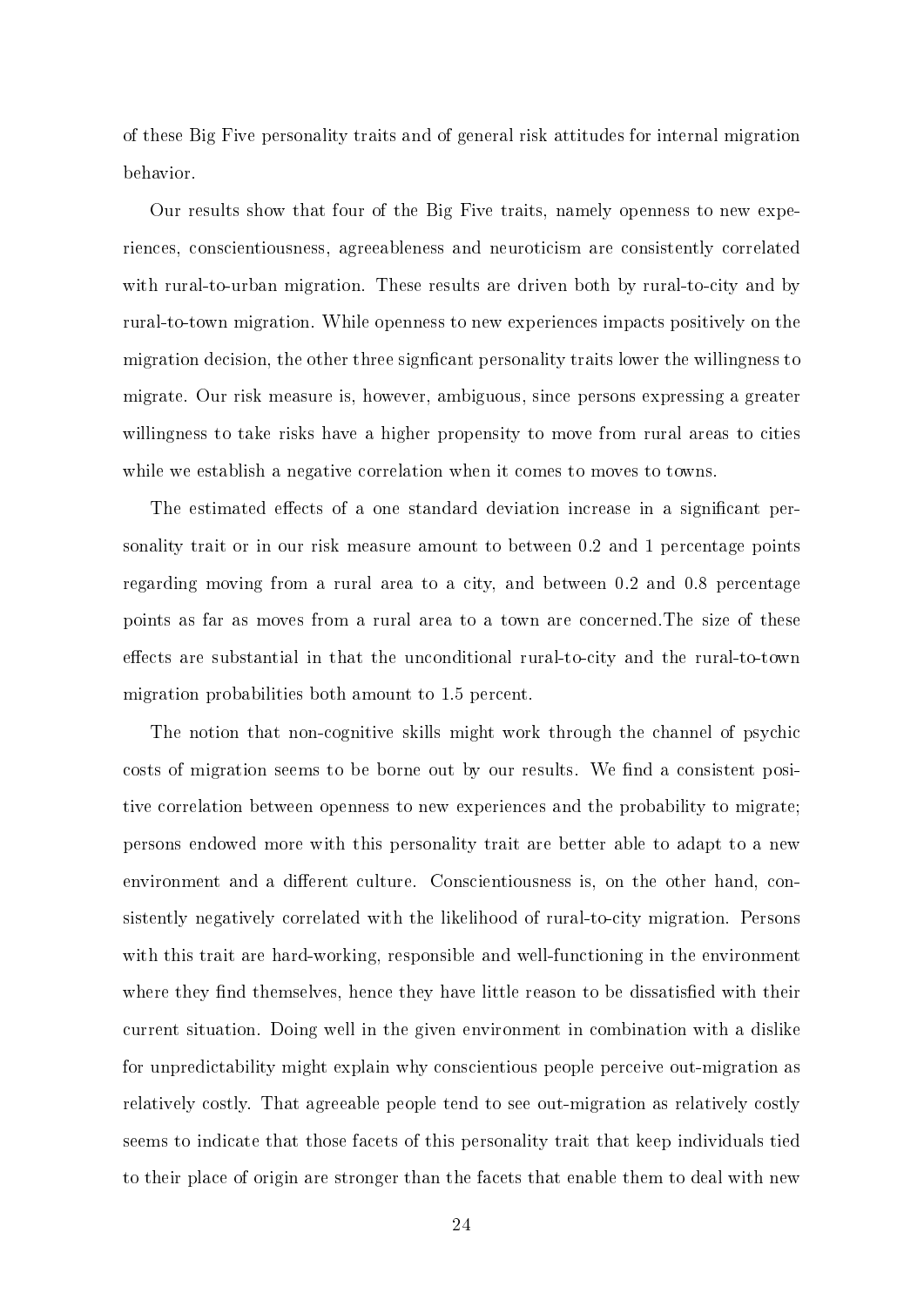environments relatively well. That persons with a relatively neurotic character find it costly to expose themselves to a new environment strikes us as intuitive.

Reverse causality tests allow us to conclude that a causal interpretation of the link between risk attitudes and migration has some validity, i.e., risk preferences are determinants of internal migration in Ukraine, whilst internal migration does not seem to influence these preferences. We also perform a robustness check for non-cognitive skills that demonstrates that the assumption of the time-invariant nature of these skills is reasonable. We also show that personality traits and risk preferences are complementary in explaining rural-to-urban migration. This tells us that cross section or pooled data regressions that do not include personality traits when estimating the impact of risk attitudes on life outcomes might suffer from an omitted variables bias. In the final analysis it is at any rate striking that non-cognitive skills are very consistent predictors of rural-to-urban migration.

### Acknowledgement

We would like to thank Holger Bonin, Thomas Dohmen, Benjamin Elsner, Robert Grundke, Olga Kupets, David McKenzie, Chiara Monfardini, Mark Schaffer and Anzelika Zaiceva for helpful comments and suggestions. We also thank seminar participants of IZA, of the University of Bologna, IOS-Regensburg, the University of Münster and participants of the EACES Conference in Regensburg in 2016, the Applied Economics Conference 2017, the International Panel Data Conference 2017, the 2017 ASSA meetings in Chicago, and the 2017 EALE Conference in St. Gallen. Lehmann is also grateful to the Institute for East and Southeast European Studies for the generous support given to him when he visited the institute in August 2017.

### References

<span id="page-24-0"></span>Bauernschuster, S., O. Falck, S. Heblich, J. Suedekum, and A. Lameli. Why are educated and risk-loving persons more mobile across regions? Journal of Economic Behavior  $\mathcal B$  Organization, 98:56-69, 2014.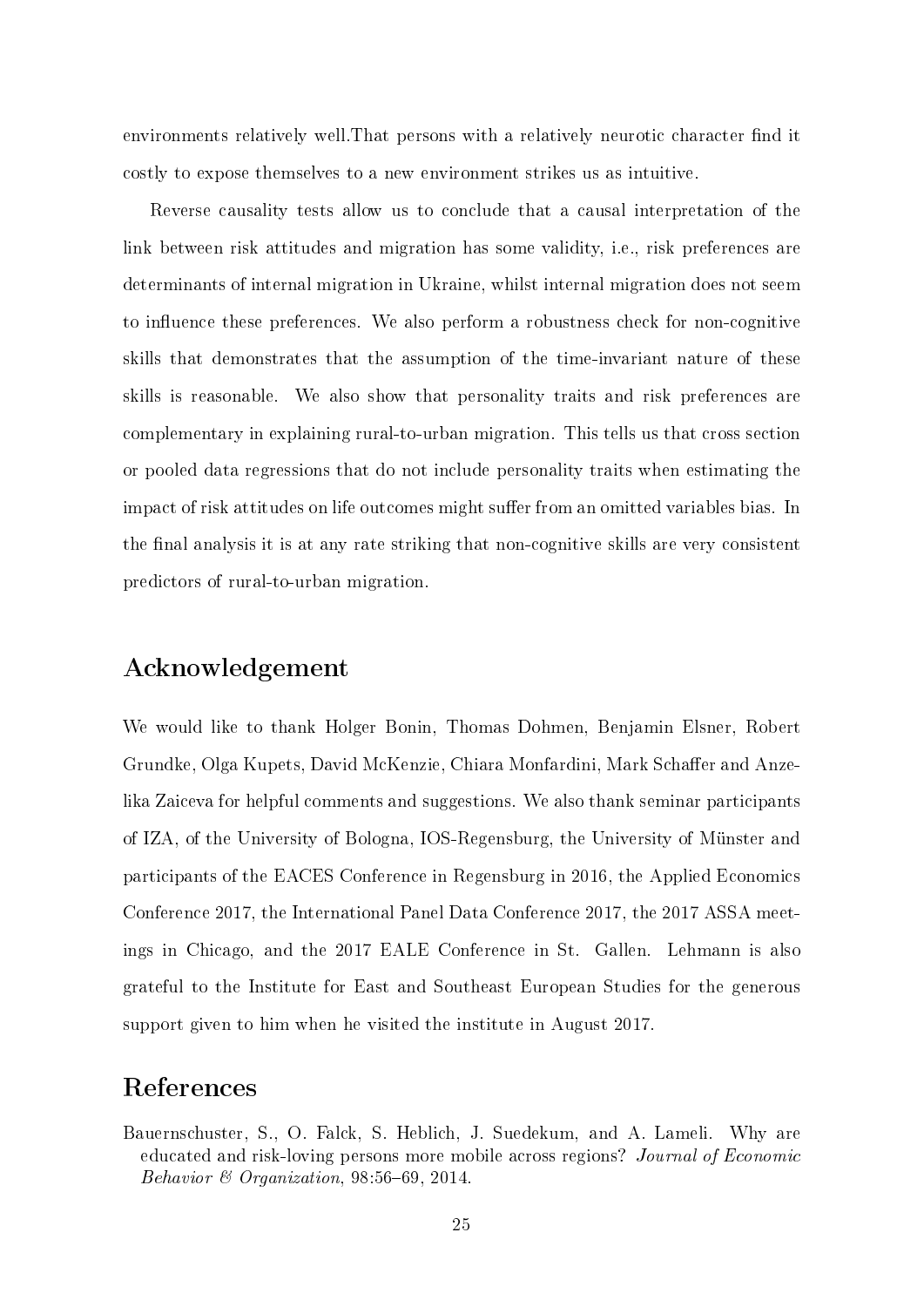- <span id="page-25-14"></span>Becker, A., T. Deckers, T. J. Dohmen, A. Falk, and F. Kosse. The relationship between economic preferences and psychological personality measures. Annual Review of  $Economics, 4(4):453-478, 2012.$
- <span id="page-25-5"></span>Borghans, L., A. L. Duckworth, J. J. Heckman, and B. Ter Weel. The economics and psychology of personality traits. Journal of human Resources,  $43(4):972-1059$ , 2008a.
- <span id="page-25-9"></span>Borghans, L., B. Ter Weel, and B. A. Weinberg. Interpersonal styles and labor market outcomes. Journal of Human Resources,  $43(4):815-858$ ,  $2008b$ .
- <span id="page-25-8"></span>Brück, T., A. M. Danzer, A. Muravyev, and N. Weisshaar. Poverty during transition: Household survey evidence from Ukraine. Journal of Comparative Economics, 38  $(2):123-145, 2010.$
- <span id="page-25-0"></span>Bütikofer, A. and G. Peri. The Role of Cognitive and Noncognitive Skills in Selecting into Migration. 2016.
- <span id="page-25-1"></span>Caliendo, M., D. A. Cobb-Clark, J. Hennecke, and A. Uhlendorff. Job Search, Locus of Control, and Internal Migration. 2016.
- <span id="page-25-10"></span>Canache, D., M. Hayes, J. J. Mondak, and S. C. Wals. Openness, extraversion and the intention to emigrate. Journal of Research in Personality,  $47(4):351-355$ , 2013.
- <span id="page-25-7"></span>Danzer, A. M. and B. Dietz. Labour migration from eastern Europe and the EU's quest for talents. JCMS: Journal of Common Market Studies, 52(2):183-199, 2014.
- <span id="page-25-13"></span>Gibson, J., D. McKenzie, H. Rohorua, and S. Stillman. The Long-Term Impact of International Migration on Economic Decision-Making. 2016.
- <span id="page-25-6"></span>Gill, D. and V. Prowse. Cognitive ability, character skills, and learning to play equilibrium: A level-k analysis. *Journal of Political Economy*,  $124(6)$ :1619–1676, 2016.
- <span id="page-25-3"></span>Goldberg, L. R. An alternative" description of personality": the big-five factor structure. Journal of personality and social psychology, 59(6):1216, 1990.
- <span id="page-25-11"></span>Groves, M. O. How important is your personality? Labor market returns to personality for women in the US and UK. Journal of Economic Psychology,  $26(6)$ :827-841, 2005.
- <span id="page-25-12"></span>Heineck, G. and S. Anger. The returns to cognitive abilities and personality traits in Germany. *Labour Economics*,  $17(3):535-546$ ,  $2010$ .
- <span id="page-25-2"></span>Jaeger, D. A., T. Dohmen, A. Falk, D. Huffman, U. Sunde, and H. Bonin. Direct evidence on risk attitudes and migration. The Review of Economics and Statistics,  $92(3):684-689, 2010.$
- <span id="page-25-4"></span>John, O. P. and S. Srivastava. The Big Five trait taxonomy: History, measurement, and theoretical perspectives. Handbook of personality: Theory and research, 2(1999): 102-138, 1999.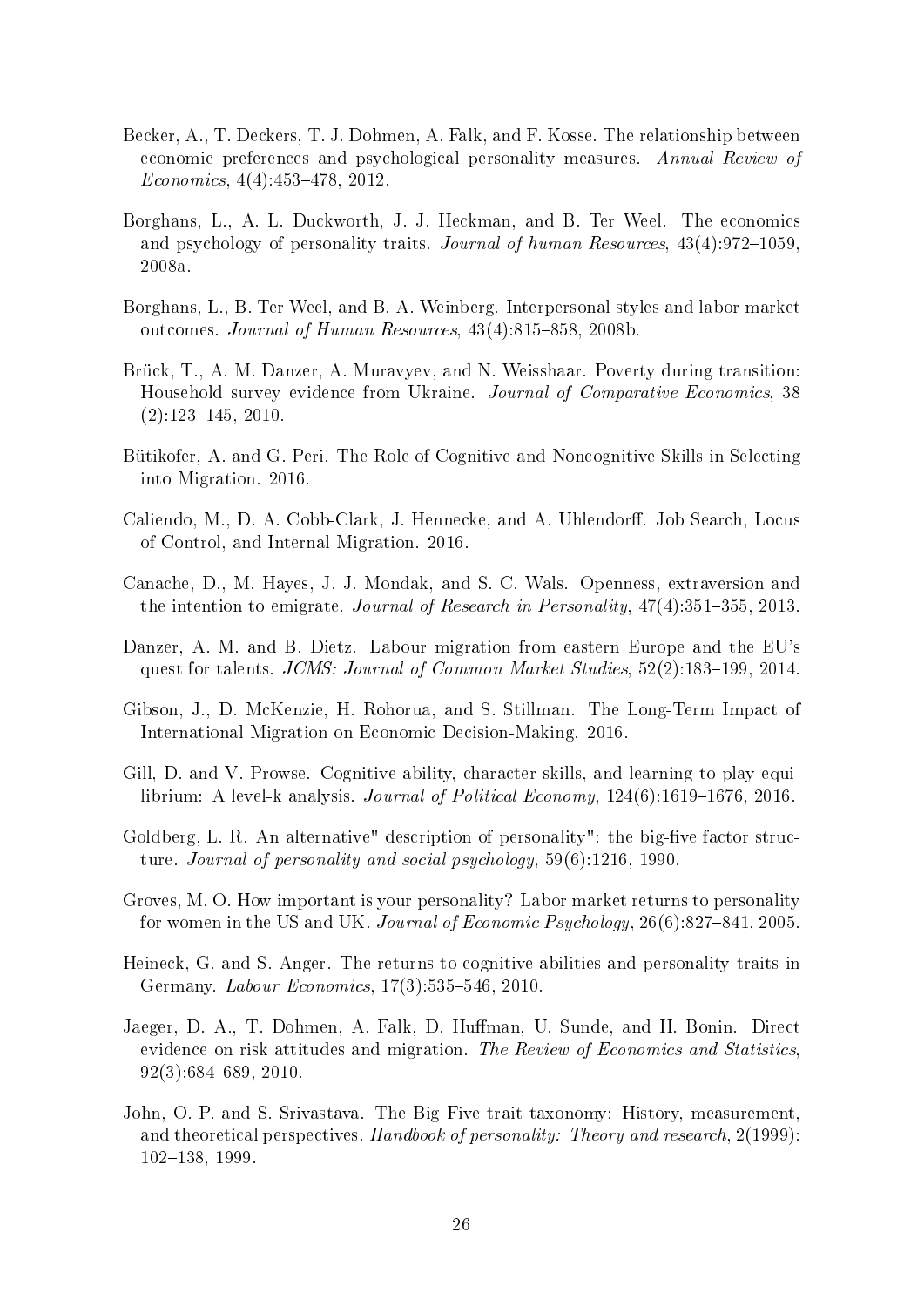- <span id="page-26-8"></span>Jokela, M. Personality predicts migration within and between US states. Journal of Research in Personality,  $43(1)$ :79-83, 2009.
- <span id="page-26-7"></span>Jokela, M., M. Elovainio, M. Kivimäki, and L. Keltikangas-Järvinen. Temperament and migration patterns in Finland. *Psychological Science*,  $19(9):831-837$ , 2008.
- <span id="page-26-0"></span>Kautz, T., J. J. Heckman, R. Diris, B. Ter Weel, and L. Borghans. Fostering and measuring skills: Improving cognitive and non-cognitive skills to promote lifetime success. Technical report, National Bureau of Economic Research, 2014.
- <span id="page-26-3"></span>Koettl, J., O. Kupets, A. Olefir, and I. Santos. In search of opportunities? The barriers to more efficient internal labor mobility in Ukraine. IZA Journal of Labor & Development, 3(1):21, 2014.
- <span id="page-26-4"></span>Kupets, O. Interregional migration in Ukraine: Spatial, economic and social factors. Demography Soc Econ, 2:22, 2014.
- <span id="page-26-2"></span>Lang, F. R., D. John, O. Lüdtke, J. Schupp, and G. G. Wagner. Short assessment of the Big Five: Robust across survey methods except telephone interviewing. Behavior research methods,  $43(2):548-567$ ,  $2011$ .
- <span id="page-26-10"></span>Lehmann, H., A. Muravyev, and K. F. Zimmermann. The Ukrainian longitudinal monitoring survey: towards a better understanding of labor markets in transition. IZA Journal of Labor  $\mathcal B$  Development, 1(1):1, 2012.
- <span id="page-26-9"></span>Paulauskaite, S. L., Elma, A. Endriulaitienė, et al. Big Five Personality Traits Linked with Migratory Intentions in Lithuanian Student Sample. Tarptautinis psichologijos  $\check{z}urnalas: Biopsichosocialinis po\check{z}uīris, (7):41–58, 2010.$
- <span id="page-26-11"></span>Pierre, G., M. L. Sanchez Puerta, A. Valerio, and T. Rajadel. STEP skills measurement surveys: innovative tools for assessing skills. 2014.
- <span id="page-26-12"></span>Pissarides, C. A. Search unemployment with on-the-job search. The Review of Economic Studies,  $61(3):457-475$ , 1994.
- <span id="page-26-6"></span>Silventoinen, K., N. Hammar, E. Hedlund, M. Koskenvuo, T. Ronnemaa, and J. Kaprio. Selective international migration by social position, health behaviour and personality. The European Journal of Public Health,  $18(2)$ :150-155, 2008.
- <span id="page-26-1"></span>Sjaastad, L. The costs and returns of human migration. Journal of Political Economy,  $70(5 \text{ Pt } 2):80-93, 1962.$
- <span id="page-26-5"></span>Weel, B. t. The noncognitive determinants of labor market and behavioral outcomes: Introduction to the symposium. The Journal of Human Resources,  $43(4)$ :729–737, 2008.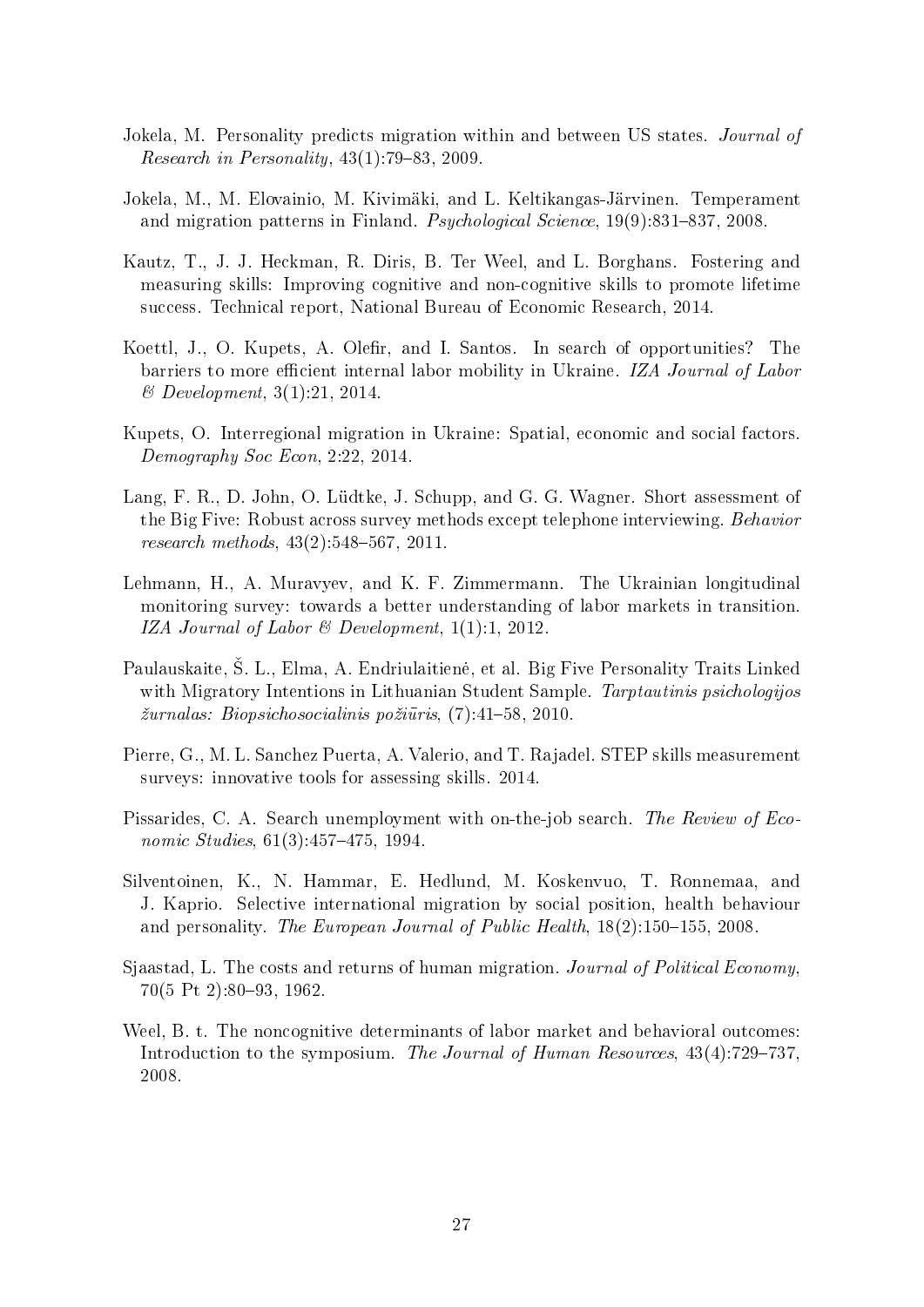Figures and Tables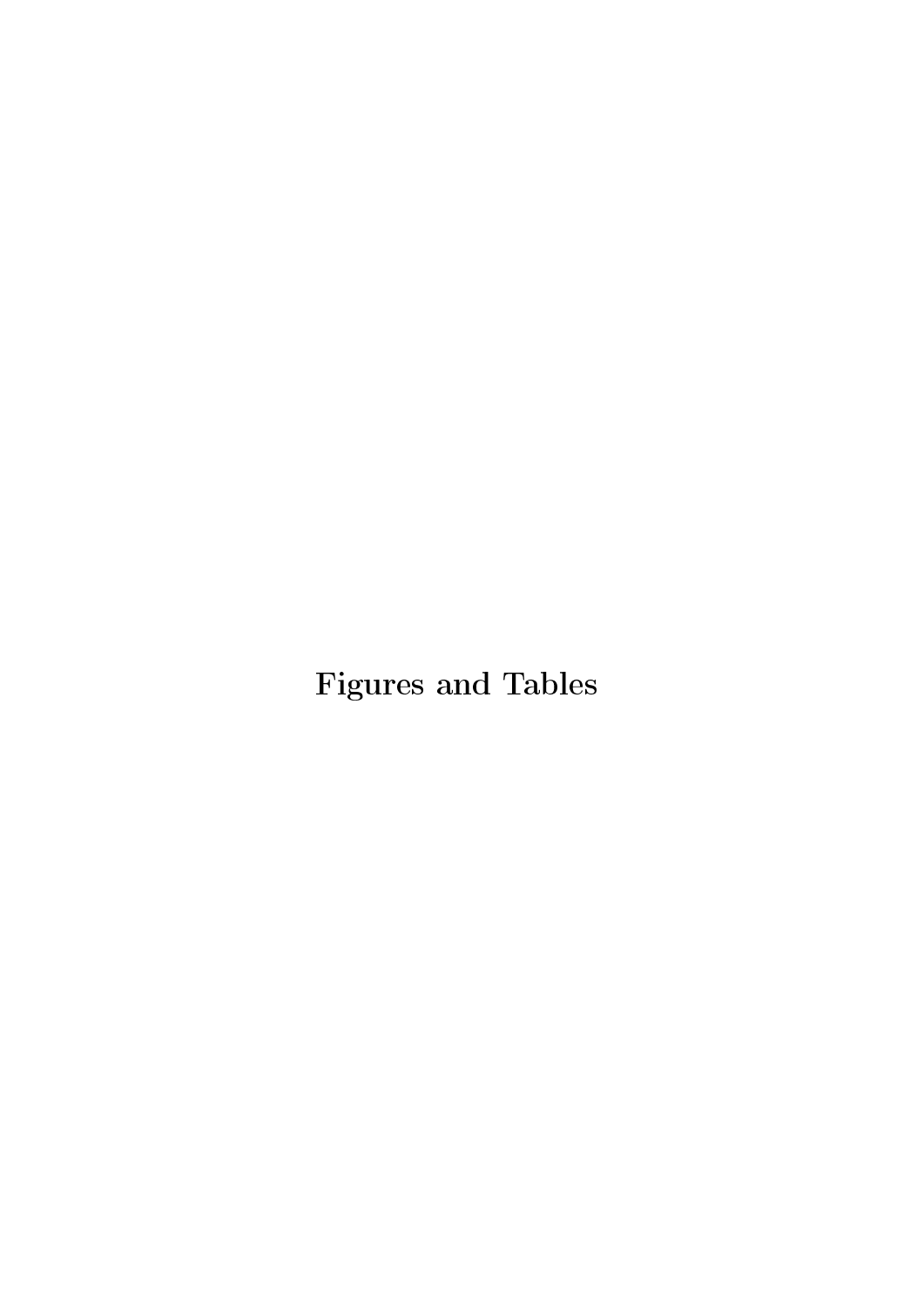

<span id="page-28-0"></span>Figure 1: General risk index in urban and rural areas, in 2007 and 2012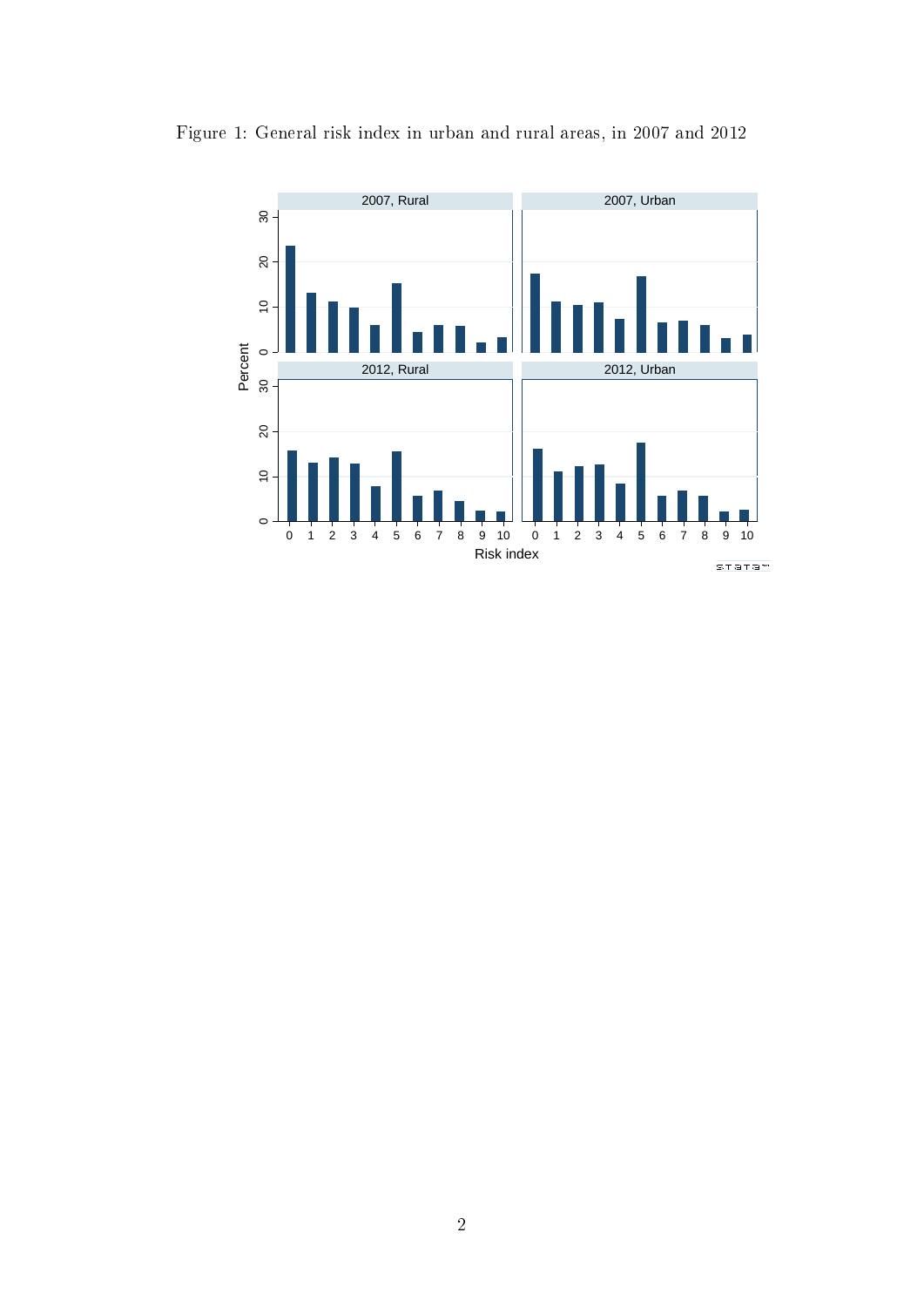## <span id="page-29-0"></span>Table 1: Mapping 24 items into the Big Five factors

| How do you see yourself?                                                                               |                  |
|--------------------------------------------------------------------------------------------------------|------------------|
| 3 Do you come up with ideas other people haven't thought of before?                                    |                  |
| 11 Are you very interested in learning new things?                                                     | Openness         |
| 14 Do you enjoy beautiful things, like nature, art and music?                                          |                  |
| 2 When doing a task, are you very careful?                                                             |                  |
| 6 Do you finish whatever you begin?                                                                    |                  |
| 8 Do you work very hard? For example, do you keep working when others stop<br>to take a break?         |                  |
| 12* Do you prefer relaxation more than hard work?                                                      | Concientiousness |
| 13 Do you enjoy working on things that take a very long time (at least several<br>months) to complete? |                  |
| 17 Do you work very well and quickly?                                                                  |                  |
| 21 Do you think carefully before you make an important decision?                                       |                  |
| 1 Are you talkative?                                                                                   |                  |
| 4* Do you like to keep your opinions to yourself prefer to keep quiet when you<br>have an opinion?     | Extraversion     |
| 20 Are you outgoing and sociable, for example, do you make friends very easily?                        |                  |
| 9 Do you forgive other people easily?                                                                  |                  |
| 16 Are you very polite to other people?                                                                |                  |
| 19 Are you generous to other people with your time or money?                                           | Agreeableness    |
| 23 Do you ask for help when you don't understand something?                                            |                  |
| 5* Are you relaxed during stressful situations?                                                        |                  |
| 7 Do people take advantage of you?                                                                     |                  |
| 10 Do you tend to worry?                                                                               |                  |
| 15* Do you think about how the things you do will affect you in the future?                            | Neuroticism      |
| 18 Do you get nervous easily?                                                                          |                  |
| 22 Are people mean/not nice to you?                                                                    |                  |
| 24* Do you think about how the things you do will affect other?                                        |                  |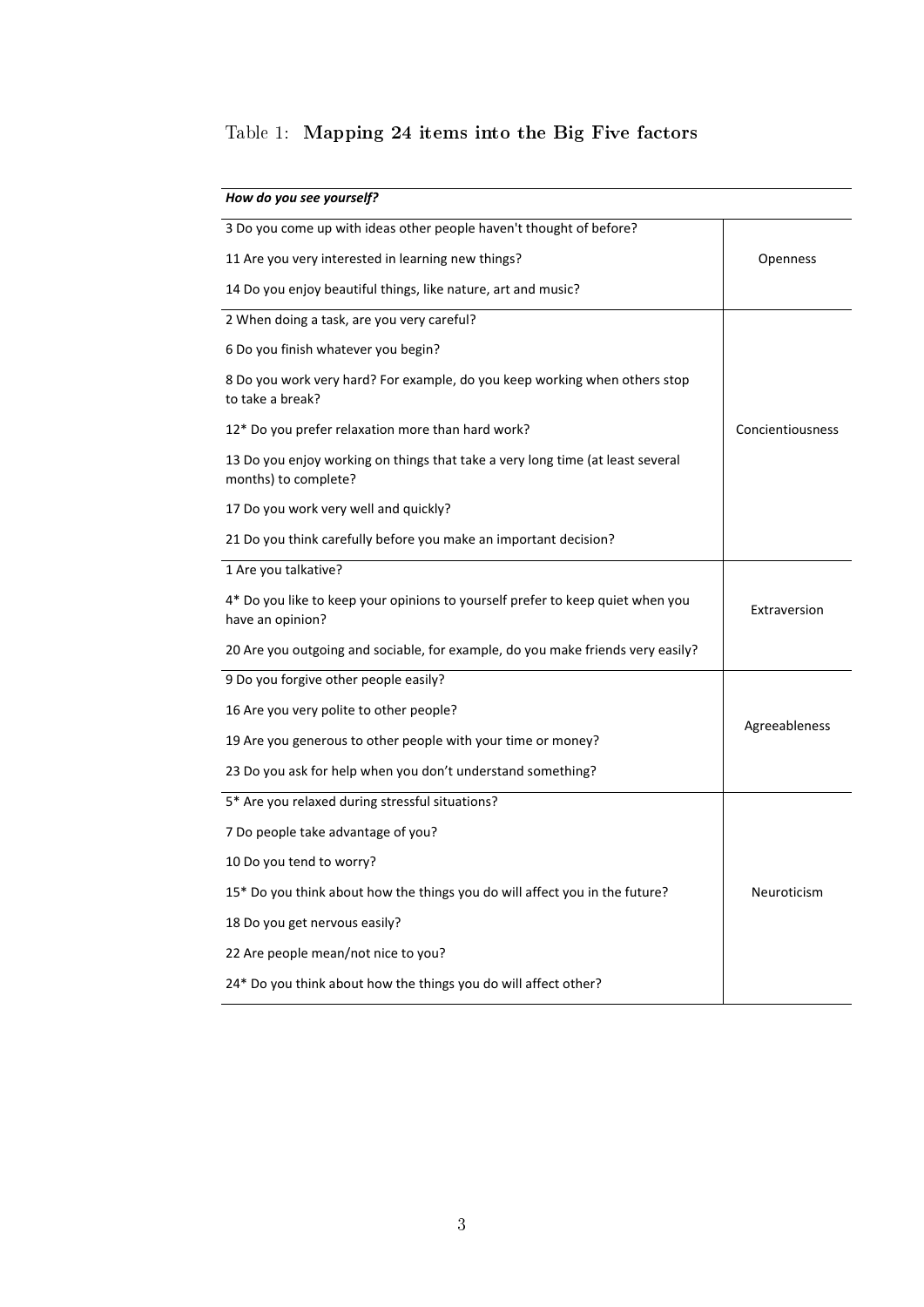<span id="page-30-0"></span>

|                        |            | Urban sample |           |                 | <b>Rural stayers</b> |           |     | Movers into urban |           |
|------------------------|------------|--------------|-----------|-----------------|----------------------|-----------|-----|-------------------|-----------|
|                        | <b>Obs</b> | Mean         | Std. Dev. | O <sub>bs</sub> | Mean                 | Std. Dev. | Obs | Mean              | Std. Dev. |
| Age                    | 3644       | 42.84        | 16.13     | 2308            | 47.31                | 14.98     | 48  | 32.44             | 13.00     |
| Female                 | 3644       | 0.56         | 0.50      | 2308            | 0.59                 | 0.49      | 48  | 0.58              | 0.50      |
| Ukranian language      | 3644       | 0.30         | 0.46      | 2308            | 0.68                 | 0.47      | 48  | 0.42              | 0.50      |
| Married                | 3643       | 0.62         | 0.48      | 2308            | 0.66                 | 0.47      | 48  | 0.77              | 0.42      |
| Number of children     | 3640       | 1.23         | 0.95      | 2308            | 1.67                 | 1.05      | 48  | 0.88              | 0.87      |
| <b>Education level</b> | 3637       | 3.03         | 0.88      | 2305            | 2.77                 | 0.86      | 48  | 3.23              | 0.93      |
| Employed               | 3644       | 0.51         | 0.50      | 2308            | 0.45                 | 0.50      | 48  | 0.71              | 0.46      |
| Household income       | 3644       | 4894.72      | 3484.40   | 2308            | 3648.39              | 2497.21   | 48  | 4198.10           | 2212.40   |
| Risk indicator         | 3527       | 0.22         | 0.42      | 2270            | 0.18                 | 0.39      | 48  | 0.23              | 0.42      |
| Risk index             | 3527       | 3.62         | 2.71      | 2270            | 3.20                 | 2.64      | 48  | 3.75              | 2.61      |
| Openness               | 3643       | 3.05         | 0.54      | 2308            | 3.01                 | 0.57      | 48  | 3.19              | 0.52      |
| Conscientiousness      | 3643       | 2.87         | 0.47      | 2308            | 2.99                 | 0.44      | 48  | 2.94              | 0.48      |
| Extraversion           | 3643       | 2.63         | 0.62      | 2308            | 2.65                 | 0.60      | 48  | 2.66              | 0.61      |
| Agreeableness          | 3641       | 2.85         | 0.52      | 2303            | 2.96                 | 0.49      | 48  | 3.05              | 0.52      |
| Neuroticism            | 3643       | 2.09         | 0.41      | 2308            | 2.10                 | 0.40      | 48  | 2.02              | 0.41      |

Table 2: Summary statistics (2012)

*Source* : Autors' tabulations from the 2012 wave of the ULMS.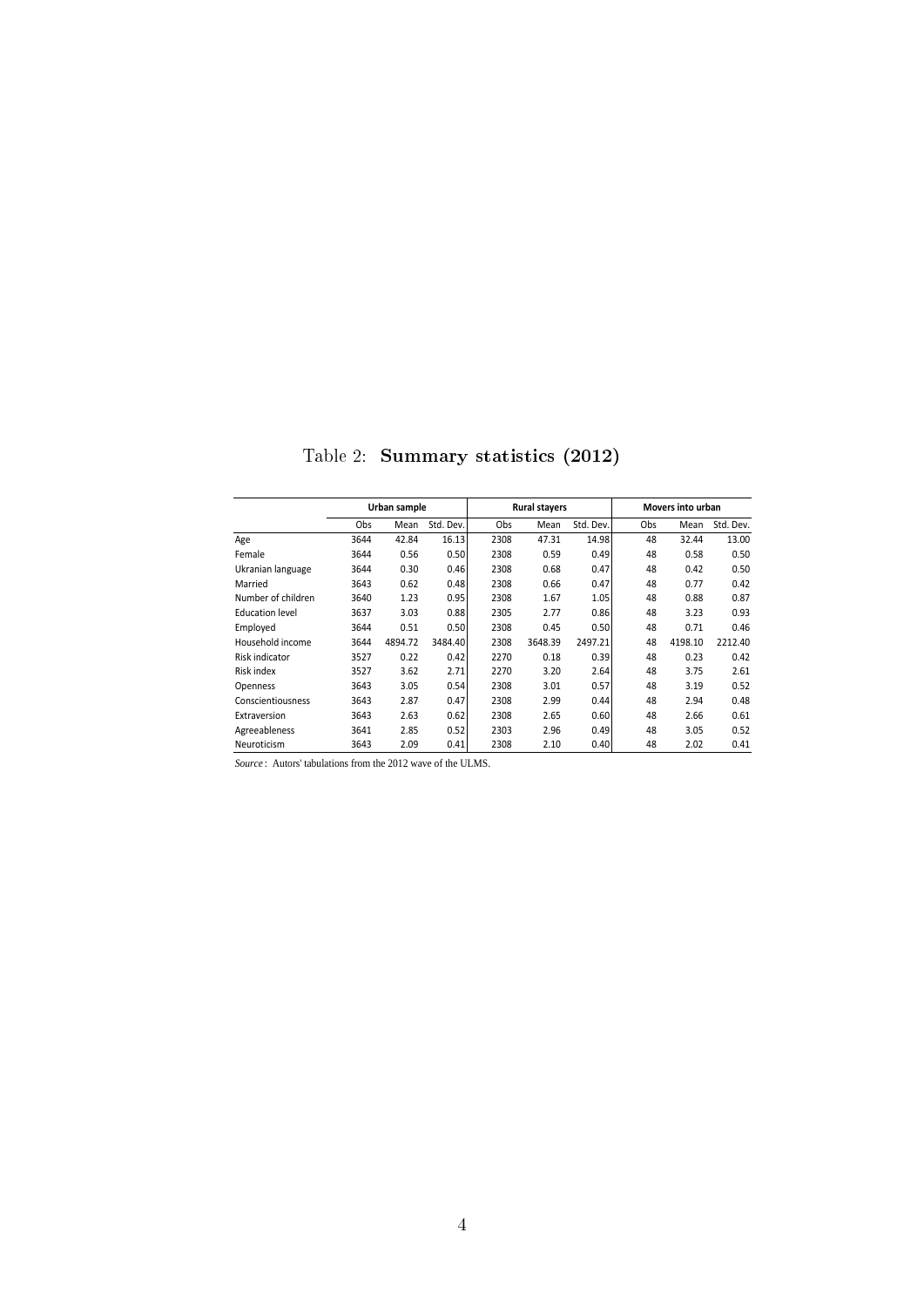<span id="page-31-0"></span>

|                                                                                                                                                                                                                                                                                                                                                                 | rural urban                       | rural urban<br>$\widehat{\in}$    | rural-urban<br>$\widehat{\mathbf{c}}$ | rural-urban<br>$\widehat{\mathbf{d}}$ | rural city<br>ම        | rural city<br>$\circledcirc$    | rural-city                        | rural-city<br>$\circledast$       | rural town<br>ම                   | rural town<br>$\widetilde{\Xi}$ | rural town<br>$\Xi$                                | rural town<br>$\widetilde{\Xi}$  |
|-----------------------------------------------------------------------------------------------------------------------------------------------------------------------------------------------------------------------------------------------------------------------------------------------------------------------------------------------------------------|-----------------------------------|-----------------------------------|---------------------------------------|---------------------------------------|------------------------|---------------------------------|-----------------------------------|-----------------------------------|-----------------------------------|---------------------------------|----------------------------------------------------|----------------------------------|
| Openness                                                                                                                                                                                                                                                                                                                                                        | $0.013***$                        | $0.007***$                        | $0.006**$                             | $0.004*$                              | $0.006***$             | $0.003**$                       | $0.002*$                          | $0.001*$                          | $0.008***$                        | $0.003***$                      | $0.003***$                                         | $0.002*$                         |
| Conscientiousness                                                                                                                                                                                                                                                                                                                                               | $-0.026***$<br>(0.003)<br>(0.003) | $-0.017***$<br>(0.002)<br>(0.003) | $-0.018***$<br>(0.003)<br>(0.002)     | $0.018***$<br>(0.002)<br>(0.003)      | $-0.015***$<br>(0.002) | $-0.011***$<br>(0.002)          | $-0.011***$<br>(0.002)<br>(0.002) | $0.010***$<br>(0.001)<br>(0.002)  | $-0.011***$<br>(0.002)<br>(0.002) | $-0.005***$<br>(0.001)          | $0.005***$<br>(0.001)<br>(0.001)                   | $0.005***$<br>(0.001)<br>(0.001) |
| Extraversion                                                                                                                                                                                                                                                                                                                                                    | $-0.002$                          | $-0.002$                          | $0.000$                               | 0.000                                 | $(0.002)$<br>-0.003*   | $(0.002)$<br>-0.003*            | $-0.001$                          | $\,0.001$                         | $\,0.001$                         | $\left( 0.001\right)$ $0.001$   | $0.001\,$                                          | $\,0.001$                        |
| Agreeableness                                                                                                                                                                                                                                                                                                                                                   | $-0.021***$<br>(0.002)<br>(0.003) | $-0.016***$<br>(0.002)<br>(0.003) | $-0.016***$<br>(0.002)                | $0.015***$<br>(0.002)                 | $0.011***$<br>(0.002)  | $0.007***$<br>(0.001)           | $0.007***$<br>(0.001)             | $0.006***$<br>(0.001)             | $0.012***$<br>(0.002)             | $0.008***$<br>(0.001)           | $0.008***$<br>(0.001)                              | $-0.007***$<br>(0.001)           |
| Neuroticism                                                                                                                                                                                                                                                                                                                                                     | $0.010***$                        | $-0.007***$<br>(0.003)            | $-0.007***$<br>(0.003)<br>(0.002)     | $-0.006***$<br>(0.002)<br>(0.002)     | $0.005**$<br>(0.002)   | $(0.002)$<br>-0.003*<br>(0.002) | $(0.002)$<br>$-0.003*$<br>(0.002) | $(0.002)$<br>$-0.003*$<br>(0.002) | $0.005***$<br>(0.002)             | $0.004***$<br>$(0.001)$         | $(0.001)$<br>$-0.004***$                           | $(0.001)$<br>$-0.003***$         |
| Age                                                                                                                                                                                                                                                                                                                                                             | (0.003)                           | $-0.000$                          | $-0.000$                              | $-0.002$                              | (0.002)                | $-0.001$                        | $-0.000$                          | $-0.001$                          | (0.002)                           | (0.001)<br>$0.001*$             | $(0.001)$<br>0.000                                 | (0.001)<br>$-0.000$              |
| Age squared                                                                                                                                                                                                                                                                                                                                                     |                                   | (0.001)<br>$-0.000$               | (0.001)<br>$-0.000$                   | (0.001)<br>0.002                      |                        | (0.001)<br>0.000                | $(0.001)$<br>$-0.000$             | (0.001)<br>(0.001)                |                                   | (0.000)<br>$\,$ 0.001           | $\left( 0.001\right)$ -0.000                       | (0.001)<br>0.000                 |
| Female                                                                                                                                                                                                                                                                                                                                                          |                                   | (0.001)<br>0.002                  | (0.001)<br>0.006                      | (0.001)<br>0.007                      |                        | (0.001)<br>0.003                | $0.005**$<br>(0.001)              | $0.005***$                        |                                   | (0.001)<br>$-0.000$             | (0.001)<br>$0.001\,$                               | (0.001)<br>0.002                 |
| Ukrainian language                                                                                                                                                                                                                                                                                                                                              |                                   | $0.092***$<br>(0.004)             | $-0.081***$<br>(0.004)                | $0.081***$<br>(0.004)                 |                        | $0.033***$<br>(0.003)           | $0.026***$<br>(0.003)             | $0.025***$<br>(0.002)             |                                   | $0.061***$<br>(0.002)           | $0.056***$<br>(0.003)                              | $0.053***$<br>(0.002)            |
| Married                                                                                                                                                                                                                                                                                                                                                         |                                   | (0.007)                           | (0.007)<br>0.006                      | (0.007)<br>0.006                      |                        | (0.005)                         | (0.004)<br>$-0.001\,$             | (0.004)<br>$-0.001$               |                                   | (0.006)                         | $0.006**$<br>(0.005)                               | $0.005***$<br>(0.005)            |
| No. children                                                                                                                                                                                                                                                                                                                                                    |                                   |                                   | $-0.008***$<br>(0.005)                | $0.006***$<br>(0.005)                 |                        |                                 | $0.006**$<br>(0.004)              | $0.005**$<br>(0.004)              |                                   |                                 | (0.003)<br>$-0.001$                                | (0.002)<br>$-0.001$              |
| Employed                                                                                                                                                                                                                                                                                                                                                        |                                   |                                   | $(0.003)$<br>$0.009*$                 | (0.003)<br>0.007                      |                        |                                 | (0.002)<br>0.005                  | (0.002)<br>0.005                  |                                   |                                 | (0.001)<br>0.004                                   | (0.001)<br>0.003                 |
| Household income                                                                                                                                                                                                                                                                                                                                                |                                   |                                   | $0.012***$<br>(0.005)                 | $0.009***$<br>(0.005)                 |                        |                                 | $0.006***$<br>(0.003)             | $0.004***$<br>(0.003)             |                                   |                                 | $0.005***$<br>(0.003)                              | $0.004***$<br>(0.003)            |
| Education: Secondary                                                                                                                                                                                                                                                                                                                                            |                                   |                                   | (0.002)                               | (0.005)<br>(0.002)<br>0.006           |                        |                                 | (0.001)                           | $(0.001)$<br>$0.012***$           |                                   |                                 | (0.001)                                            | $-0.005*$<br>(0.001)             |
| Education: Vocational                                                                                                                                                                                                                                                                                                                                           |                                   |                                   |                                       | $0.022***$                            |                        |                                 |                                   | $0.011***$<br>(0.004)             |                                   |                                 |                                                    | $0.008**$<br>(0.003)<br>(0.004)  |
| Education: Higher                                                                                                                                                                                                                                                                                                                                               |                                   |                                   |                                       | $0.030***$<br>(0.005)<br>(0.009)      |                        |                                 |                                   | $0.016***$<br>(0.003)<br>(0.006)  |                                   |                                 |                                                    | $0.009*$<br>(0.005)              |
| Observations                                                                                                                                                                                                                                                                                                                                                    | 6,347                             | 6,336                             | 5,927                                 | 5,908                                 | 6,170                  | 6,159                           | 5,751                             | 5,733                             | 6,169                             | 6,158                           | 5,757                                              | 5,739                            |
| squared, number of children and log of household income are continuous variables, while female, Ukrainian language, married and employed refer<br>extraversion, agreeableness, neuroticism- are standardized averages with a mean of 0 and standard deviation of 1.<br>Note: The table shows marginal effects from probit estimation, evaluated at sample mean. |                                   |                                   |                                       |                                       |                        |                                 |                                   |                                   |                                   |                                 | The Big Five factors -openness, conscientiousness, | The covariates of age, age       |
|                                                                                                                                                                                                                                                                                                                                                                 |                                   |                                   |                                       |                                       |                        |                                 |                                   |                                   |                                   |                                 |                                                    |                                  |

to dummy variables. The control for education is a categorical variable with the reference category of basic secondary level education. These control variables are lagged, i.e. the values are taken from the previous wave. Robust standard errors in parentheses; \*\*\* p<0.01, \*\* p<0.05, \*

to dummy variables. The control for *education* is a categorical variable with the reference category of basic secondary level education. These control variables are lagged, i.e. the values are taken from the previous wave. Robust standard errors in parentheses; \*\*\*  $p<0.01$ , \*\*  $p<0.05$ , \*

p<0.1.

Table 3: Effects of the Big Five on migration Table 3: Effects of the Big Five on migration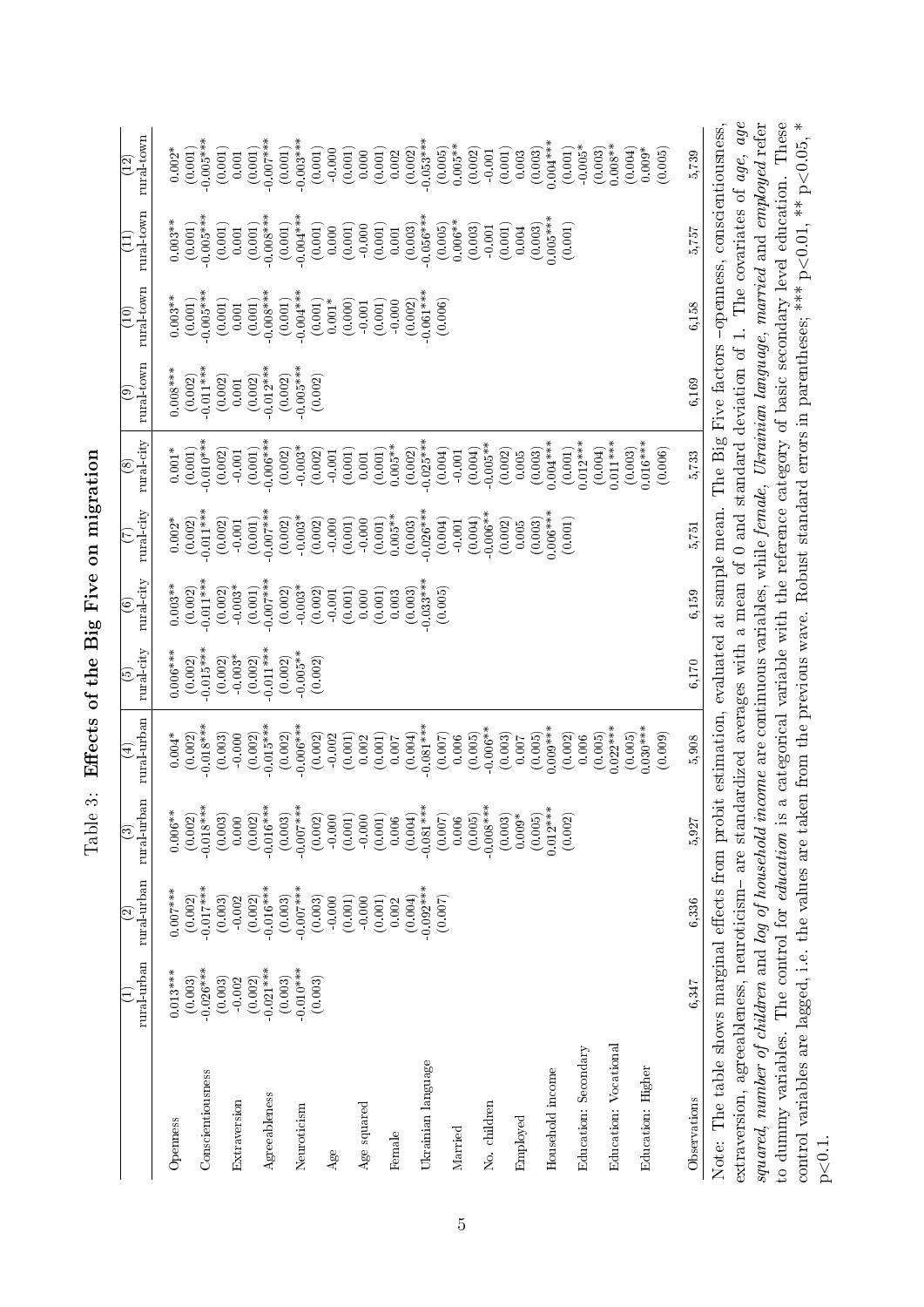<span id="page-32-0"></span>

same as those in [Table](#page-31-0) 3. Bootstrapped standard errors in parentheses (with a replication number of 500);  $^{***}$  p

Λ

 $0.01$ ,  $*$   $p < 0$ 

 $0.05$ , \* p<

0.1.

Table 4: Age-free effects of the Big Five on migration Age-free effects of the Big Five on migration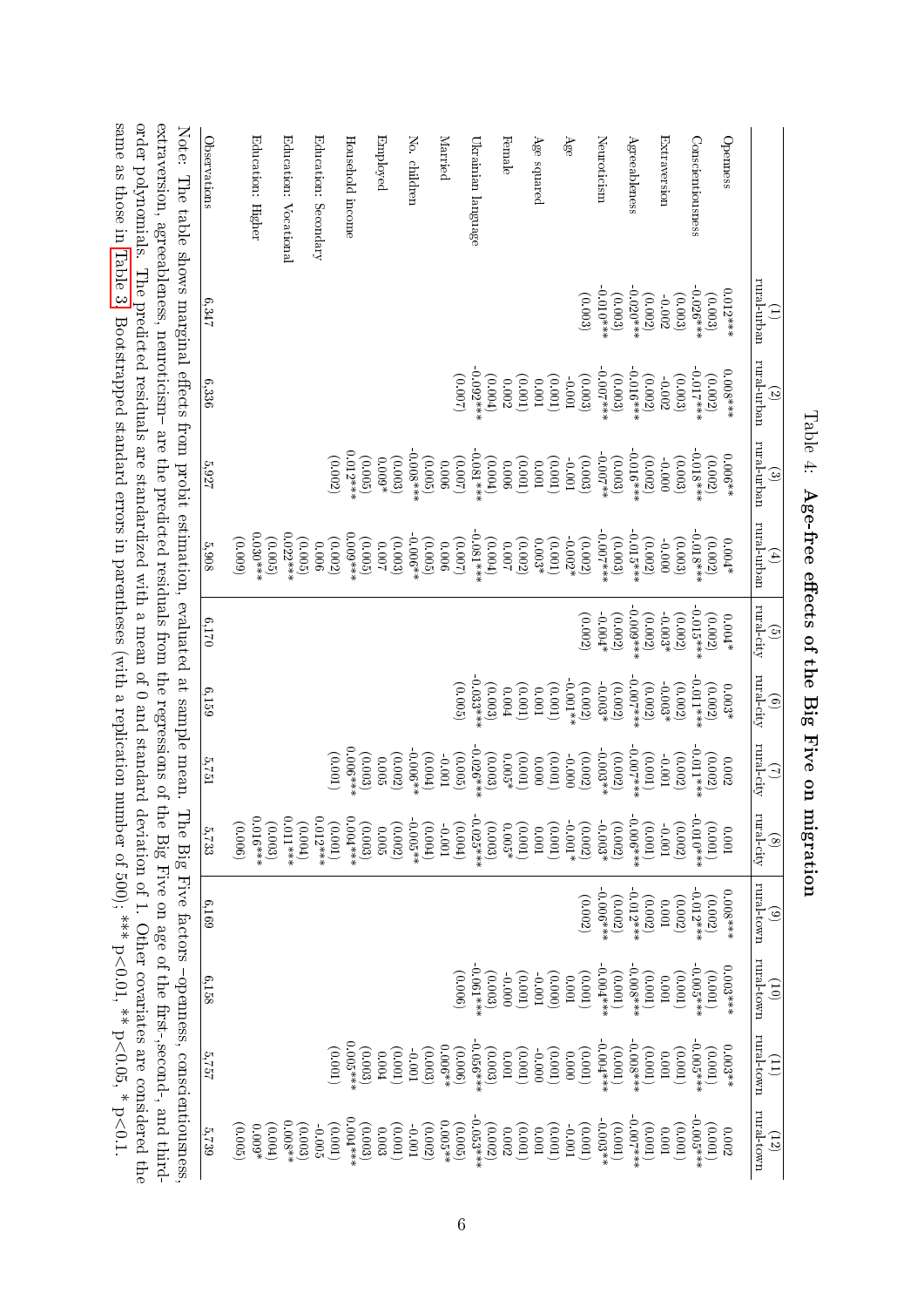<span id="page-33-0"></span>

|                                                                                                                                                                                                                                                                                                                             | rural urban<br>Ξ               | rural urban<br>$\widehat{\mathbb{C}}$ | rural-urban<br>$\widehat{c}$   | rural urban<br>$\widehat{\mathbb{F}}$                                                        | rural city<br>$\widehat{e}$      | rural-city<br>$\circledcirc$     | rural city<br>E                 | rural-city<br>$\circledast$      | rural town<br>$\odot$            | rural town<br>$\widehat{\Xi}$    | rural town<br>$\Xi$                                                | rural town<br>$\left(12\right)$  |
|-----------------------------------------------------------------------------------------------------------------------------------------------------------------------------------------------------------------------------------------------------------------------------------------------------------------------------|--------------------------------|---------------------------------------|--------------------------------|----------------------------------------------------------------------------------------------|----------------------------------|----------------------------------|---------------------------------|----------------------------------|----------------------------------|----------------------------------|--------------------------------------------------------------------|----------------------------------|
| Openness                                                                                                                                                                                                                                                                                                                    | $0.012***$<br>(0.003)          | $0.006***$<br>(0.002)                 | $0.005***$<br>(0.002)          | (0.002)<br>$0.004*$                                                                          | $0.006***$<br>(0.002)            | $0.003**$<br>(0.002)             | $0.002*$<br>(0.002)             | $0.001*$<br>(0.001)              | $0.006***$<br>(0.002)            | $0.002***$<br>$(0.001)$          | $0.002*$<br>(0.001)                                                | (0.001)<br>$0.001\,$             |
| Conscientiousness                                                                                                                                                                                                                                                                                                           | $-0.025***$<br>(0.003)         | $-0.017***$<br>(0.003)                | $-0.018***$<br>(0.003)         | $0.018***$<br>(0.003)                                                                        | $-0.015***$<br>(0.002)           | $0.011***$<br>(0.002)            | $-0.011***$<br>(0.002)          | $-0.010***$<br>(0.002)           | $-0.009***$<br>(0.002)           | $-0.005***$<br>(0.001)           | $0.005***$<br>(0.001)                                              | $0.005***$<br>(0.001)            |
| Extraversion                                                                                                                                                                                                                                                                                                                | $-0.002$                       | $-0.002$                              | $-0.000$                       | $-0.000$                                                                                     | $-0.003***$                      | $-0.003**$                       | $-0.001$                        | $-0.001$                         | $0.001\,$                        | $0.001\,$                        | $0.001\,$                                                          | $0.001\,$                        |
| Agreeableness                                                                                                                                                                                                                                                                                                               | $-0.020$ **<br>(0.002)         | $0.014***$<br>(0.002)                 | $-0.014***$<br>(0.002)         | $0.014***$<br>(0.002)                                                                        | $0.010***$<br>(0.002)            | $-0.007***$<br>(0.002)           | $0.007***$<br>(0.001)           | $0.006***$<br>(0.001)            | $-0.010***$<br>(0.002)           | $0.006***$<br>(0.001)            | $0.006***$<br>$(0.001)$                                            | $0.006***$<br>(0.001)            |
| Neuroticism                                                                                                                                                                                                                                                                                                                 | $-0.008***$<br>(0.003)         | $-0.006**$<br>(0.003)                 | $-0.006**$<br>(0.003)          | $-0.006***$<br>(0.002)                                                                       | $-0.005**$<br>(0.002)            | $-0.003*$<br>(0.002)             | $-0.003*$<br>(0.002)            | $-0.003*$<br>(0.002)             | $-0.004*$<br>(0.002)             | $-0.003**$<br>(0.001)            | $-0.003*$<br>(0.001)                                               | $-0.002*$<br>(0.001)             |
| Risk indicator                                                                                                                                                                                                                                                                                                              | (0.003)<br>(0.006)<br>$-0.008$ | (0.003)<br>(0.005)<br>$-0.004$        | (0.002)<br>$-0.006$<br>(0.005) | (0.002)<br>(0.005)<br>$0.005$                                                                | $0.011***$<br>(0.002)<br>(0.005) | $0.007***$<br>(0.002)<br>(0.004) | $0.005**$<br>(0.002)<br>(0.003) | (0.003)<br>(0.002)<br>$0.005*$   | $0.019***$<br>(0.002)<br>(0.003) | $0.009***$<br>(0.001)<br>(0.002) | $0.009***$<br>(0.001)                                              | $0.008***$<br>(0.001)<br>(0.002) |
| Age                                                                                                                                                                                                                                                                                                                         |                                | (0.001)<br>$-0.001\,$                 | $-0.000$<br>(0.001)            | (0.001)<br>0.002                                                                             |                                  | (0.001)<br>$\,0.001$             | (0.001)<br>0.000                | (0.001)<br>$-0.001$              |                                  | (0.000)<br>0.001                 | (0.002)<br>(0.001)<br>$\begin{matrix} 0.000 \\ 0.000 \end{matrix}$ | (0.001)<br>$-0.000$              |
| Age squared                                                                                                                                                                                                                                                                                                                 |                                | 0.000                                 | $-0.000$                       | 0.002                                                                                        |                                  | 0.000                            | $-0.000$                        | $\,0.001$                        |                                  | $-0.001$                         | 0.000                                                              | 0.000                            |
| Female                                                                                                                                                                                                                                                                                                                      |                                | (0.001)<br>0.002                      | (0.001)<br>0.006               | (0.001)<br>$0.007$                                                                           |                                  | (0.001)<br>0.004                 | $0.006**$<br>(0.001)            | $0.006***$<br>(0.001)            |                                  | (0.001)<br>$\,0.001$             | (0.001)<br>$0.001\,$                                               | (0.001)<br>$0.001\,$             |
| Ukrainian language                                                                                                                                                                                                                                                                                                          |                                | $-0.086***$<br>(0.004)                | $-0.076***$<br>(0.004)         | $-0.076***$<br>(0.004)                                                                       |                                  | $0.034***$<br>(0.003)            | $-0.026***$<br>(0.003)          | $-0.025***$<br>(0.002)           |                                  | $-0.052***$<br>(0.002)           | $0.048***$<br>(0.003)                                              | $0.045***$<br>(0.002)            |
| Married                                                                                                                                                                                                                                                                                                                     |                                | (0.007)                               | (0.007)<br>0.005               | (0.007)<br>0.006                                                                             |                                  | (0.005)                          | (0.004)<br>$-0.001$             | (0.004)<br>$-0.001$              |                                  | (0.005)                          | $0.006**$<br>(0.005)                                               | $0.005**$<br>(0.005)             |
| No. children                                                                                                                                                                                                                                                                                                                |                                |                                       | $-0.008***$<br>(0.005)         | $0.007**$<br>(0.005)                                                                         |                                  |                                  | $0.006***$<br>(0.004)           | $-0.005***$<br>(0.003)           |                                  |                                  | (0.002)<br>$-0.001$                                                | (0.002)<br>$\,0.001$             |
| Employed                                                                                                                                                                                                                                                                                                                    |                                |                                       | (0.003)<br>$0.010*$<br>(0.005) | (0.003)<br>(0.005)<br>0.008                                                                  |                                  |                                  | (0.002)<br>(0.003)<br>0.005     | (0.002)<br>(0.003)<br>0.004      |                                  |                                  | (0.001)<br>(0.003)<br>$0.005\,$                                    | (0.001)<br>0.004                 |
| Household income                                                                                                                                                                                                                                                                                                            |                                |                                       | $0.011***$                     | $0.008***$                                                                                   |                                  |                                  | $0.006***$                      | $0.004***$                       |                                  |                                  | $0.004***$                                                         | $0.003**$<br>(0.003)             |
| Education: Secondary                                                                                                                                                                                                                                                                                                        |                                |                                       | (0.002)                        | (0.002)<br>0.005                                                                             |                                  |                                  | (0.001)                         | $0.012***$<br>(0.001)            |                                  |                                  | (0.001)                                                            | $-0.006***$<br>(0.001)           |
| Education: Vocational                                                                                                                                                                                                                                                                                                       |                                |                                       |                                | $0.021***$<br>(0.005)                                                                        |                                  |                                  |                                 | $0.011***$<br>(0.004)            |                                  |                                  |                                                                    | $0.007**$<br>(0.003)             |
| Education: Higher                                                                                                                                                                                                                                                                                                           |                                |                                       |                                | $0.029***$<br>(0.009)<br>(0.005)                                                             |                                  |                                  |                                 | $0.016***$<br>(0.003)<br>(0.006) |                                  |                                  |                                                                    | (0.004)<br>(0.005)<br>0.008      |
| Observations                                                                                                                                                                                                                                                                                                                | 6,291                          | 6.280                                 | 5,872                          | 5,855                                                                                        | 6,132                            | 6,121                            | 5,714                           | 5,697                            | 6,113                            | 6,102                            | 5,702                                                              | 5,686                            |
| Note: The table shows marginal effects from probit estimation, evaluated at sample mean. The Big Five factors -openness, conscientiousness,<br>extraversion, agreeableness, neuroticism-are standardized averages with a mean of $0$ and standard deviation of $1$ .<br>variable for values greater than 5 on a 11-point sc |                                |                                       |                                | ale. Other covariates are considered the same as those in Table 3. Robust standard errors in |                                  |                                  |                                 |                                  |                                  |                                  |                                                                    | The risk indicator is a dummy    |
| parentheses; *** $p < 0.01$ , ** $p < 0.05$ , * $p < 0.1$ .                                                                                                                                                                                                                                                                 |                                |                                       |                                |                                                                                              |                                  |                                  |                                 |                                  |                                  |                                  |                                                                    |                                  |

Table 5: Effects of the Big Five and risk on migration Table 5: Effects of the Big Five and risk on migration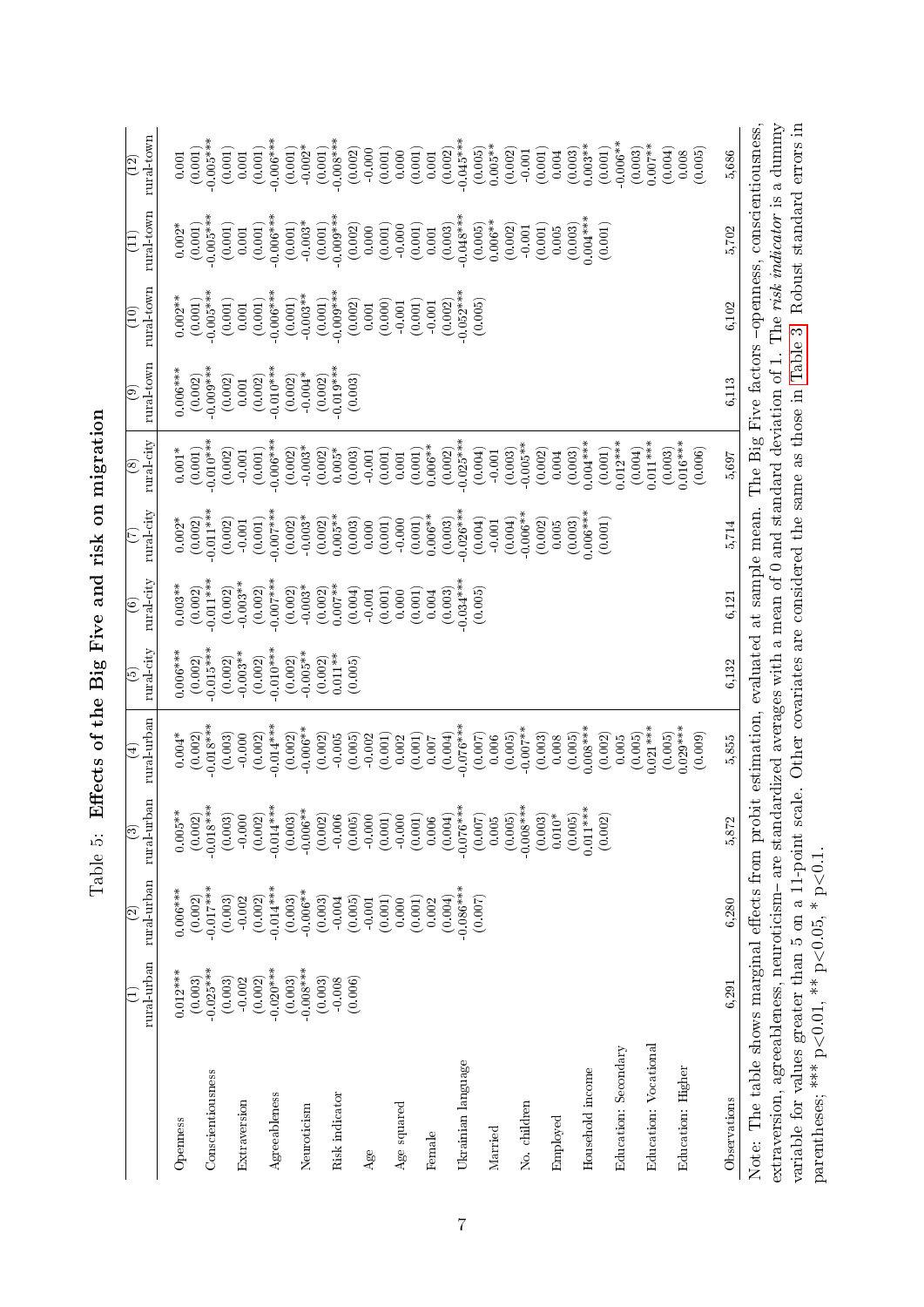|                   | $\mathbf{1}$ | (2)         | $^{(3)}$    | $^{(4)}$    | (5)        | $^{\rm (6)}$ | 7)         | $^{(8)}$   | $^{(9)}$   |
|-------------------|--------------|-------------|-------------|-------------|------------|--------------|------------|------------|------------|
|                   | rural-urban  | rural-urban | rural-urban | rural-city  | rural city | rural-city   | rural-town | rural-town | rural-town |
|                   |              |             |             |             |            |              |            |            |            |
| Openness          | $0.008**$    | $0.002*$    | 0.001       | $0.004**$   | $0.001*$   | 0.000        | 0.003      | 0.000      | 0.000      |
|                   | (0.003)      | (0.002)     | (0.001)     | (0.002)     | (0.001)    | (0.000)      | (0.002)    | (0.001)    | (0.001)    |
| Conscientiousness | $-0.009***$  | $-0.003*$   | $-0.003*$   | $-0.005***$ | $-0.002**$ | $-0.000$     | $-0.003$   | $-0.001$   | $-0.001$   |
|                   | (0.003)      | (0.002)     | (0.002)     | (0.002)     | (0.001)    | (0.000)      | (0.003)    | (0.002)    | (0.001)    |
| Extraversion      | $-0.001$     | $-0.002$    | $-0.000$    | $-0.002*$   | $-0.002**$ | $-0.000$     | 0.001      | 0.000      | 0.000      |
|                   | (0.003)      | (0.002)     | (0.001)     | (0.002)     | (0.001)    | (0.000)      | (0.002)    | (0.001)    | (0.001)    |
| Agreeableness     | 0.003        | 0.003       | 0.002       | 0.001       | 0.001      | 0.000        | 0.001      | 0.001      | 0.001      |
|                   | (0.003)      | (0.002)     | (0.001)     | (0.002)     | (0.001)    | (0.000)      | (0.002)    | (0.002)    | (0.001)    |
| Neuroticism       | $-0.004$     | $-0.003$    | $-0.001$    | $-0.001$    | $-0.000$   | 0.000        | $-0.003$   | $-0.002$   | $-0.001$   |
|                   | (0.003)      | (0.002)     | (0.001)     | (0.001)     | (0.001)    | (0.000)      | (0.002)    | (0.002)    | (0.001)    |
| Risk indicator    | 0.013        | 0.004       | 0.002       | $0.015**$   | $0.006**$  | 0.001        | $-0.003$   | $-0.002$   | $-0.001$   |
|                   | (0.008)      | (0.005)     | (0.003)     | (0.007)     | (0.003)    | (0.001)      | (0.005)    | (0.003)    | (0.001)    |
| Covariates        |              |             |             |             |            |              |            |            |            |
| Set 1             | No           | Yes         | Yes         | No          | Yes        | Yes          | No         | Yes        | Yes        |
| Set 2             | No           | No          | Yes         | No          | No         | Yes          | No         | No         | Yes        |
|                   |              |             |             |             |            |              |            |            |            |
| Observations      | 2,074        | 2,074       | 1,971       | 2,051       | 2,051      | 1,948        | 2,054      | 2,054      | 1.955      |

<span id="page-34-0"></span>Table 6: Effects of the Big Five and risk on migration: Migration occurs between 2007-2012, after risk is measured in 2007

Note: The table shows marginal effects from probit estimation, evaluated at sample mean. The outcome variable, measured in 2012, captures the migration that occurred between 2007 and 2012. The risk indicator, measured in 2007, denotes a dummy variable for values greater than 5 on a scale from 0 to 10. Set 1 represents covariates of age, age squared, female and Ukrainian language, while Set 2 refers to covariates of married, number of children, education level, employed, and log of net household income. The covariates are measured in 2007. Robust standard errors in parentheses; \*\*\*  $p < 0.01$ , \*\*  $p < 0.05$ , \*  $p < 0.1$ .

#### Table 7: Reverse causality check for risk: The impact of migration on the risk measure

<span id="page-34-1"></span>

|                                                           | (1)            | (2)        | (3)        | (4)            | (5)        | (6)        | (7)        | (8)            | (9)        |
|-----------------------------------------------------------|----------------|------------|------------|----------------|------------|------------|------------|----------------|------------|
|                                                           |                |            |            |                |            |            |            |                |            |
| (a) Dependent variable: Change in risk index btw. 2007-12 |                |            |            |                |            |            |            |                |            |
| (i) Rural-urban migration btw. 2007-2012                  | $-0.065$       | $-0.089$   | 0.070      |                |            |            |            |                |            |
|                                                           | (0.199)        | (0.201)    | (0.207)    |                |            |            |            |                |            |
| (ii) Rural-city migration btw. 2007-2012                  |                |            |            | $-0.340$       | $-0.368$   | $-0.022$   |            |                |            |
|                                                           |                |            |            | (0.354)        | (0.349)    | (0.438)    |            |                |            |
| (iii) Rural-town migration btw. 2007-2012                 |                |            |            |                |            |            | 0.158      | 0.137          | 0.119      |
|                                                           |                |            |            |                |            |            | (0.199)    | (0.250)        | (0.205)    |
| Observations                                              | 1,596          | 1.596      | 1.521      | 1.580          | 1.580      | 1.505      | 1.583      | 1.583          | 1.512      |
|                                                           |                |            |            |                |            |            |            |                |            |
| (b) Dependent variable: Risk index in 2012                |                |            |            |                |            |            |            |                |            |
|                                                           |                |            |            |                |            |            |            |                |            |
| (i) Rural-urban migration btw. 2007-2012                  | 0.052          | $-0.116$   | $-0.157$   |                |            |            |            |                |            |
|                                                           | (0.176)        | (0.173)    | (0.178)    |                |            |            |            |                |            |
| (ii) Rural-city migration btw. 2007-2012                  |                |            |            | $-0.080$       | $-0.273$   | $-0.354$   |            |                |            |
|                                                           |                |            |            | (0.309)        | (0.301)    | (0.317)    |            |                |            |
| (iii) Rural-town migration btw. 2007-2012                 |                |            |            |                |            |            | 0.160      | 0.013          | $-0.008$   |
|                                                           |                |            |            |                |            |            | (0.191)    | (0.224)        | (0.185)    |
| Risk index 2007                                           | $0.250***$     | $0.209***$ | $0.209***$ | $0.249***$     | $0.208***$ | $0.208***$ | $0.253***$ | $0.212***$     | $0.212***$ |
|                                                           | (0.025)        | (0.026)    | (0.026)    | (0.025)        | (0.026)    | (0.026)    | (0.025)    | (0.023)        | (0.026)    |
| Covariates                                                |                |            |            |                |            |            |            |                |            |
| Set 1                                                     | N <sub>0</sub> | Yes        | Yes        | No             | <b>Yes</b> | Yes        | No         | Yes            | Yes        |
| Set 2                                                     | N <sub>0</sub> | No         | Yes        | N <sub>o</sub> | No         | Yes        | No         | N <sub>o</sub> | Yes        |
|                                                           |                |            |            |                |            |            |            |                |            |
|                                                           |                |            |            |                |            |            |            |                |            |
| Observations                                              | 1,596          | 1,596      | 1.585      | 1.580          | 1.580      | 1.569      | 1.583      | 1.583          | 1,573      |

Note: Rows (i), (ii) and (iii) display *OLS* estimation results from separate regressions, based on a balanced panel sample of 2007 and 2012. In **panel (a)** the outcome variable is the change in the risk index between 200 2007. Robust standard errors in parentheses; \*\*\* p<0.01, \*\* p<0.05, \* p<0.1.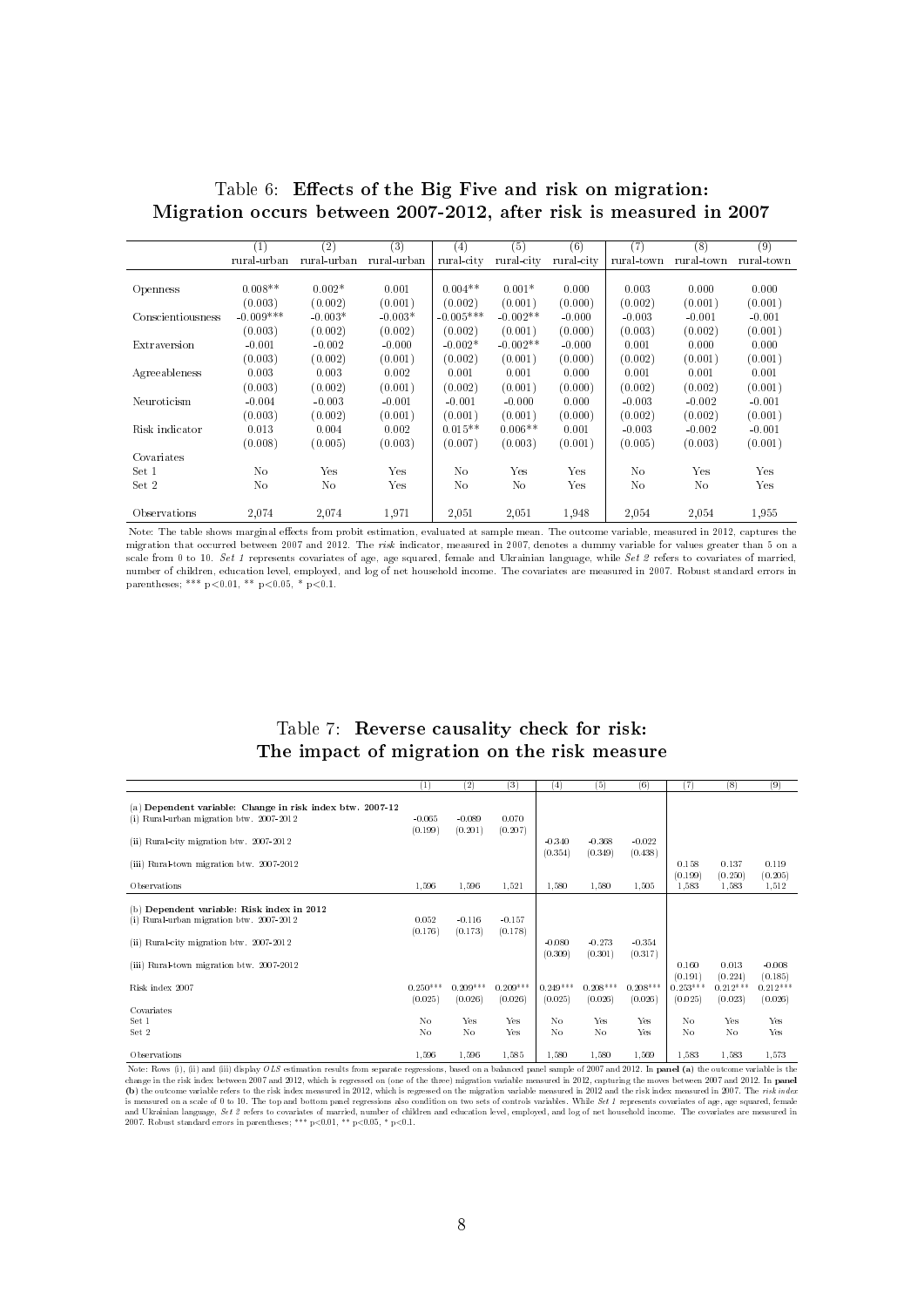|                   | Obs  | I(Inull)   | II(model)                | df | <b>AIC</b> | Pseudo R2 |
|-------------------|------|------------|--------------------------|----|------------|-----------|
|                   |      |            | Rural-to-urban migration |    |            |           |
| <b>Risk</b>       | 6280 | $-1313,53$ | $-1170,05$               | 6  | 2352,11    | 0,109     |
| <b>Big five</b>   | 6280 | $-1313,53$ | $-1112,57$               | 10 | 2245,14    | 0,153     |
| Big five and risk | 6280 | $-1313,53$ | $-1112,21$               | 11 | 2246,42    | 0,153     |
|                   |      |            | Rural-to-city migration  |    |            |           |
| <b>Risk</b>       | 6121 | $-805,10$  | -737,27                  | 6  | 1486,53    | 0,084     |
| <b>Big five</b>   | 6121 | $-805,10$  | $-691,55$                | 10 | 1403,10    | 0,141     |
| Big five and risk | 6121 | $-805,10$  | $-689,82$                | 11 | 1401,65    | 0,143     |
|                   |      |            | Rural-to-town migration  |    |            |           |
| <b>Risk</b>       | 6102 | $-736,86$  | $-631,63$                | 6  | 1275,26    | 0,143     |
| <b>Big five</b>   | 6102 | $-736.86$  | $-617.35$                | 10 | 1254.70    | 0,162     |
| Big five and risk | 6102 | $-736,86$  | $-611,34$                | 11 | 1244,69    | 0,170     |

#### <span id="page-35-0"></span>Table 8: Complementarity between the Big Five and risk in explaining the migration propensity

*Note*: AIC refers to the Akaike's information criterion. The AIC is a goodness-of-fit measure calculated after the estimation of probit models. The model with the smaller value of the information criterion is considered to be better. All specifications include individual-level controls of age, age squared, female, and Ukrainian language.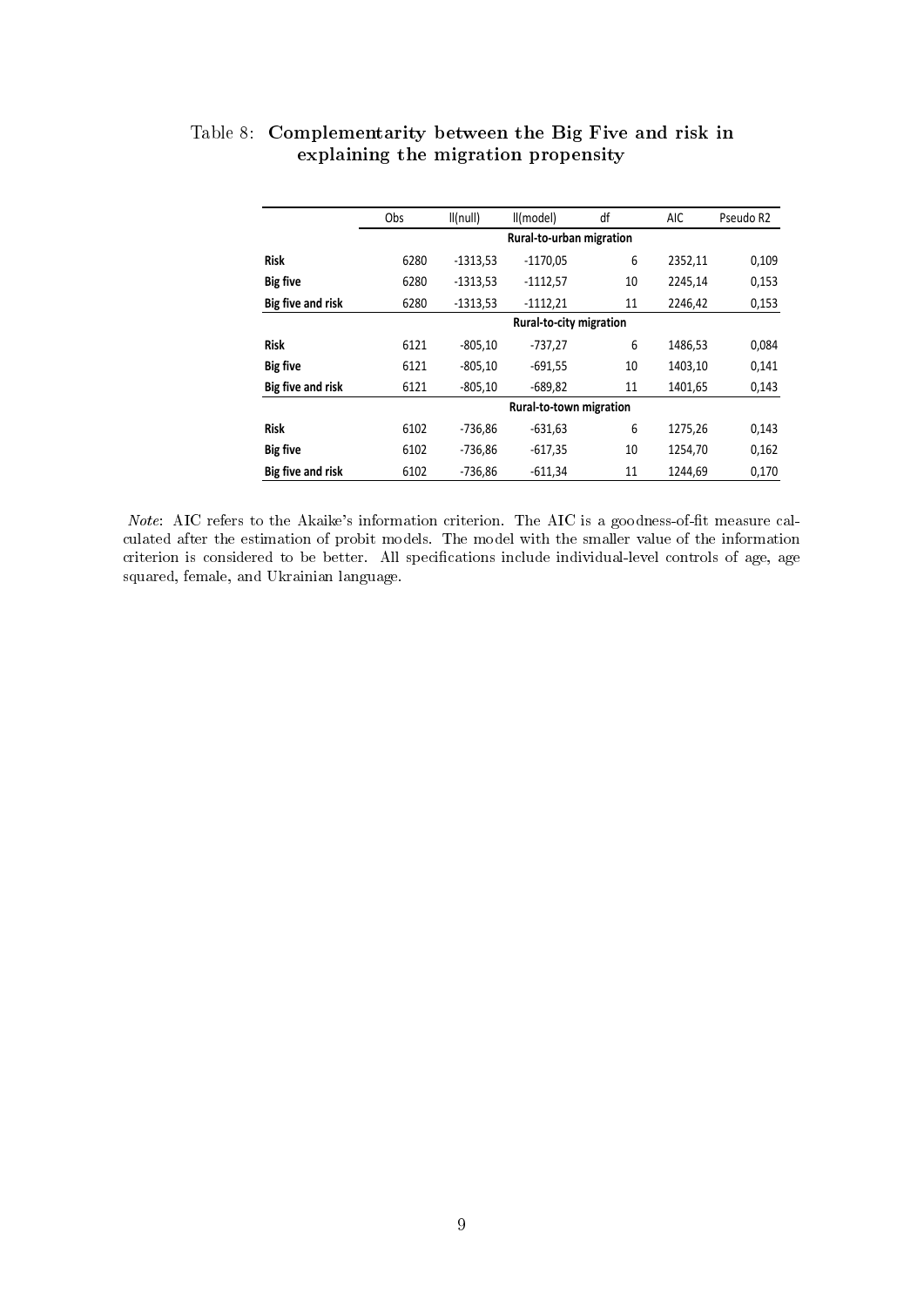## Appendix Tables

| Table A.1 Summary statistics of 2004 and 2007 |  |  |  |  |
|-----------------------------------------------|--|--|--|--|
|-----------------------------------------------|--|--|--|--|

| 2004                   |      | Urban sample |           |      | <b>Rural stayers</b> |           |     | Movers into urban |           |
|------------------------|------|--------------|-----------|------|----------------------|-----------|-----|-------------------|-----------|
|                        | Obs  | Mean         | Std. Dev. | Obs  | Mean                 | Std. Dev. | Obs | Mean              | Std. Dev. |
| Age                    | 3800 | 43.20        | 16.69     | 1843 | 41.99                | 13.55     | 75  | 40.17             | 13.64     |
| Female                 | 3800 | 0.59         | 0.49      | 1843 | 0.62                 | 0.49      | 75  | 0.56              | 0.50      |
| Ukranian language      | 3799 | 0.36         | 0.48      | 1843 | 0.69                 | 0.46      | 75  | 0.13              | 0.34      |
| Married                | 3782 | 0.60         | 0.49      | 1836 | 0.72                 | 0.45      | 74  | 0.73              | 0.45      |
| Number of children     | 3799 | 1.27         | 0.98      | 1842 | 1.67                 | 1.09      | 75  | 1.28              | 0.97      |
| <b>Education level</b> | 3797 | 2.72         | 1.02      | 1842 | 2.47                 | 0.95      | 75  | 2.83              | 0.78      |
| Employed               | 3800 | 0.51         | 0.50      | 1843 | 0.49                 | 0.50      | 75  | 0.60              | 0.49      |
| Household income       | 3639 | 866.30       | 741.70    | 1762 | 625.29               | 565.80    | 74  | 847.43            | 437.99    |
| 2007                   |      | Urban sample |           |      | <b>Rural stayers</b> |           |     | Movers into urban |           |
|                        | Obs  | Mean         | Std. Dev. | Obs  | Mean                 | Std. Dev. | Obs | Mean              | Std. Dev. |
| Age                    | 3606 | 43.70        | 16.91     | 1851 | 44.71                | 13.87     | 49  | 40.20             | 13.94     |
| Female                 | 3606 | 0.58         | 0.49      | 1851 | 0.62                 | 0.49      | 49  | 0.49              | 0.51      |
| Ukranian language      | 3595 | 0.38         | 0.49      | 1840 | 0.67                 | 0.47      | 49  | 0.35              | 0.48      |
| Married                | 3603 | 0.62         | 0.48      | 1850 | 0.73                 | 0.44      | 49  | 0.69              | 0.47      |
| Number of children     | 3603 | 1.22         | 0.96      | 1850 | 1.70                 | 1.06      | 49  | 1.53              | 1.12      |
| <b>Education level</b> | 3585 | 2.98         | 0.82      | 1840 | 2.77                 | 0.80      | 49  | 2.84              | 0.75      |
| Employed               | 3606 | 0.53         | 0.50      | 1851 | 0.51                 | 0.50      | 49  | 0.69              | 0.47      |
| Household income       | 3438 | 2452.01      | 1717.34   | 1775 | 1829.06              | 1288.00   | 49  | 2082.53           | 1260.03   |
| <b>Risk indicator</b>  | 3533 | 0.26         | 0.44      | 1779 | 0.19                 | 0.40      | 49  | 0.16              | 0.37      |
| Risk index             | 3533 | 3.77         | 2.90      | 1779 | 3.17                 | 2.83      | 49  | 2.35              | 2.69      |

*Source* : Autors' tabulations from the 2004 and 2007 waves of the ULMS.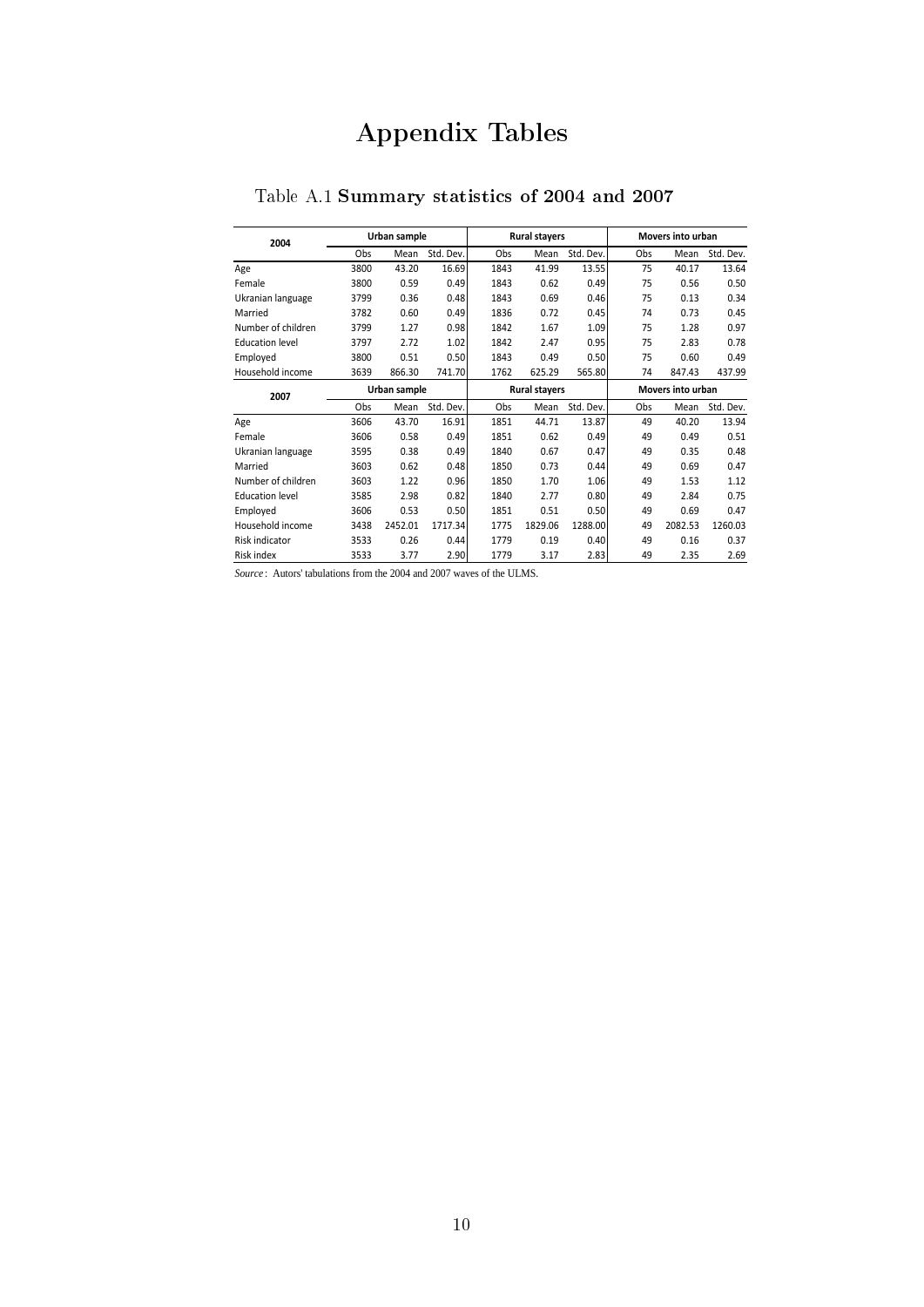|                                                                                                                                                                                                                                                | rural urban<br>Ξ       | $\operatorname{rural-urban}$<br>$\widehat{\mathbb{C}}$ | rural-urban<br>$\odot$                         | rural urban<br>$\widehat{\mathbf{t}}$ | rural-city<br>$\widehat{e}$ | rural-city<br>$\odot$ | $\ensuremath{\mathrm{rural\cdot}div}\xspace$<br>E | rural-city<br>$\circledast$      | rural town<br>$\circledcirc$ | rural town<br>$\left(10\right)$ | rural town<br>$\widehat{\Xi}$ | rural-town<br>(12)          |
|------------------------------------------------------------------------------------------------------------------------------------------------------------------------------------------------------------------------------------------------|------------------------|--------------------------------------------------------|------------------------------------------------|---------------------------------------|-----------------------------|-----------------------|---------------------------------------------------|----------------------------------|------------------------------|---------------------------------|-------------------------------|-----------------------------|
| Openness                                                                                                                                                                                                                                       | $0.013***$             | $0.007***$<br>(0.003)                                  | (0.003)<br>$0.005\ensuremath{^*}$              | (0.003)<br>0.004                      | $0.006***$                  | $0.002\,$             | (0.003)<br>$0.001\,$                              | $0.000$                          | $0.007***$                   | $0.005***$                      | $0.005***$                    | $0.004*$                    |
| Conscientiousness                                                                                                                                                                                                                              | $-0.027***$<br>(0.003) | $-0.022***$                                            | $0.025***$                                     | $0.025***$                            | $0.019***$<br>(0.002)       | $0.016***$<br>(0.002) | $-0.018***$                                       | $-0.018***$<br>(0.003)           | $-0.010***$<br>(0.002)       | $0.008***$<br>(0.002)           | $0.009***$<br>(0.002)         | $0.009***$<br>(0.002)       |
|                                                                                                                                                                                                                                                | (0.003)                | (0.003)                                                | (0.003)                                        | (0.003)                               | (0.003)                     | (0.003)               | (0.003)                                           | (0.003)                          | (0.002)                      | (0.002)                         | (0.002)                       | (0.002)                     |
| Extraversion                                                                                                                                                                                                                                   | (0.003)<br>$-0.003$    | (0.003)<br>$-0.003$                                    | (0.003)<br>$-0.001$                            | (0.003)<br>$\,0.001$                  | $-0.004**$<br>(0.002)       | $0.005***$<br>(0.002) | $-0.003*$<br>(0.002)                              | (0.002)<br>$\,0.003$             | (0.002)<br>0.002             | (0.002)<br>0.002                | (0.002)<br>0.002              | (0.002)<br>0.002            |
| Agreeableness                                                                                                                                                                                                                                  | $-0.022***$            | $-0.022***$                                            | $0.023***$                                     | $0.023***$                            | $0.013***$                  | $0.013***$            | $-0.014***$                                       | $-0.014***$                      | $-0.011***$                  | $-0.012***$                     | $-0.012***$                   | $-0.012***$                 |
| Neuroticism                                                                                                                                                                                                                                    | $-0.009***$<br>(0.003) | $0.010***$<br>(0.003)                                  | $-0.010***$<br>(0.004)                         | $0.009***$<br>(0.004)                 | $-0.005***$<br>(0.003)      | $-0.006**$<br>(0.003) | $-0.006**$<br>(0.003)                             | $-0.006**$<br>(0.003)            | $-0.004**$<br>(0.002)        | $-0.005**$<br>(0.002)           | $-0.005**$<br>(0.002)         | $-0.005**$<br>(0.002)       |
|                                                                                                                                                                                                                                                | (0.003)                | (0.003)                                                | (0.003)                                        | (0.003)                               | (0.002)                     | (0.003)               | (0.003)                                           | (0.003)                          | (0.002)                      | (0.002)                         | (0.002)                       | (0.002)                     |
| Risk indicator                                                                                                                                                                                                                                 | $-0.009$               | $-0.006$                                               | $-0.007$                                       | $-0.007$                              | $0.012**$                   | $0.011**$             | $0.010*$                                          | $0.010^{*}$                      | $-0.022***$                  | $-0.017***$                     | $0.017***$                    | $-0.017***$                 |
|                                                                                                                                                                                                                                                | (0.007)                | (0.007)                                                | (0.007)                                        | (0.007)                               | (0.006)                     | (0.006)               | (0.006)                                           | (0.006)                          | (0.004)                      | (0.004)                         | (0.004)                       | (0.004)                     |
| Age                                                                                                                                                                                                                                            |                        | (0.001)<br>$-0.000$                                    | (0.002)                                        | (0.002)<br>$-0.002$                   |                             | $-0.002*$<br>(0.001)  | (0.001)<br>$-0.001$                               | (0.001)<br>$-0.002$              |                              | $0.002**$<br>(0.001)            | (0.001)<br>0.000              | (0.001)<br>$-0.001$         |
| Age squared                                                                                                                                                                                                                                    |                        | $-0.000$                                               | 0.000                                          | $0.003$                               |                             | $0.001\,$             | 0.000                                             | 0.002                            |                              | $-0.002**$                      | 0.000                         | $0.001\,$                   |
| Female                                                                                                                                                                                                                                         |                        | (0.001)<br>0.006                                       | (0.002)<br>$0.011\,$                           | (0.002)<br>$0.012*$                   |                             | (0.001)<br>$0.008\,$  | $0.010**$<br>(0.001)                              | $0.011**$<br>(0.002)             |                              | (0.001)<br>$\,$ 0.001           | (0.001)<br>0.002              | (0.001)<br>0.003            |
|                                                                                                                                                                                                                                                |                        | (0.006)                                                | (0.007)                                        | (0.007)                               |                             | (0.005)               | (0.005)                                           | (0.005)                          |                              | (0.005)                         | (0.005)                       | (0.005)                     |
| Ukrainian language                                                                                                                                                                                                                             |                        | $-0.097***$                                            | $-0.093***$                                    | $0.094***$                            |                             | $0.044***$            | $0.041***$                                        | $-0.041***$                      |                              | $-0.061***$                     | $0.060***$                    | $-0.060***$                 |
| Married                                                                                                                                                                                                                                        |                        | (0.007)                                                | $\begin{array}{c} (0.007)\\ 0.003 \end{array}$ | (0.007)<br>0.003                      |                             | (0.006)               | (0.006)<br>$-0.008$                               | (0.006)<br>$-0.008$              |                              | (0.006)                         | $0.011***$<br>(0.006)         | $0.011**$<br>(0.006)        |
|                                                                                                                                                                                                                                                |                        |                                                        | $(0.007)$<br>-0.007**                          | (0.007)                               |                             |                       | (0.006)                                           | (0.006)                          |                              |                                 | (0.005)                       | (0.005)                     |
| No. children                                                                                                                                                                                                                                   |                        |                                                        |                                                | $-0.005*$<br>(0.003)                  |                             |                       | $0.006***$<br>(0.003)                             | $-0.005*$<br>(0.003)             |                              |                                 | (0.002)<br>$-0.001$           | (0.002)<br>$-0.001$         |
| Employed                                                                                                                                                                                                                                       |                        |                                                        | $(0.003)$<br>$0.016**$                         | $0.014**$                             |                             |                       | $0.010**$<br>(0.005)                              | $0.010*$                         |                              |                                 | $0.007$                       | 0.006                       |
| Household income                                                                                                                                                                                                                               |                        |                                                        | $0.017***$<br>(0.007)                          | $0.014***$<br>(0.007)                 |                             |                       | $0.011***$                                        | $0.009***$<br>(0.005)            |                              |                                 | $0.007***$<br>(0.005)         | $0.006**$<br>(0.005)        |
| Education: Secondary                                                                                                                                                                                                                           |                        |                                                        | (0.003)                                        | (0.003)<br>0.009                      |                             |                       | (0.002)                                           | $0.021***$<br>(0.002)            |                              |                                 | (0.002)                       | $-0.011*$<br>(0.002)        |
| Education: Vocational                                                                                                                                                                                                                          |                        |                                                        |                                                | $0.032***$<br>(0.008)                 |                             |                       |                                                   | $0.021***$<br>(0.006)            |                              |                                 |                               | $0.014**$<br>(0.006)        |
| Education: Higher                                                                                                                                                                                                                              |                        |                                                        |                                                | $0.036***$<br>(0.008)<br>(0.011)      |                             |                       |                                                   | $0.025***$<br>(0.006)<br>(0.008) |                              |                                 |                               | (0.009)<br>(0.007)<br>0.014 |
| Constant                                                                                                                                                                                                                                       | $0.061***$<br>(0.003)  | $0.138***$<br>(0.024)                                  | (0.035)<br>0.016                               | (0.037)<br>0.056                      | $0.031***$<br>(0.003)       | $0.103***$<br>(0.021) | (0.028)<br>0.009                                  | (0.030)<br>0.031                 | $0.033***$<br>(0.003)        | $0.040***$<br>(0.015)           | (0.022)<br>0.003              | (0.024)<br>0.026            |
| Observations                                                                                                                                                                                                                                   | 6,291                  | 6,280                                                  | 5,872                                          | 5,855                                 | 6,132                       | 6,121                 | 5,714                                             | 5,697                            | $6,\!113$                    | 6,102                           | 5,702                         | 5,686                       |
| Adjusted R-squared                                                                                                                                                                                                                             | 0.024                  | $0.067\,$                                              | 0.076                                          | 0.079                                 | 0.021                       | 0.041                 | 0.051                                             | 0.052                            | $0.010\,$                    | 0.043                           | 0.046                         | 0.049                       |
| Note: The table shows the OLS estimation results from the regression of migration on the Big Five, risk and covariates that are the same<br>as those described in Table 5. Robust standard errors in parentheses; *** $p<0.01$ , ** $p<0.05$ , |                        |                                                        |                                                |                                       |                             |                       |                                                   | $*_{p<0.1}$                      |                              |                                 |                               |                             |
|                                                                                                                                                                                                                                                |                        |                                                        |                                                |                                       |                             |                       |                                                   |                                  |                              |                                 |                               |                             |

| <br> <br> <br> <br>                                                                                    |
|--------------------------------------------------------------------------------------------------------|
|                                                                                                        |
| rocte of the Birriting and right<br>ĺ<br>i                                                             |
| ׇ֧֧֧֧֧֧֧֦֧֛֛֛֛֛֝֓֓֝֓֝֓֝֓֝֓֝֓֝֓֓֝֓֓֝֓֝֓֝֓֝֓֝֓֟֓֟֓֝֓֜<br>ׇׇ֧֛֛֛֛֛֛֛֛֛֛֛֛֛֛֛֛֧֧֧֝֩֜֜֜֜֜֜֜֜֟֩֩֩֓֟֩֩֩֓<br>) |
| $\mathbf{I}$                                                                                           |
|                                                                                                        |
|                                                                                                        |
| くりし                                                                                                    |
|                                                                                                        |
| ֖֚֓<br>l                                                                                               |